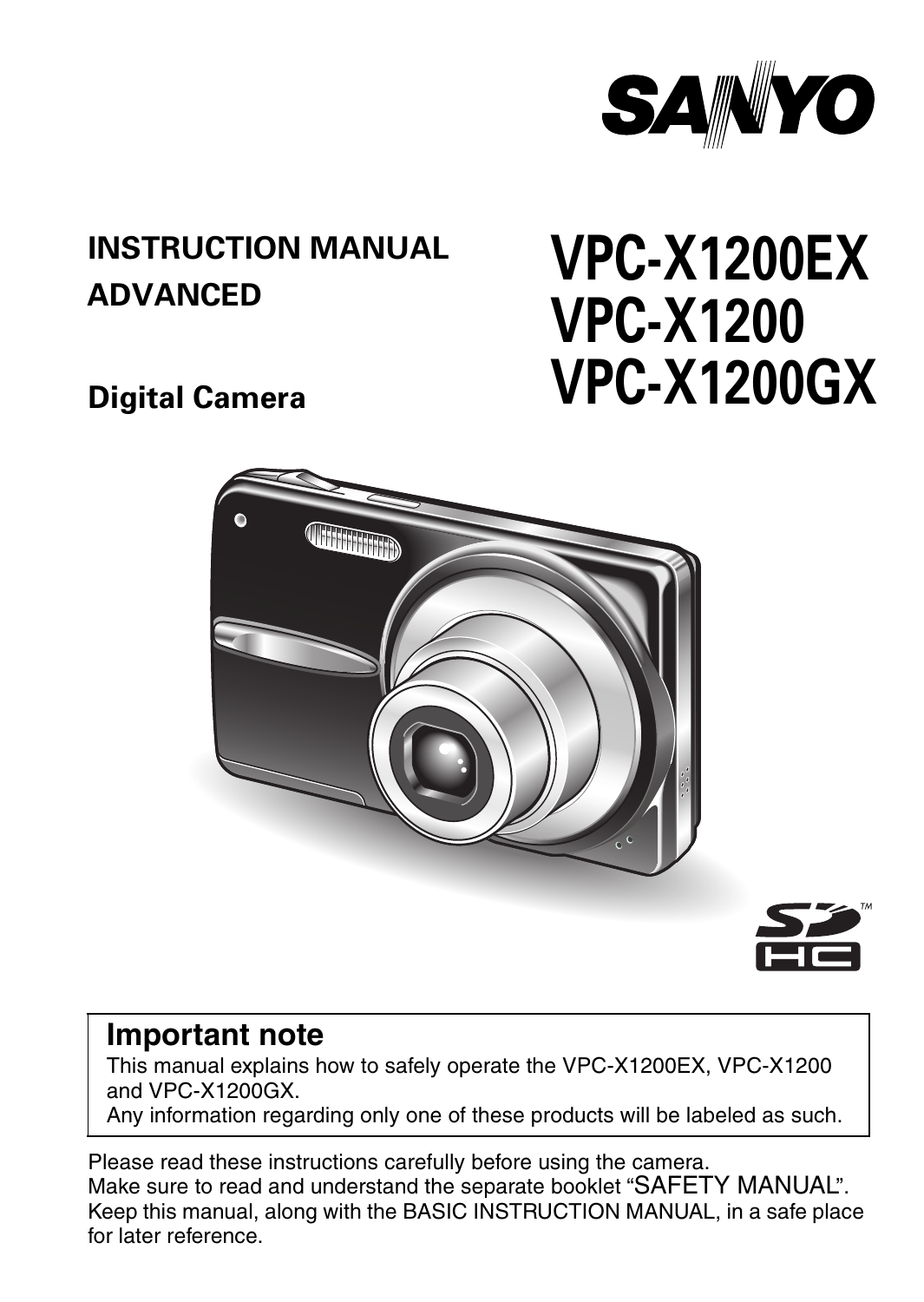# **HOW TO READ THIS MANUAL**

### **Symbols used in this manual**

- **HINT** Points giving some extended instructions or special points to pay attention to.
- **CAUTION** Points that require special attention.
- **(page xx)** Refer to the page indicated for detailed information.

You may find the answers to questions or problems concerning camera operation in the sections "COMMONLY ASKED QUESTIONS" (page 46) and "TROUBLESHOOTING" (page 52).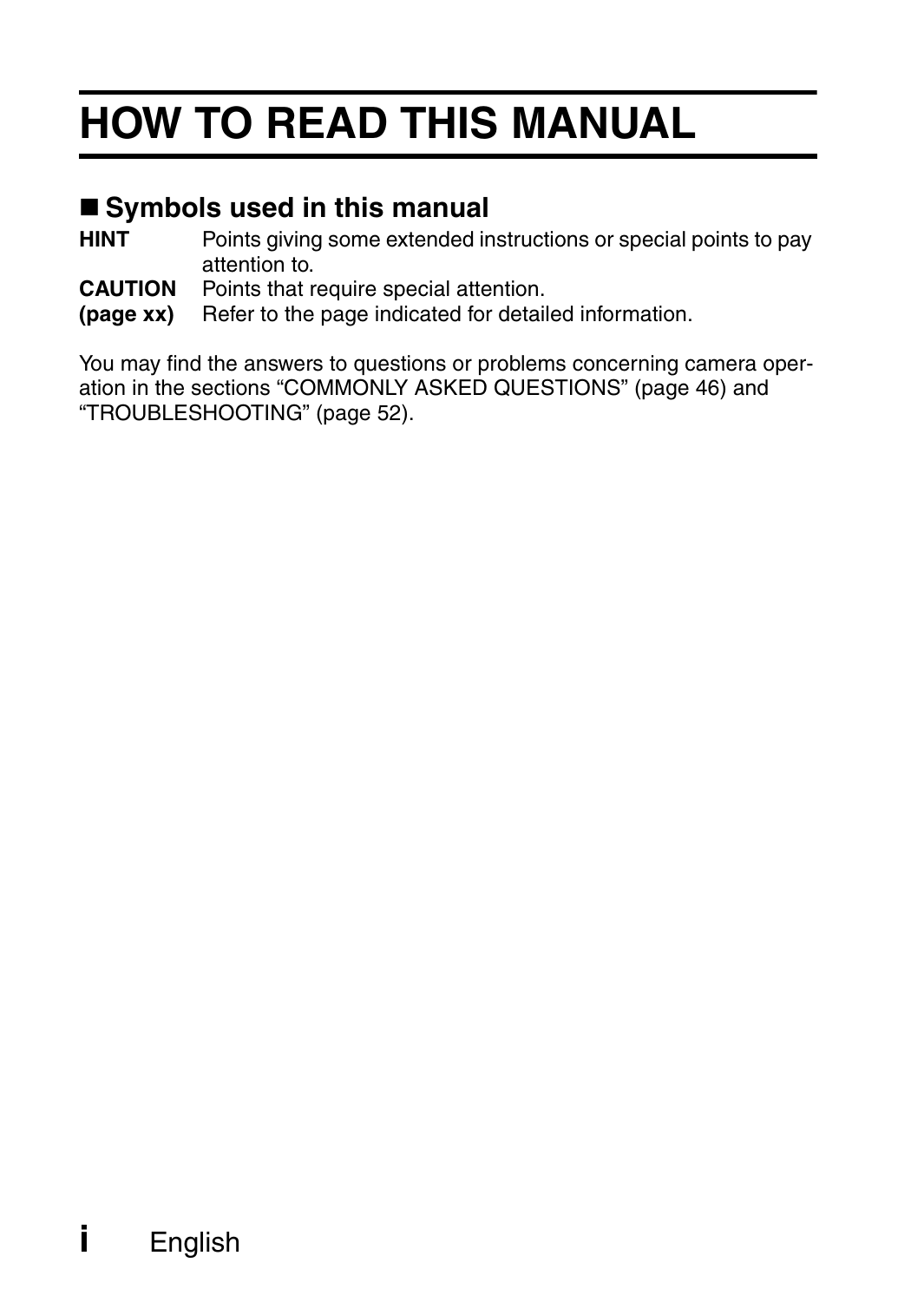## **CONTENTS**

| <b>CONTENTS</b> |  |
|-----------------|--|
|                 |  |

### **SETUP**

### **SHOOTING**

### **PLAYBACK**

### OPTION

| Checking the remaining internal memory and card memory  33 |  |
|------------------------------------------------------------|--|
|                                                            |  |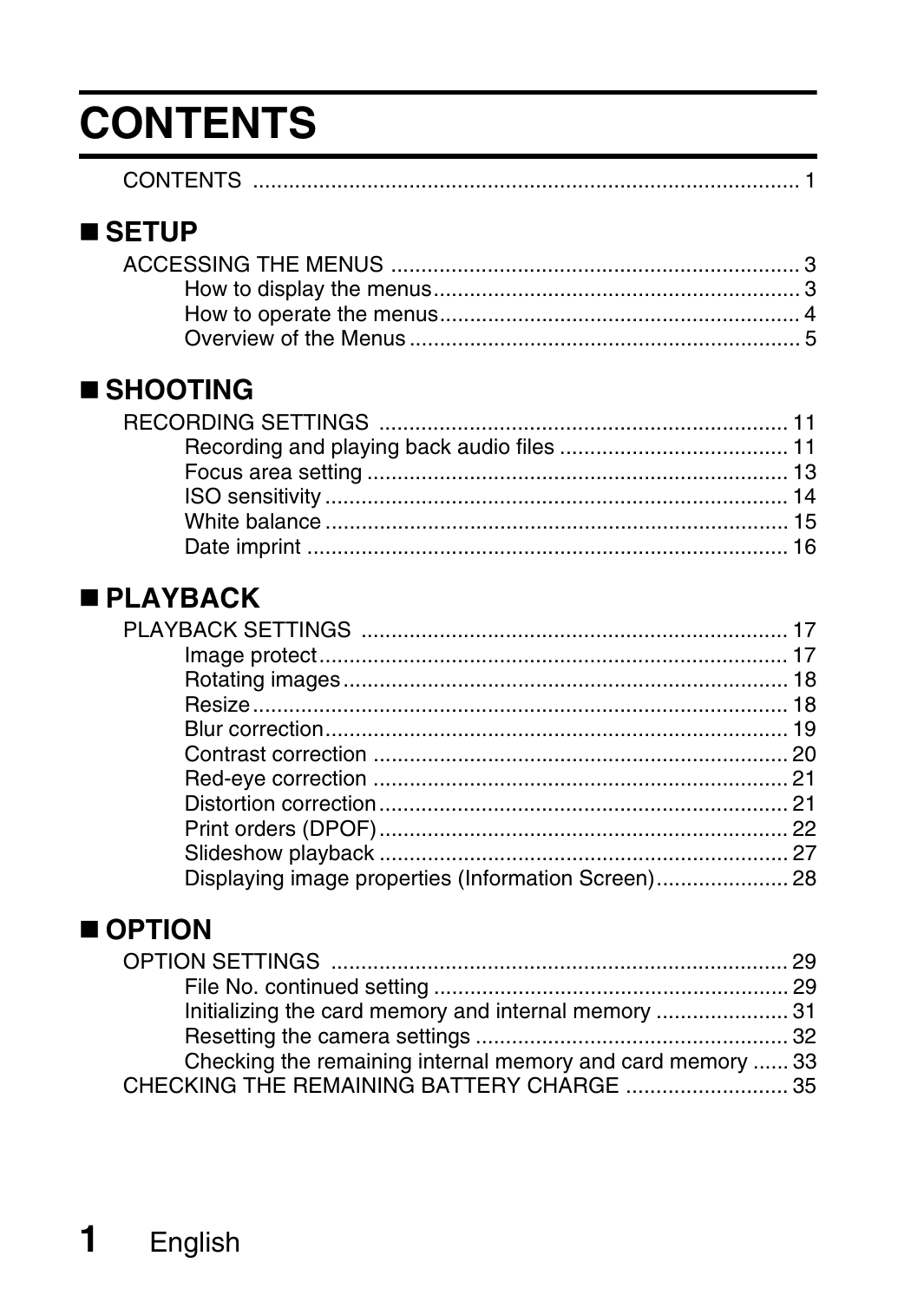### **OTHER DEVICES AND CONNECTIONS**

| To select one image and print it (print selected image)40 |  |
|-----------------------------------------------------------|--|
|                                                           |  |
| To print the images that are set to print                 |  |
|                                                           |  |
| To change the printer settings and print images           |  |
|                                                           |  |
|                                                           |  |

### **APPENDICES**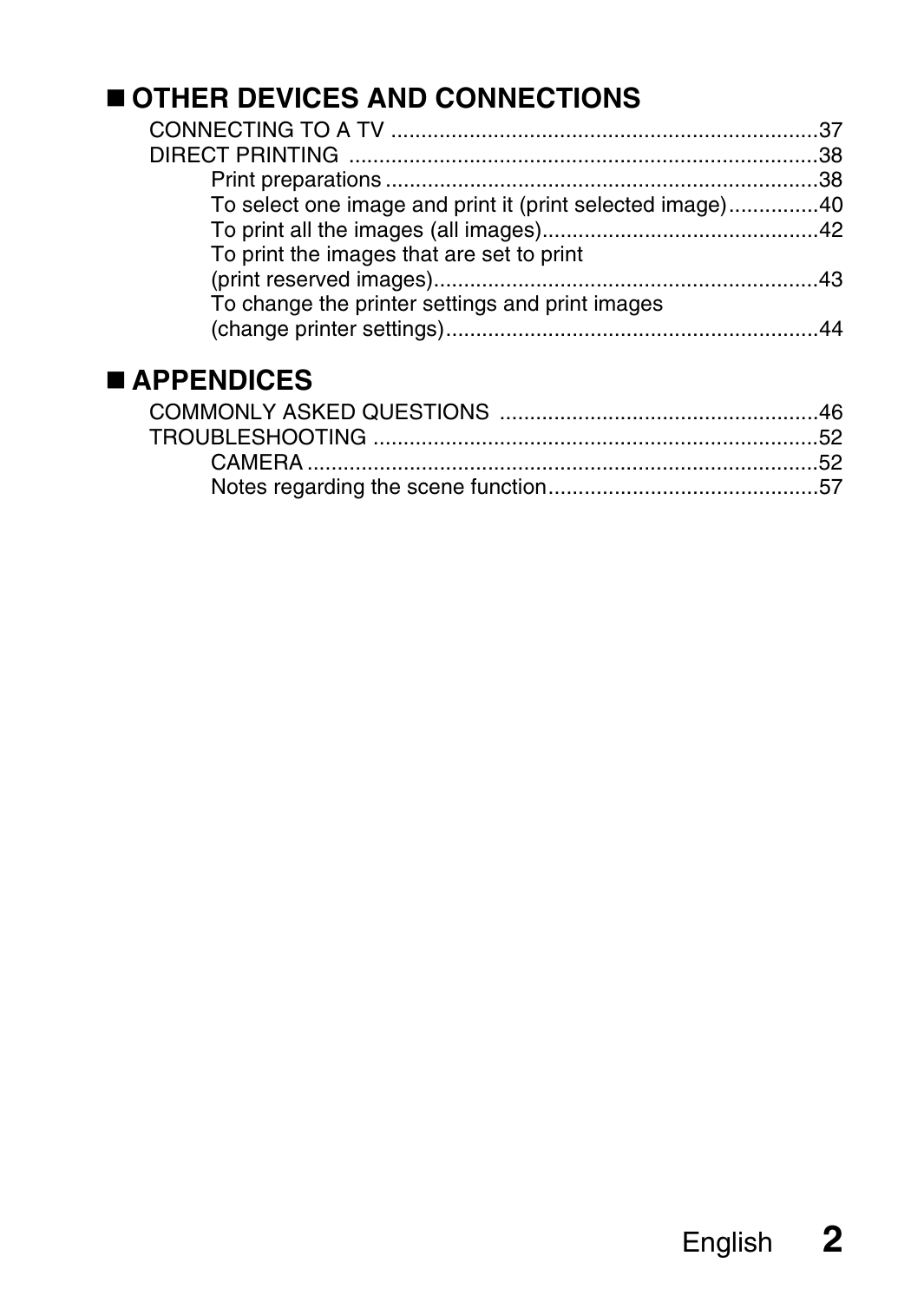## **ACCESSING THE MENUS**

Detailed camera settings are accessed from the menus.

### **How to display the menus**

### **1 Turn on the camera, and set it to the recording or playback mode.**

• Set the camera to the recording mode to display the Recording Menu, or the playback mode to display the Playback Menu.

## **2 Press the MENU button.**

• The menu for the mode specified in step **1** appears.



### **Exit the menu**

Press the MENU button to exit the menu.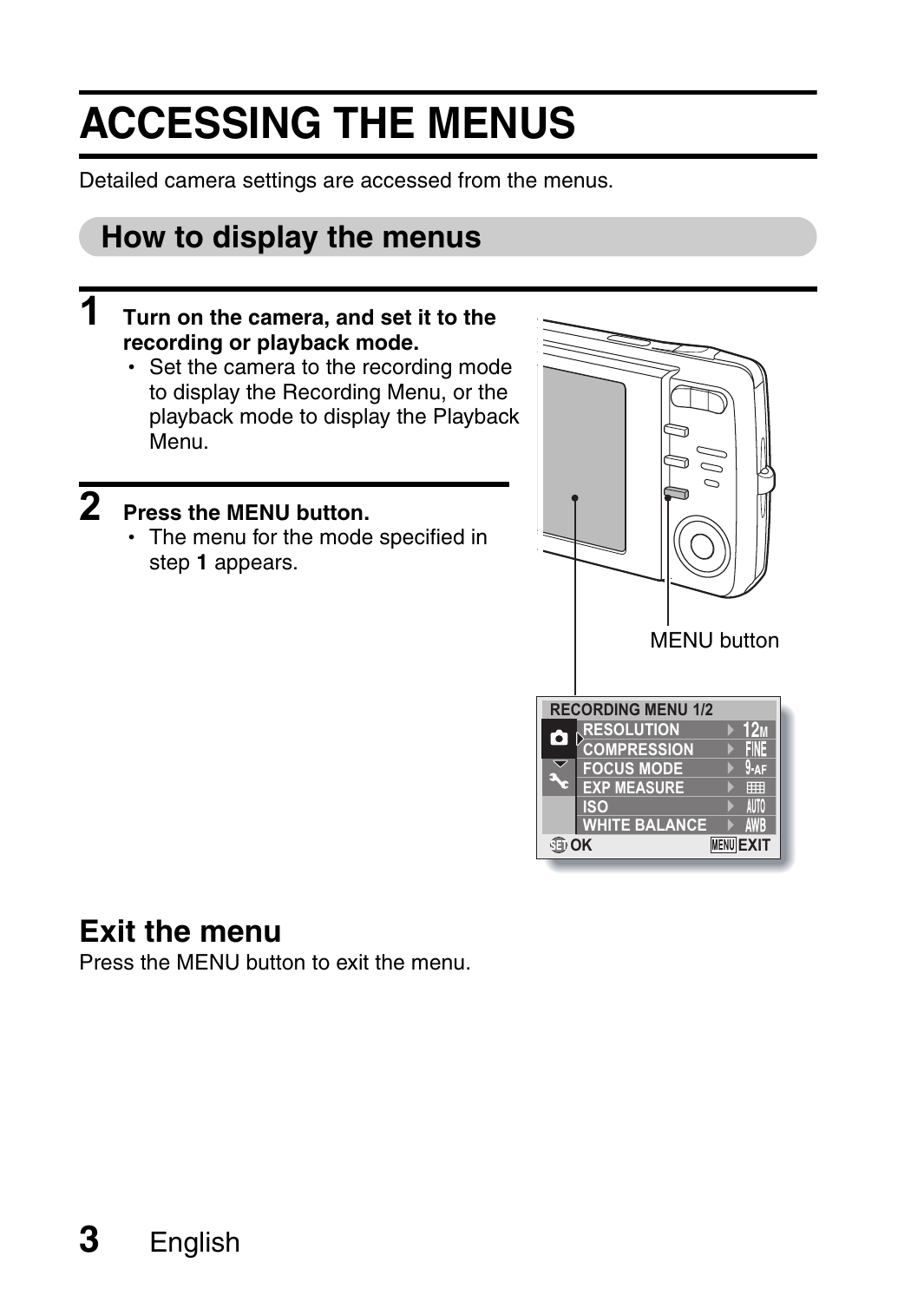### **How to operate the menus**

Use the arrow buttons to select the item you wish to change, press the SET button, and the corresponding screen will appear.



selected>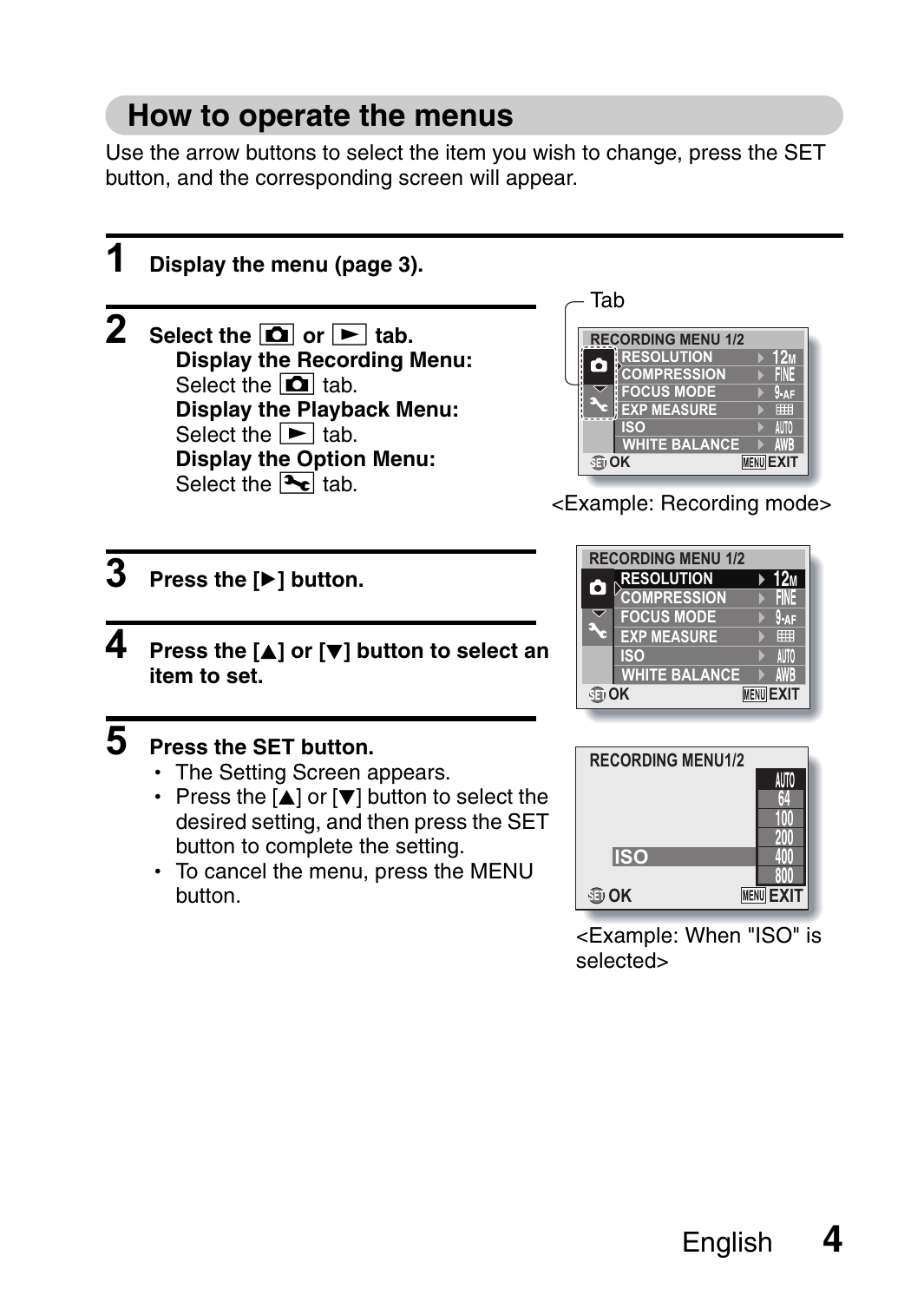## **ACCESSING THE MENUS**

### **Overview of the Menus**

### **Recording Menu**



 $\bullet$   $\bar{y}$  and  $\bar{y}$  are displayed when you press the [ $\triangle$ ] or [ $\blacktriangledown$ ] button to scroll.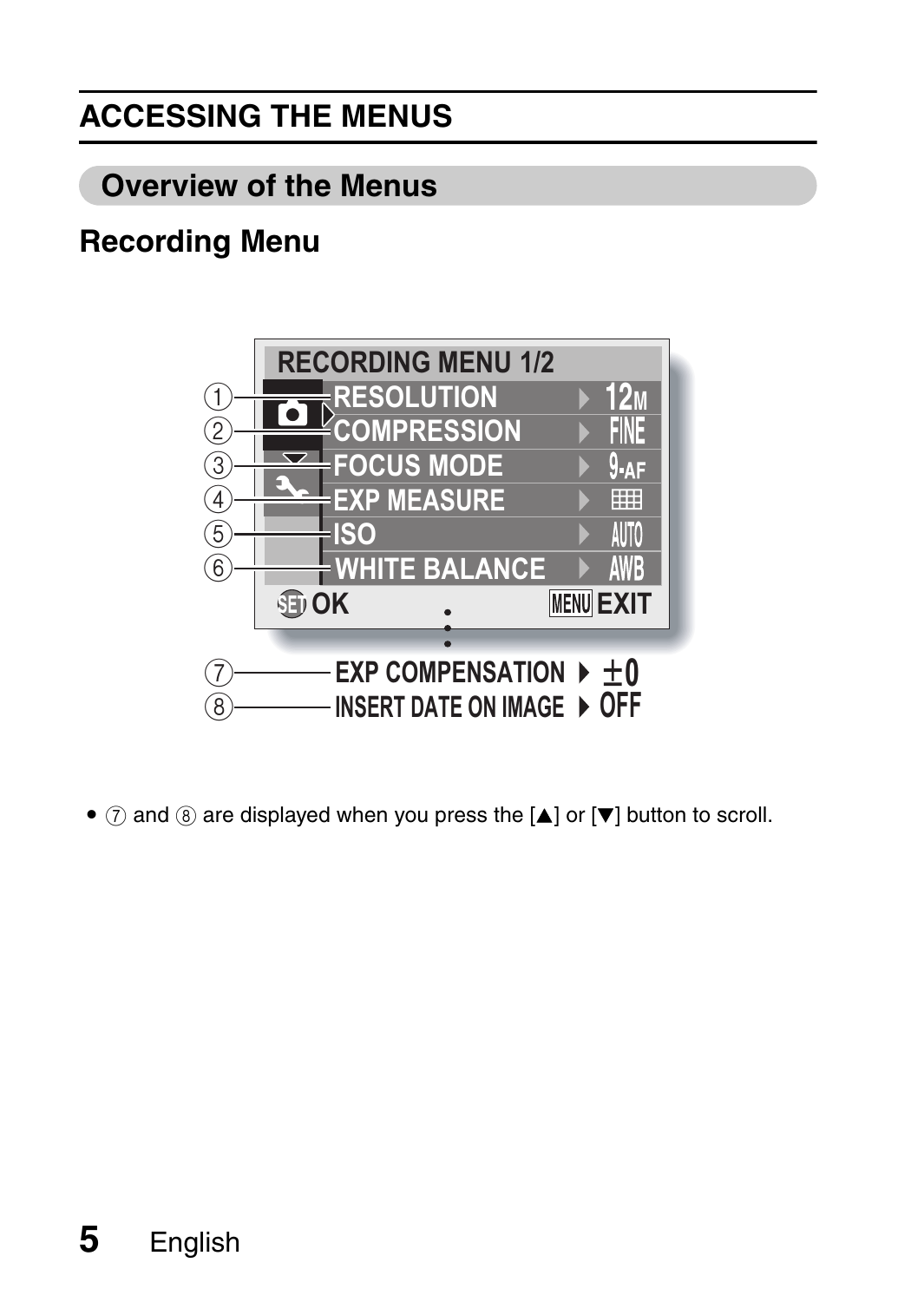1 **Resolution menu/video size menu**

#### **<Single-shot/sequential shots mode>**

- $\sqrt{12M}$ : Shoot at 4000  $\times$  3000 pixels
- $\sqrt{9M}$ : Shoot at 4000  $\times$  2256 pixels (16:9 aspect ratio)
- $\boxed{6M}$ : Shoot at 2816  $\times$  2112 pixels
- $\boxed{4M}$ : Shoot at 2288  $\times$  1712 pixels
- $\boxed{2M}$ : Shoot at 1600  $\times$  1200 pixels
- $[0.3]$ : Shoot at 640 × 480 pixels

#### **<Video clip recording mode>**

- $\overline{TV}$ : Shoot at 640 × 480 pixels
- $WEB$ : Shoot at 320  $\times$  240 pixels
- $\boxed{\Phi}$ : Make an audio recording (page 11)
- 2 **Compression rate menu (single-shot/sequential shots mode only)**
	- **FINE**: For shooting at low compression
	- **NORM**: For shooting at normal (moderate) compression
- 3 **Focus mode menu (page 13)**
	- **9-AF**: 9-point focus mode
	- S AF: Spot focus mode
	- $\overline{\text{M}}$ : The focus follows the focus-locked subject.

#### 4 **Light-measuring mode menu**

- **III:** Multi-section lightmeasuring
- $\boxed{ \boxed{ \boxed{ }} }$ : Center-weighted lightmeasuring
- $\boxed{\square}$ : Spot light-measuring
- 5 **ISO sensitivity menu (page 14)**
	- AUTO: Sets the ISO sensitivity automatically (ISO64 to 400).
	- $\boxed{64}$ : ISO64
	- $100:$  ISO100
	- 200: ISO<sub>200</sub>
	- $|400|:$  ISO400
	- $|800|:$  ISO800
	- 1600: ISO1600
	- 3200: ISO3200
- 6 **White balance menu (page 15)**
	- AWB: The camera will determine the setting automatically.
	- $\sqrt{N\overline{N}}$ : For photography in fair weather (sunny) conditions
	- $\boxed{\circlearrowright}$ : In overcast conditions
	- $F\equiv 1$ : Under fluorescent lighting
	- **R:** Under incandescent lighting
	- $\boxed{4}$ : For setting the most accurate white balance
- 7 **Exposure correction menu**
	- Change the brightness of the image.
- 8 **Date imprint menu (page 16)**
	- Imprint the capture date on still images.

• When you specify multiple functions that cannot be simultaneously enabled, the function which was last set becomes the active setting, and the other settings accordingly change automatically.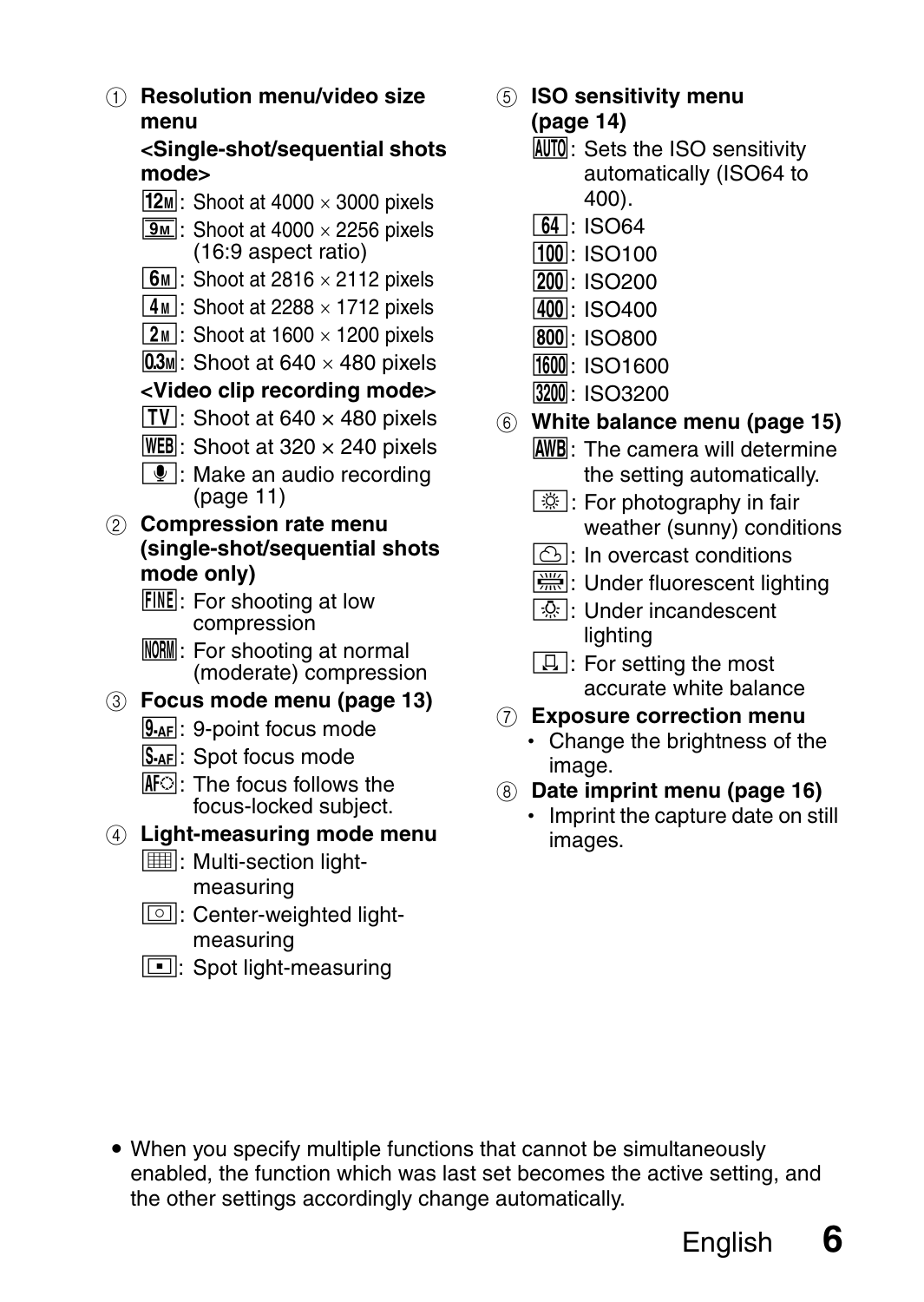### **ACCESSING THE MENUS**

### **Playback Menu**



 $\bullet$   $\bar{y}$  through  $\bar{y}$  are displayed when you press the [A] or [ $\blacktriangledown$ ] button to scroll.

## **7** English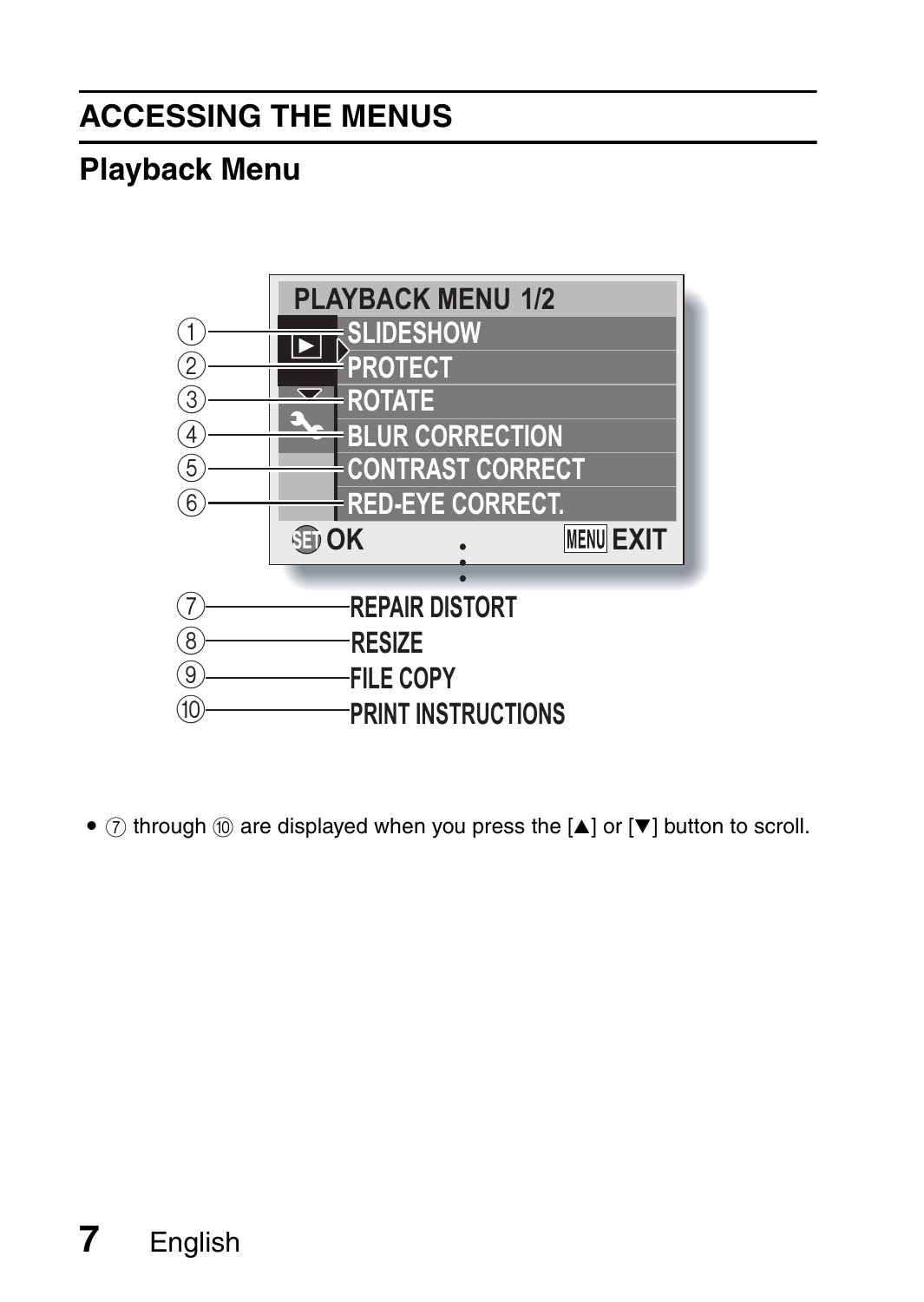- 1 **[Slideshow]**
	- Play back the images in a slideshow format.
- 2 **[Protect] (page 17)**
	- Protect data from accidental erasure (write protect).
- 3 **[Rotate] (page 18)**
	- Rotate still images.
- 4 **[Blur correction] (page 19)**
	- Correct the effects of camera shake in still images.
- 5 **[Contrast correct] (page 20)**
	- $\cdot$  Add contrast (light and dark) to the image to make it clearer.
- 6 **[Red-eye correct.] (page 21)**
	- Repair the red-eye effect to make eyes look more natural.
- 7 **[Repair distort] (page 21)**
	- Correct the curvature (distortion) in the image caused by the lens.
- 8 **[Resize] (page 18)**
	- $\cdot$  Reduce the resolution of a still image.
- 9 **[File copy]**
	- Copy files from the card to the internal memory, or vice versa.
- 0 **[Print instructions] (page 22)**
	- Specify the print settings.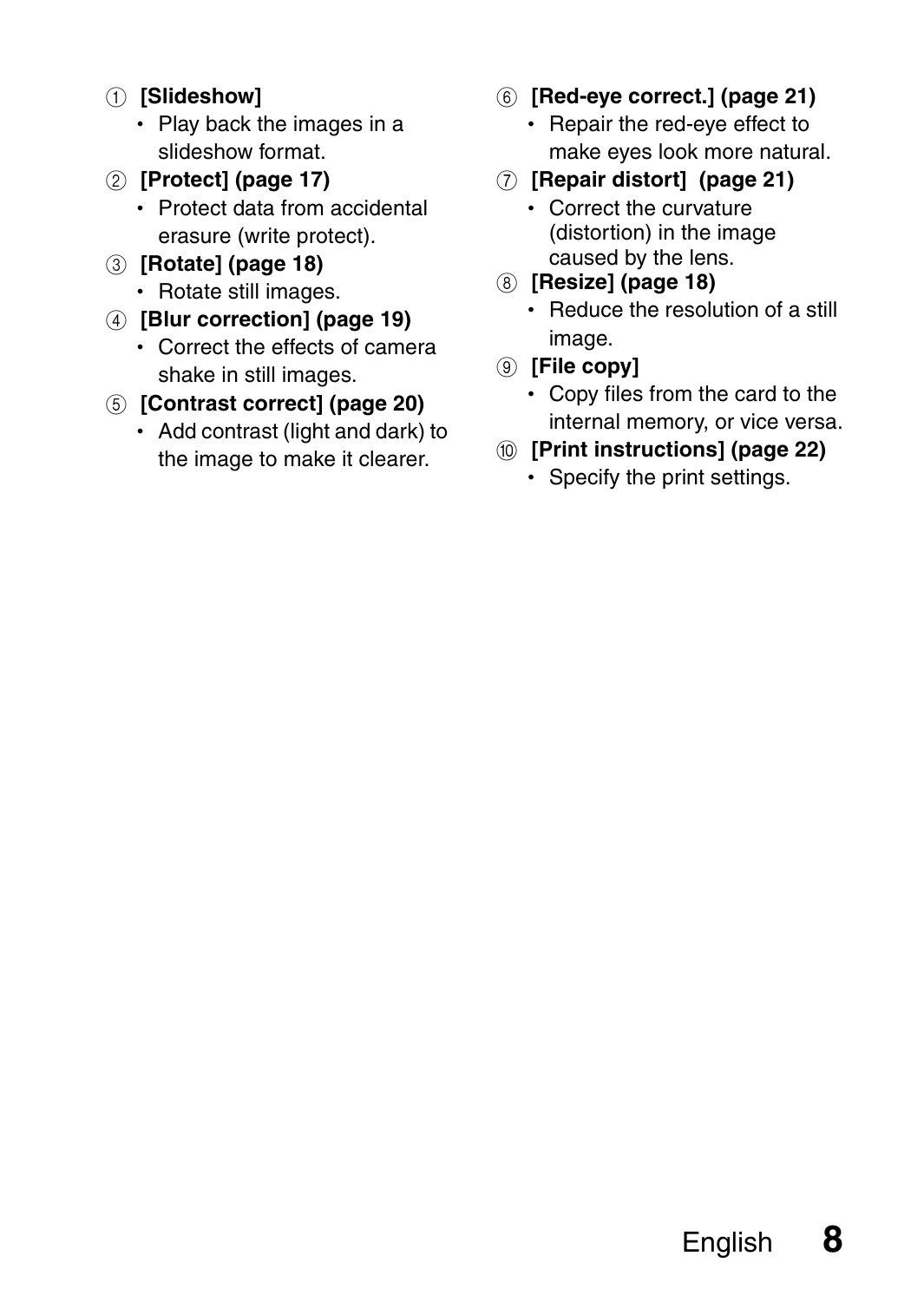### **ACCESSING THE MENUS**

### **Option Menu**



 $\bullet$   $\overline{(\tau)}$  through  $\overline{(\tau)}$  are displayed when you press the  $\boxed{\blacktriangle}$  or  $\boxed{\blacktriangledown}$  button to scroll.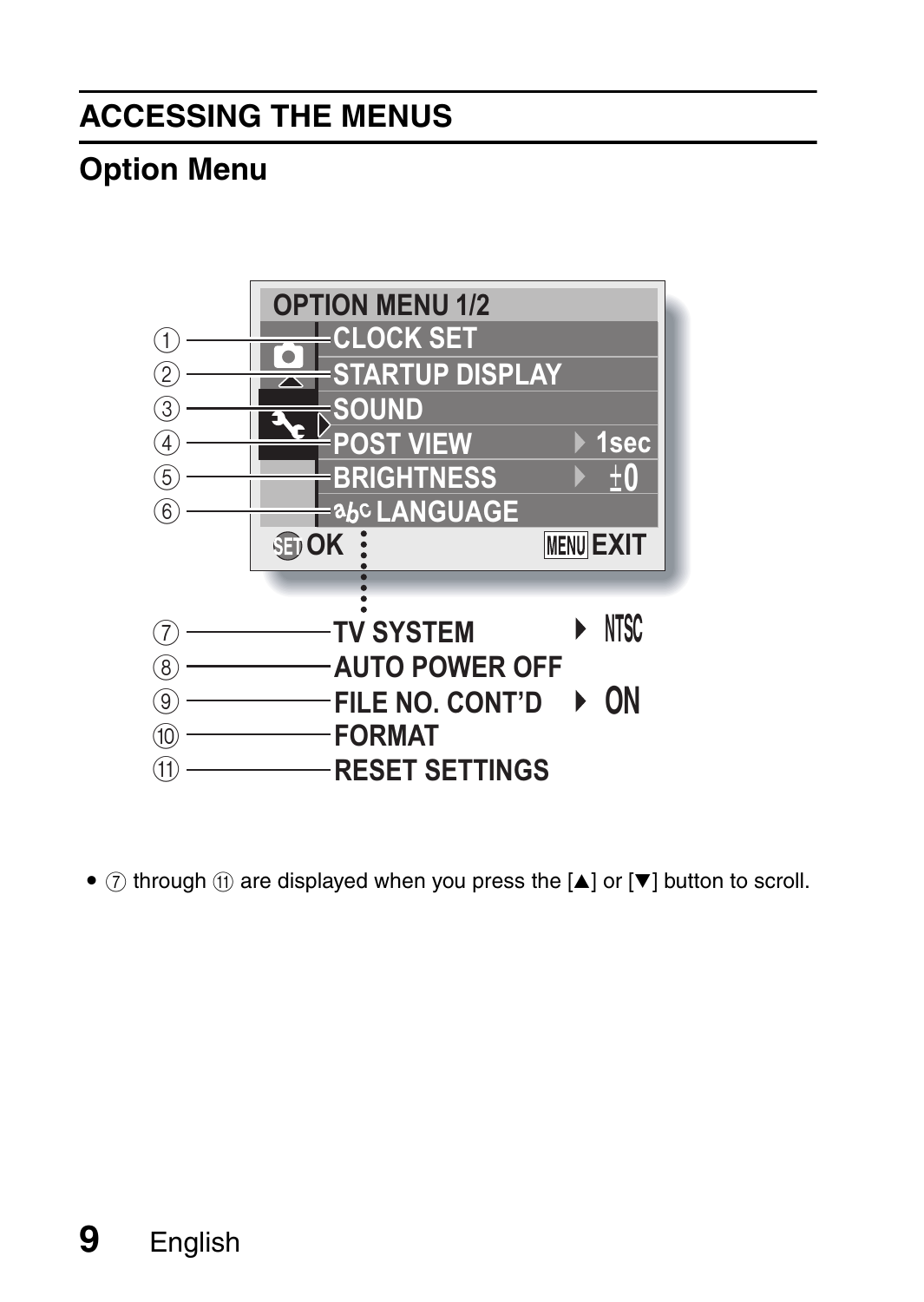- 1 **[Clock set]**
	- $\cdot$  Set the camera's internal clock.
- 2 **[Startup display]**
	- Select the display that appears on the monitor when the camera is turned on in the recording mode.

**DATE & TIME**: The camera's date and time setting is shown. **SANYO**: The SANYO logo is shown.

**OFF**: No startup display.

- 3 **[Sound]**
	- Adjust the sounds produced by the camera.
- 4 **[Post view]**
	- Specify how long a still image is displayed on the monitor after it is captured.
- 5 **[Brightness]**
	- Adjust the brightness of the monitor.
- 6 **[ language]**
	- Select the language in which the monitor messages are displayed.
- 7 **[TV system]**
	- Select the type of TV signal that is output from the camera's USB/AV terminal.
- 8 **[Auto power off]**
	- Specify the time elapsed before the auto power off function operates to turn the camera off.
- 9 **[File no. cont'd] (page 29)**
	- Set the file number continued function to ON or OFF.
- : **[Format] (page 31)**
	- Reformat the camera's internal memory or the card installed in the camera.
- A **[Reset settings] (page 32)**
	- Reset the camera to the factory-preset settings.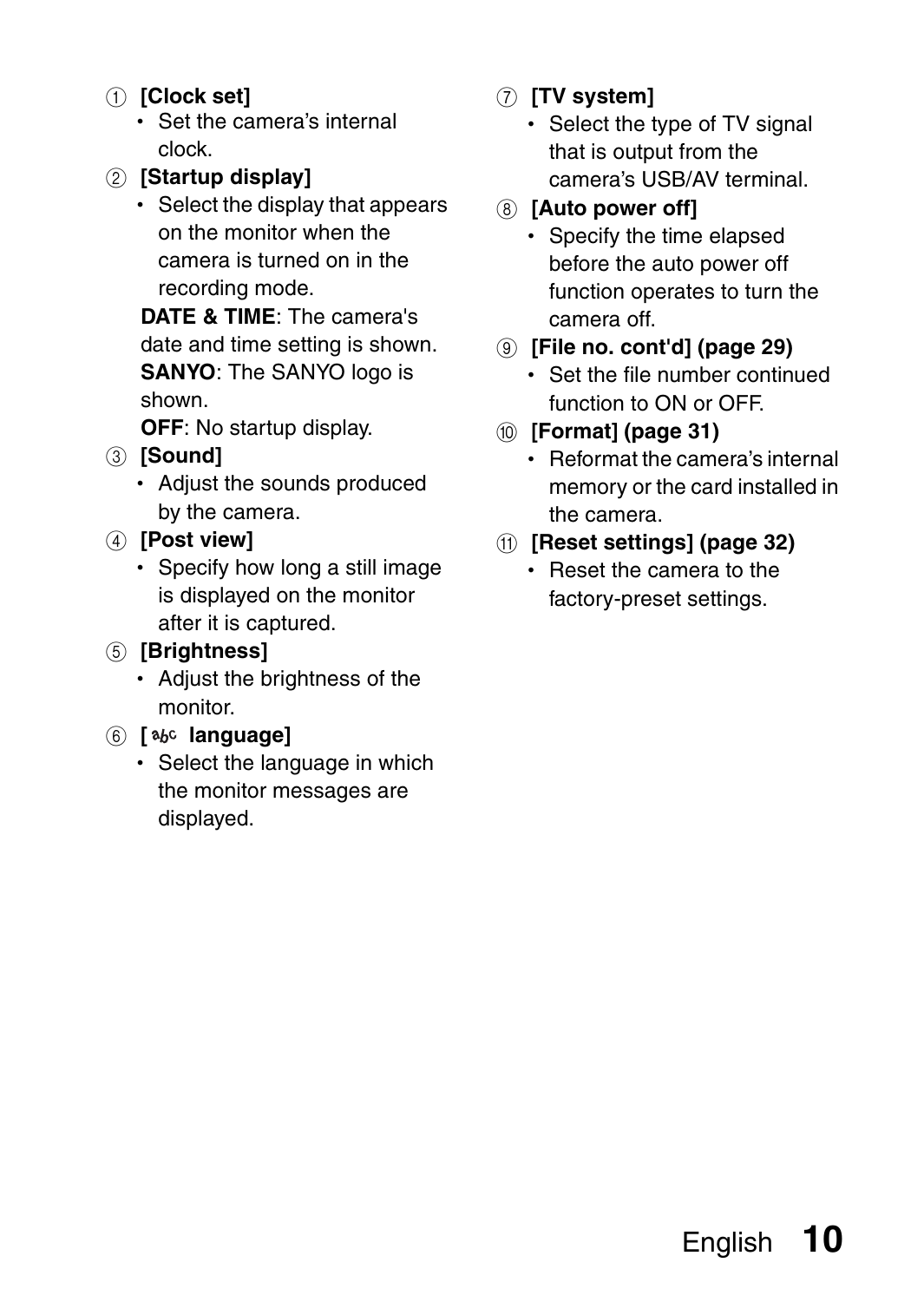## **RECORDING SETTINGS**

### **Recording and playing back audio files**

In the video clip recording mode, your camera can make audio recordings. The audio recordings are monaural.

### **Record an audio file**

- **1 Display the Recording Menu for the video clip recording mode (page 3).**
- **2** Select the audio recording icon **1** from the video size menu, and **press the SET button.**

### **3 Press the MENU button.**

 $\cdot$  The recording mode is enabled.

### **4 Press the shutter button.**

- Audio recording begins. During recording, the length of the audio track and the remaining recording time available are shown on the monitor.
- It is not necessary to continue pressing the shutter button while recording.
- $\cdot$  Take care not to cover the microphone with your fingers.



## **5 End the recording.**

• Press the shutter button again to stop recording.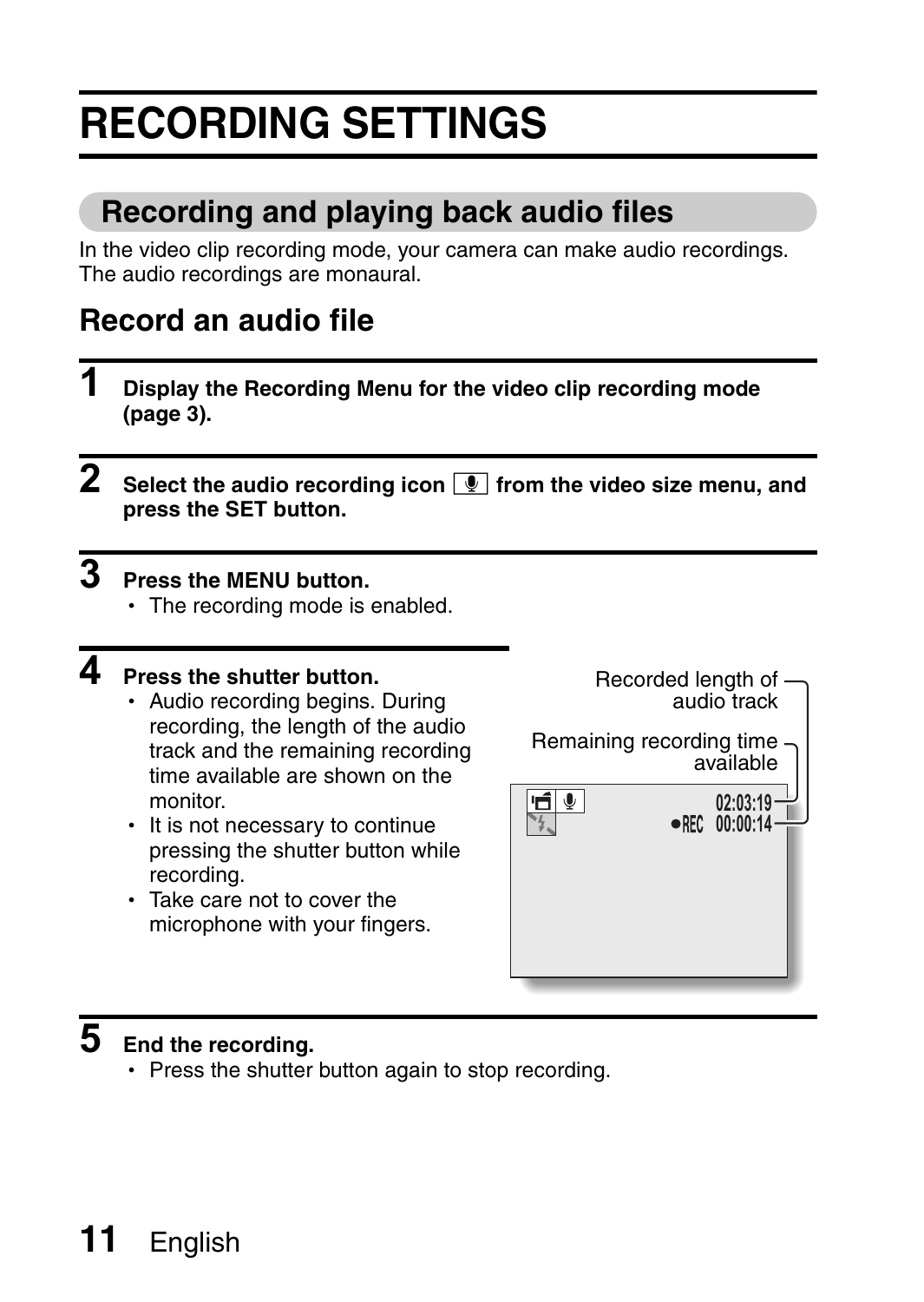### **Playing back audio recordings**

#### **Display the desired audio data.**

**1** 

• A musical note graphic appears on the screen.



## **2 Play back the recording.**

| To do this                      | Do this                                                                                                                                                                                                                                                               |
|---------------------------------|-----------------------------------------------------------------------------------------------------------------------------------------------------------------------------------------------------------------------------------------------------------------------|
| Forward playback                | Press the SET button.                                                                                                                                                                                                                                                 |
| Stop playback                   | During playback, press the $[\nabla]$ button.                                                                                                                                                                                                                         |
| Pause                           | During playback, press the SET button.<br>During fast forward or fast reverse, press the<br>[A] button.                                                                                                                                                               |
| Fast forward                    | During forward playback, press the [▶] button.<br>* The speed changes each time the [Decl] button<br>is pressed, as follows:<br>Normal playback $\rightarrow$ 2x $\rightarrow$ 5x $\rightarrow$ 10x $\rightarrow$ 15x<br>Press the [◀] button to resume normal speed. |
| Fast reverse                    | During forward playback, press the $\lceil \blacktriangleleft \rceil$ button.<br>* The speed changes each time the [<] button<br>is pressed, as follows:<br>$15x \leftarrow 10x \leftarrow 5x$<br>Press the [▶] button to resume normal speed.                        |
| Return to normal playback speed | Press the SET button.                                                                                                                                                                                                                                                 |
| Adjusting the volume            | <b>Louder:</b> During playback, press [T] on the<br>zoom switch.<br><b>Softer:</b> During playback, press [W] on the<br>zoom switch.                                                                                                                                  |

#### **HINT**

• During 5x or faster accelerated playback, the audio is not played back.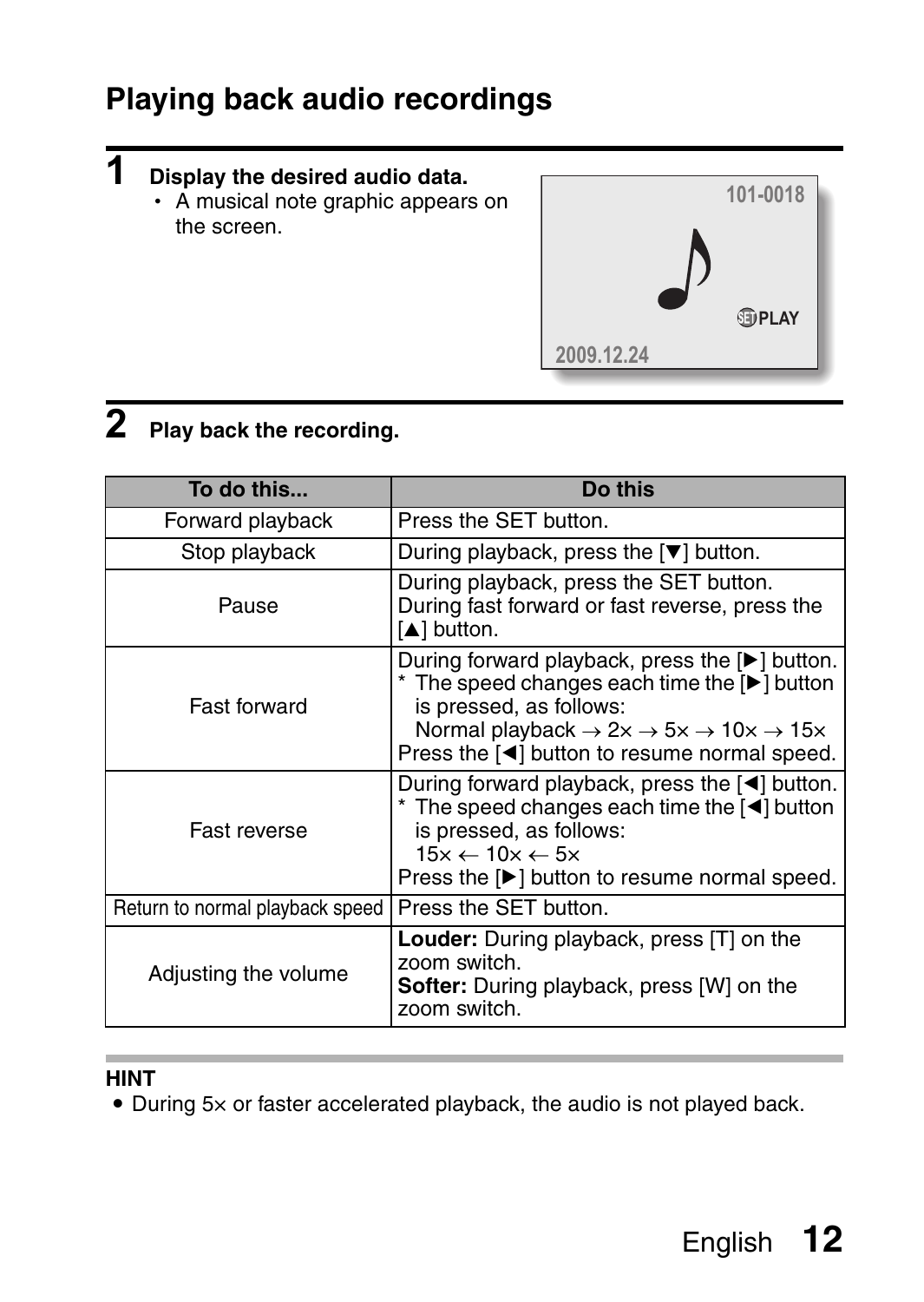### **RECORDING SETTINGS**

### **Focus area setting**

You can choose from different types of autofocus:

#### **9-point range finder focus:**

The correct focus is determined from 9 different focus points within the shooting area visible on the monitor. When the image is focused, a target mark [] appears.

#### **Spot focus:**

The camera focuses on the subject in the center of the monitor.

#### **AF seeker:**

Once the focus is locked on a subject, it follows the subject. The focus point automatically changes to remain continuously focused on a moving subject.

#### **HINT**

#### **When spot focus is selected...**

 $\bullet$  The focus mark + appears in the center of the monitor.

#### **When AF seeker is selected...**

- $\bullet$  The focus mark  $+$  appears in the center of the monitor.
- When the focus-lock is activated, the seeker mark appears on the focused subject.
- During focus-lock, even if the focused subject moves, the seeker mark automatically follows the subject.
- If the camera loses the focus-lock on the subject, the seeker mark disappears.
- In dark environments, the seeker mark may follow the subject more slowly.
- $\bullet$  When the  $\mathbb{N}$  setting is selected, the digital zoom is not available.



Seeker mark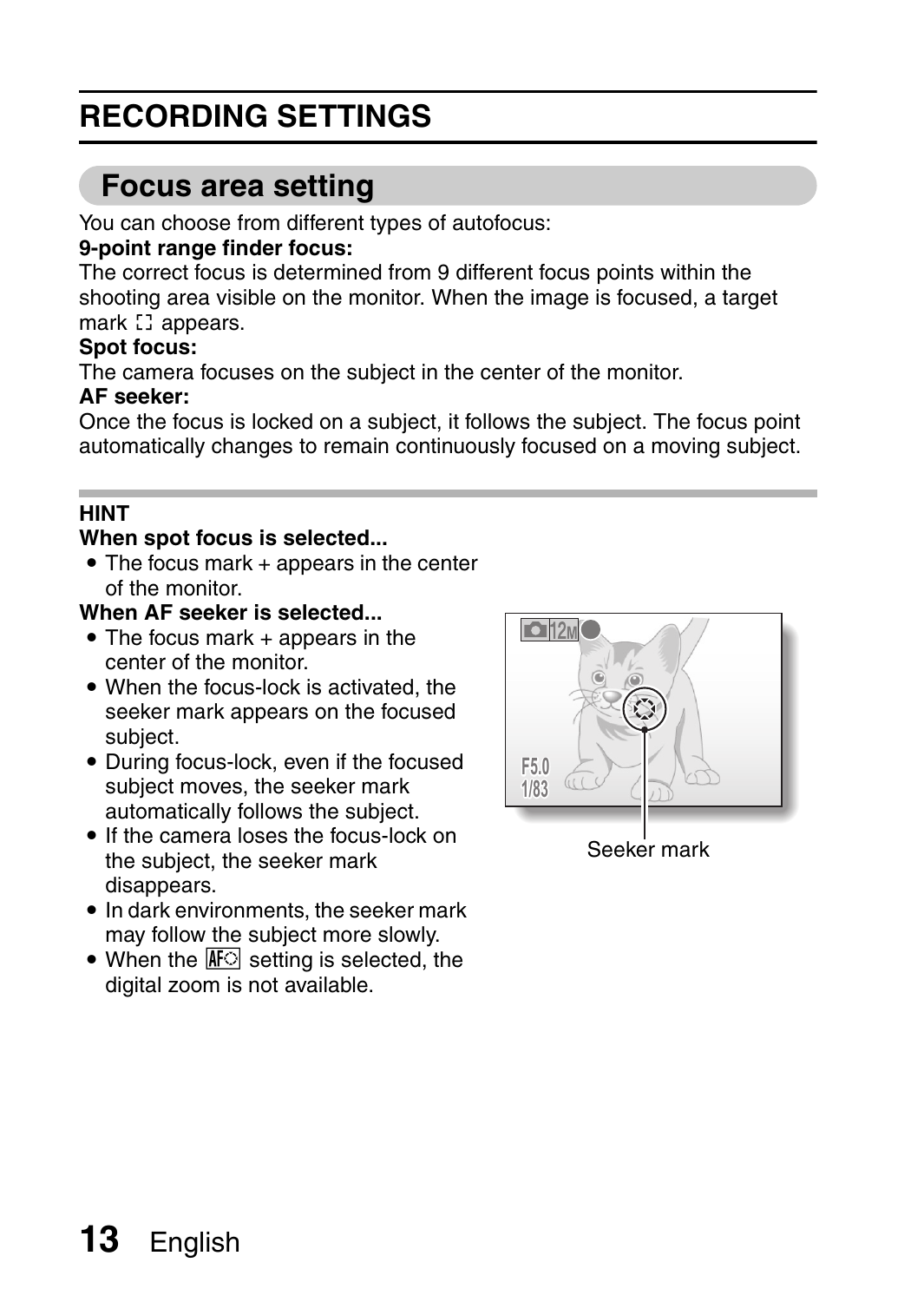### **ISO sensitivity**

With the initial settings, the ISO sensitivity is automatically set according to the brightness of the subject. However, the ISO sensitivity can be set to a fixed setting.

#### **HINT**

• By setting a higher ISO sensitivity, you can set higher shutter speeds and capture images in darker locations, but noise in the captured images may increase.

#### **CAUTION**

#### **Does the image appear to flicker when recording a video clip?**

• If recording a video clip under fluorescent lights, a noticeable flicker may appear in the image.

#### Did the resolution change to  $\boxed{4M}$ ?

 $\bullet$  When the ISO sensitivity is set to  $3200$ , the resolution setting automatically changes to  $\boxed{4M}$ .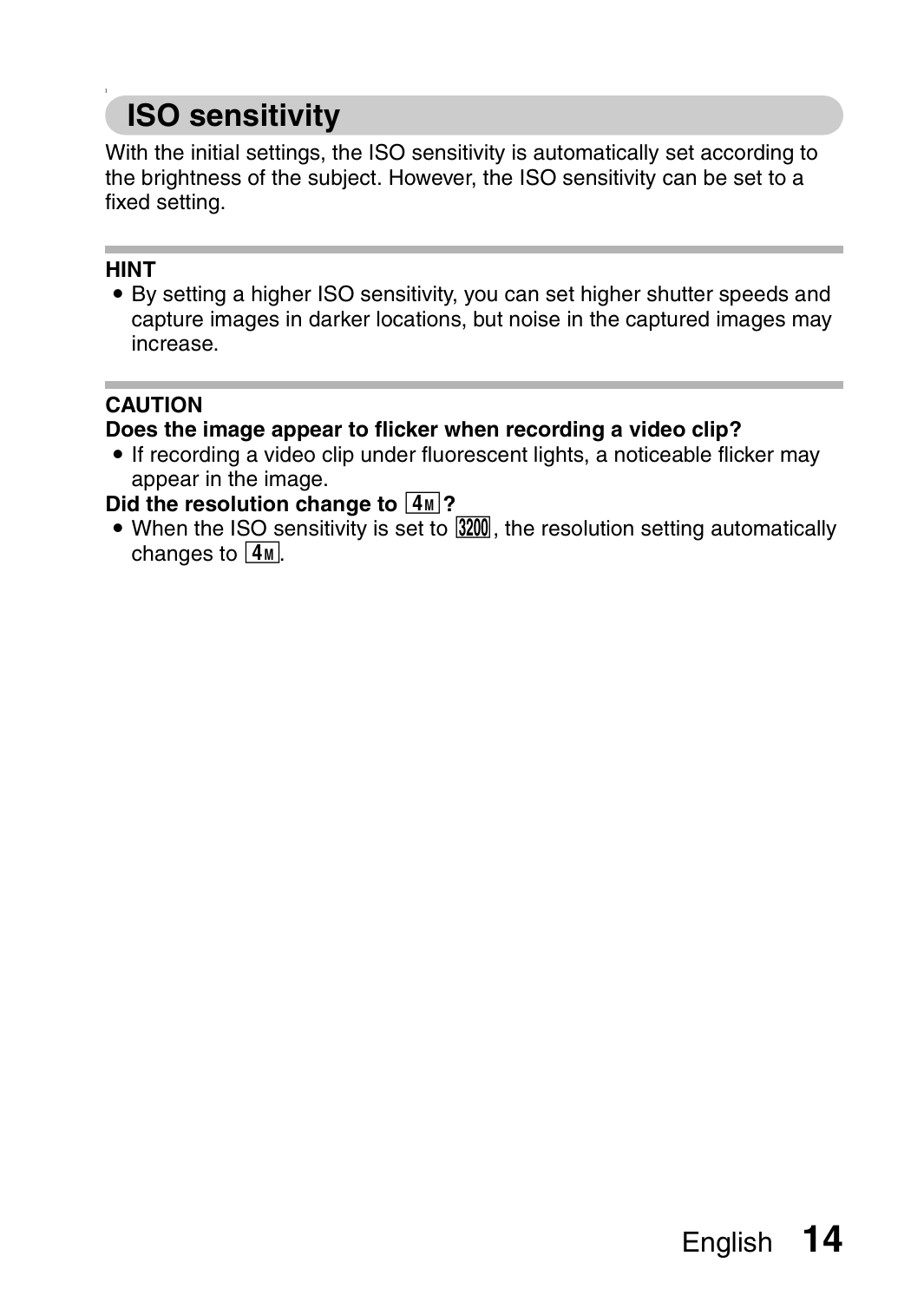### **RECORDING SETTINGS**

### **White balance**

This camera automatically adjusts the white balance under most lighting conditions. However, if you want to specify the lighting conditions or change the overall tone of the image, the white balance can be manually set.

### **1 Display the Recording Menu (page 3).**

## **2 Select "WHITE BALANCE" and press the SET button.**

- The white balance menu appears.
- AWB: The camera will make the white balance adjustment automatically based on the natural and artificial light conditions. This is the setting used in the auto mode.
- For shooting outside on a sunny day.
- $\boxed{\circlearrowright}$ : For shooting outside on a cloudy day.
- $\frac{p}{p+q}$ : For shooting inside under fluorescent lighting.
- $\sqrt{2}$ : For shooting inside under incandescent lighting.
- $\boxed{1}$ : For more accurate adjustment or when the light source cannot be specified (one-push).

Select the  $\Box$  icon from the white balance menu, fill the entire screen with a plain white paper, and press the SET button to set the white balance. To use any of the other white balance settings, proceed to step **3**.

### **3 Select the desired icon, and press the SET button.**

• This completes the white balance setting.

#### **HINT**

#### **To cancel the white balance setting**

• Perform steps 1 and 2, select **AWB**, and then press the SET button.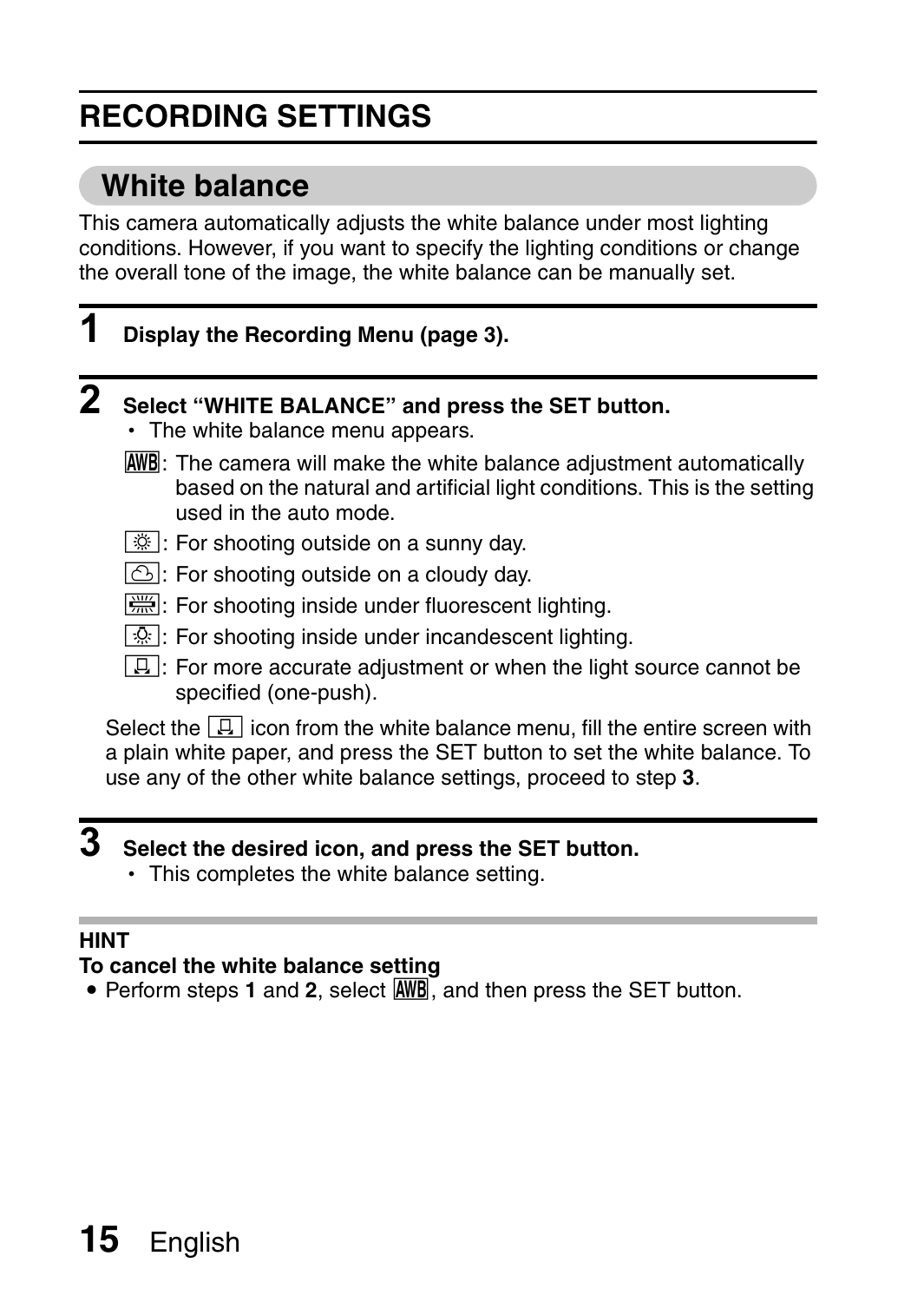### **Date imprint**

You can choose to have the date the image was captured imprinted on the image.

#### **HINT**

#### **About the capture date and date imprinting**

• When an image is edited, the date of the image file changes to the date and time the image was edited. However, the imprinted capture date remains unchanged.

#### **Is the sequential shots speed slow?**

• When the date imprint mode is set to "ON", the sequential shots speed may become slower.

**If the imprinted date is shown as [- - - - .- - .- -] …**

• The date and time settings have not yet been completed. Set the camera to the correct date and time.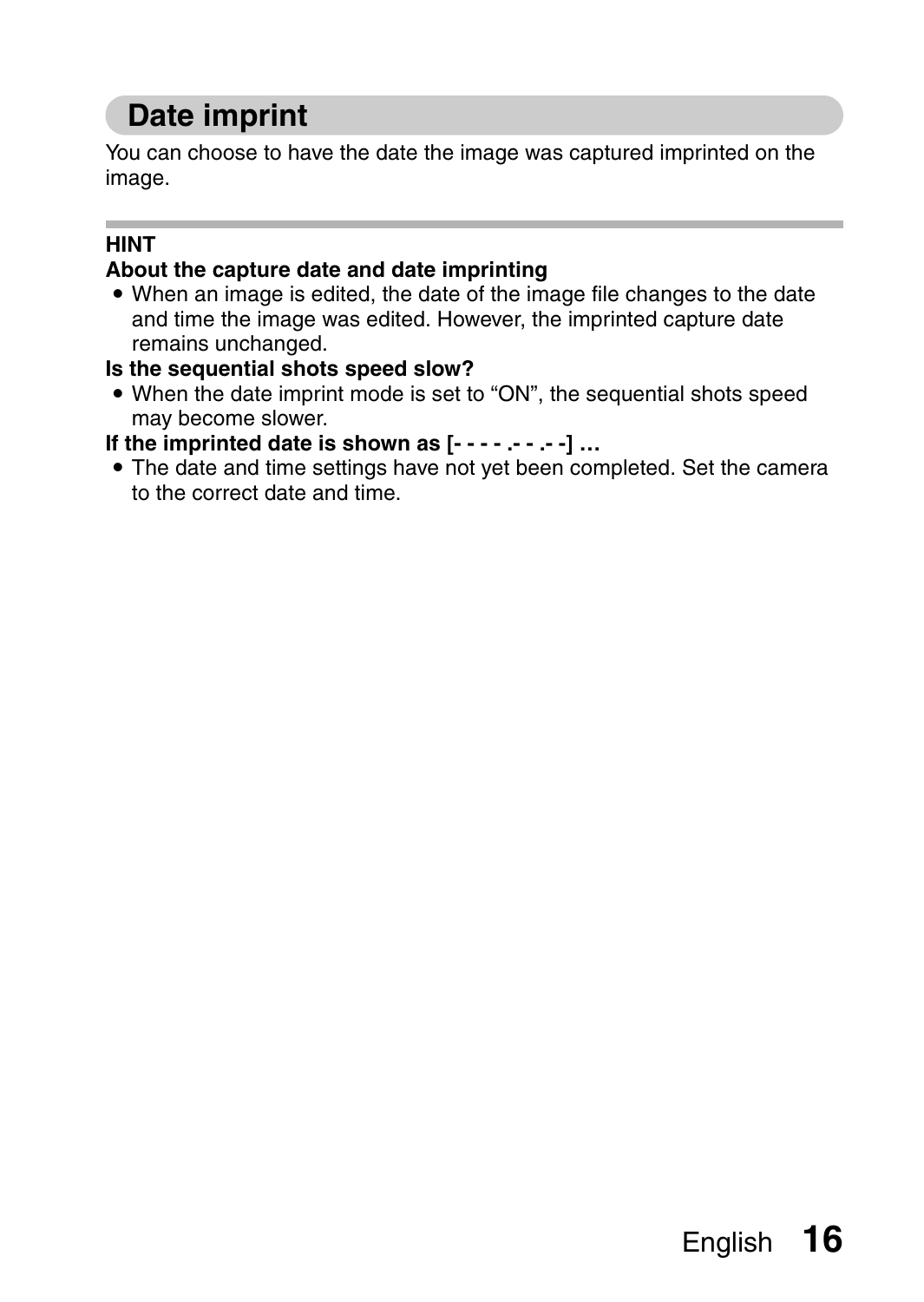## **PLAYBACK SETTINGS**

### **Image protect**

Prevent accidental erasure of data.

#### **CAUTION**

• Even if the protect mode is set for certain data files, they will be deleted if the card is reformatted.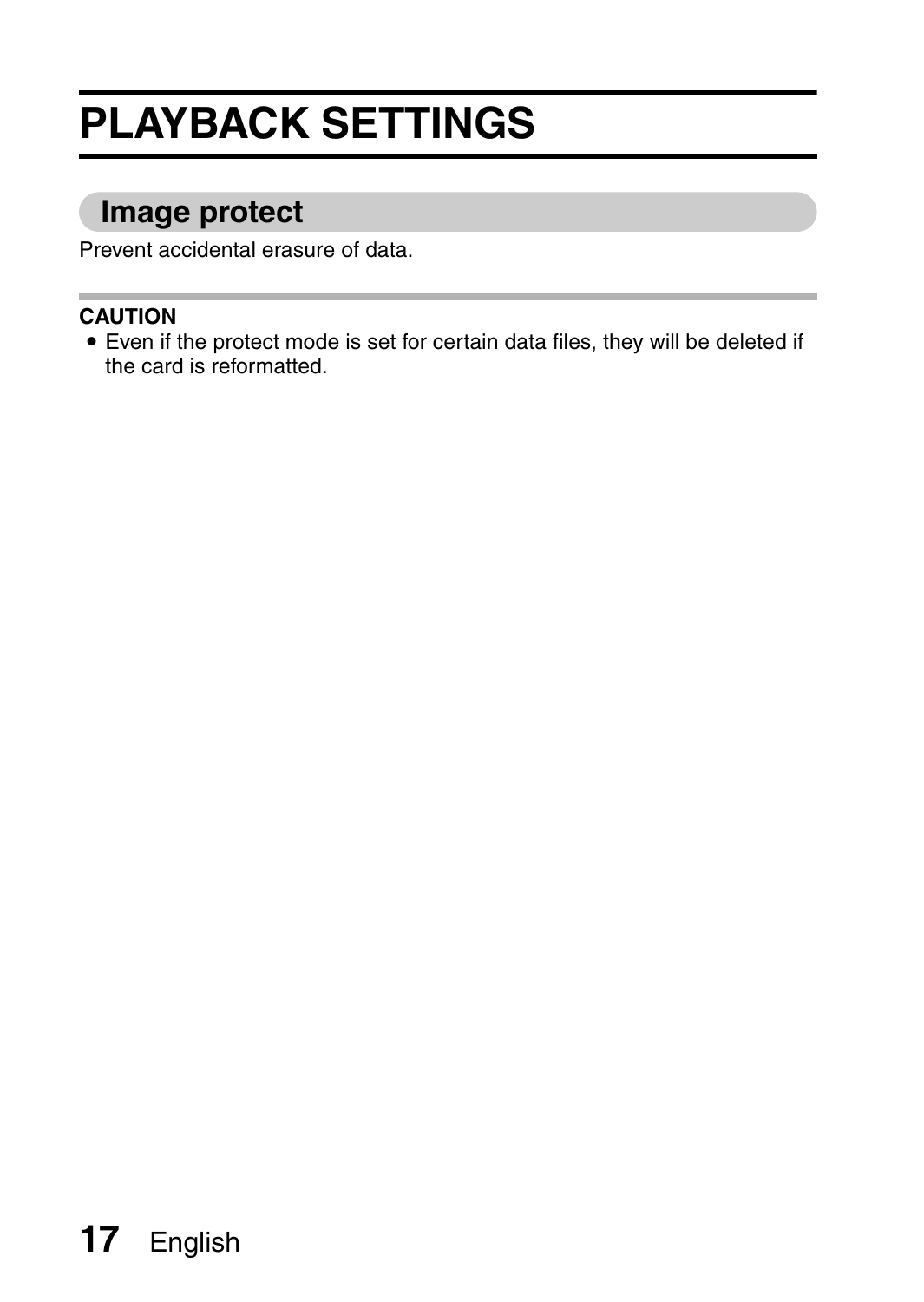### **Rotating images**

Captured still images can be rotated to the correct orientation for viewing.

#### **HINT**

- On the 9-image/20-image display playback, rotated images are shown in their original orientation.
- An image for which the protect (locked) mode has been set cannot be **rotated**

### **Resize**

The size of a still image can be reduced and the resized image saved as a separate image.

#### **HINT**

#### **Why can't the image be resized?**

• An image can be resized only to a smaller (or the same) size, not to a larger size.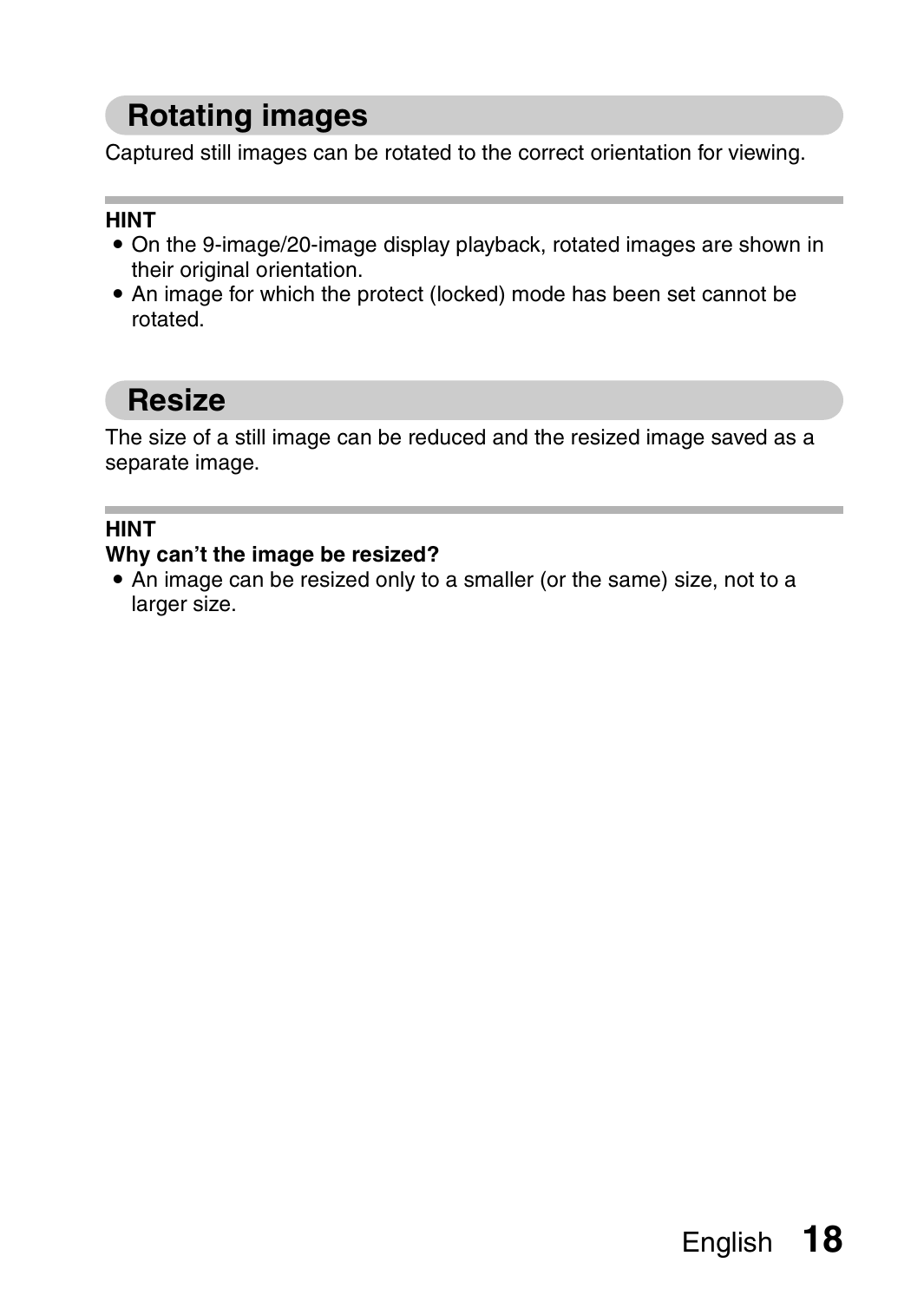## **PLAYBACK SETTINGS**

### **Blur correction**

Correct the effects of camera movement (camera shake) to produce a sharper image.

#### **HINT**

#### **About the blur correction icon**

- On the Blur Correction Screen, an icon indicating the degree of blur appears.
	- **:** Blur correction unnecessary or blur correction completed.



: Blur correction possible

**MANEX**: Blur correction not possible

#### **If the "Blur correction not successful" message appears...**

- The camera was not able to successfully repair the image.
- The correction function works to automatically edit flaws that the camera detects in captured images. In some cases, the camera may not be able to repair the image.
- Blur correction is not possible for images captured at a shutter speed of 1/8 sec or less, for resized images, or for images captured using a different digital camera. Also, blur correction may not be possible in cases of extreme blur.

#### **Concerning the date and time information for the modified image**

• The date display that is shown when an edited image is played back is the date that the image was saved after it was modified.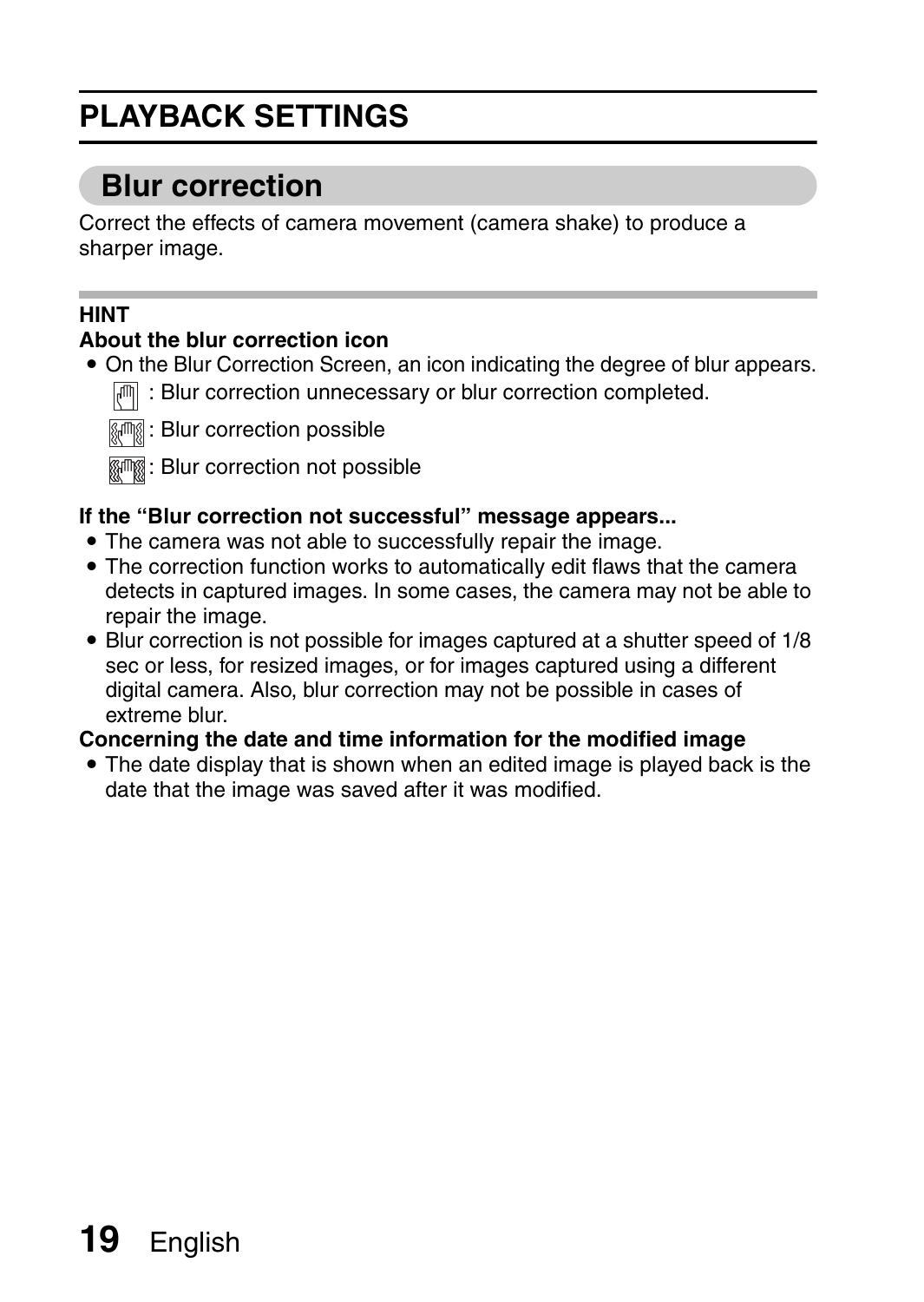### **Contrast correction**

Add contrast (light and dark) to an image to make it clearer.

#### **HINT**

#### **Concerning the date and time information for the modified image**

• The date display that is shown when an edited image is played back is the date that the image was saved after it was modified.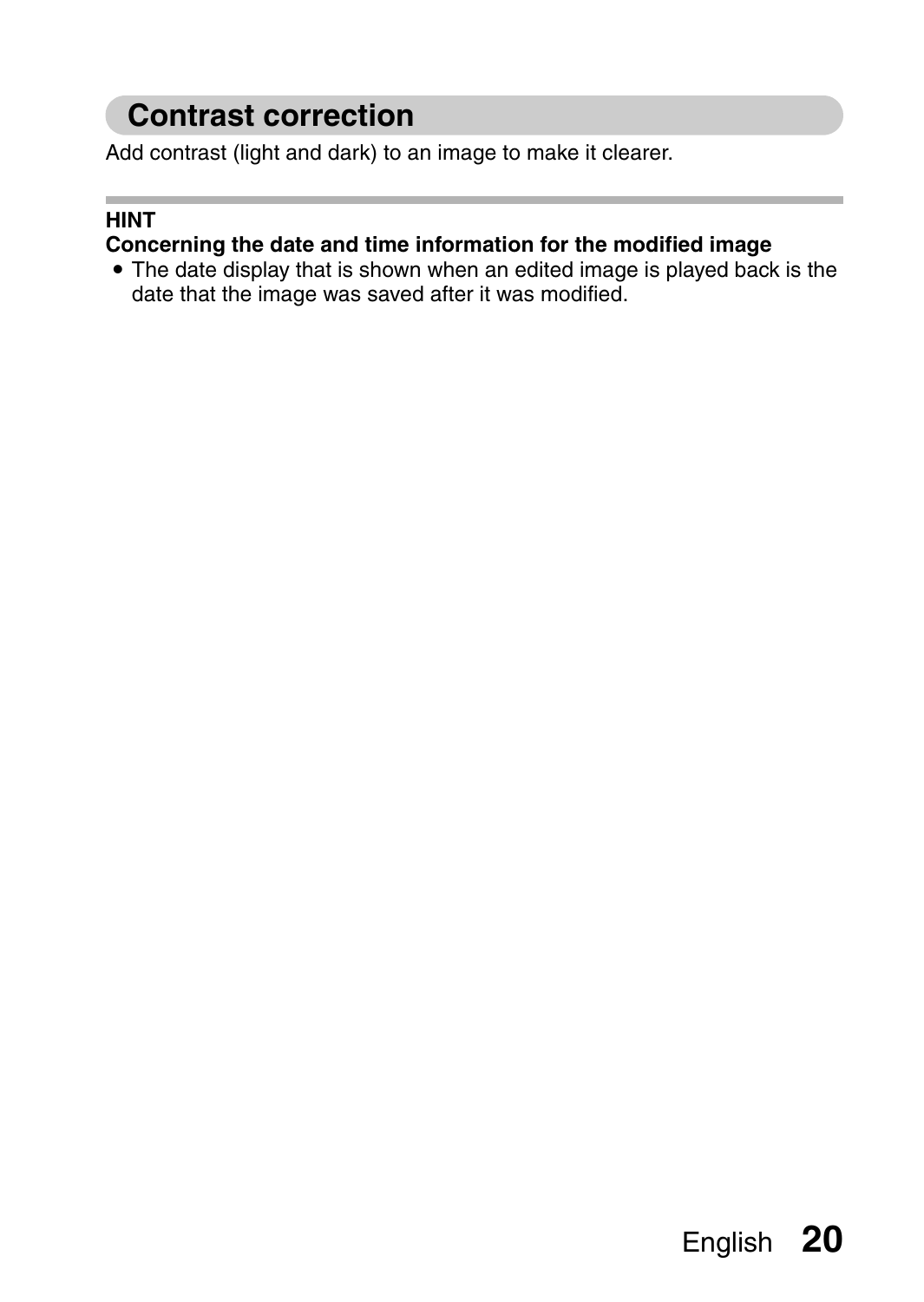## **PLAYBACK SETTINGS**

### **Red-eye correction**

If you photograph your subjects at night using the flash, they may appear in the image with glowing red eyes (red-eye effect). Now you can amend the image so that the subjects' eyes appear more natural (red-eye correction).

### **Distortion correction**

Correct the curvature (distortion) in the still image that is caused by the lens. Images that were captured using the digital zoom or at the  $\boxed{9M}$  setting, images that have already been corrected, and images that were captured using a different camera cannot be corrected.

#### **HINT**

#### **If the "Red-eye correction not successful" message appears...**

- The camera was not able to successfully correct the red-eye effect.
- The red-eye correction function works to automatically edit the red-eye effect that the camera detects in captured images. In some cases, the camera may fail to correctly detect the red-eye effect, or it may incorrectly identify the red-eye effect where it does not exist.

**Concerning the date and time information for the modified image**

• The date display that is shown when an edited image is played back is the date that the image was saved after it was modified.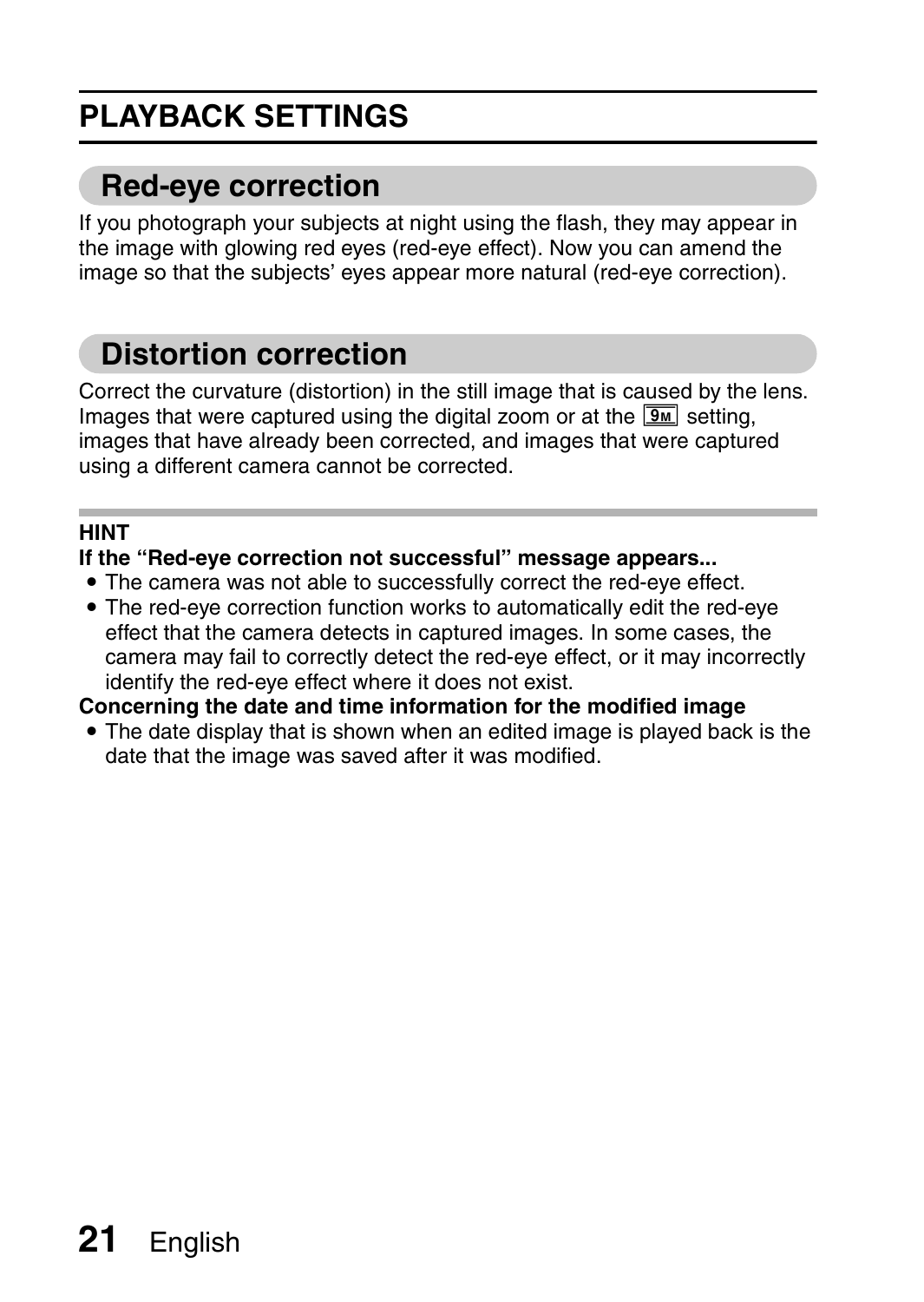### **Print orders (DPOF)**

In addition to using your printer to print out still images captured with your camera, as with conventional film, you can have prints made at shops offering digital print services. Moreover, this camera is DPOF-compatible, so you can use the camera to specify the number of prints, or whether or not the date is displayed on the print.

### **Display the screen to set the print settings**

**1 Display the Playback Menu (page 3). 2 Select "PRINT INSTRUCTIONS" and Specify the printing press the SET button. instructions?** • The screen to set the print settings **EACH IMAGE** appears. **EACH IMAGE: ALL IMAGES** The print settings are specified for **ALL CLEAR** each individual image. **OK** MENU<sup>J</sup> **ALL IMAGES:** The specified print settings apply to all the still images. **ALL CLEAR:**

Clear all the print settings.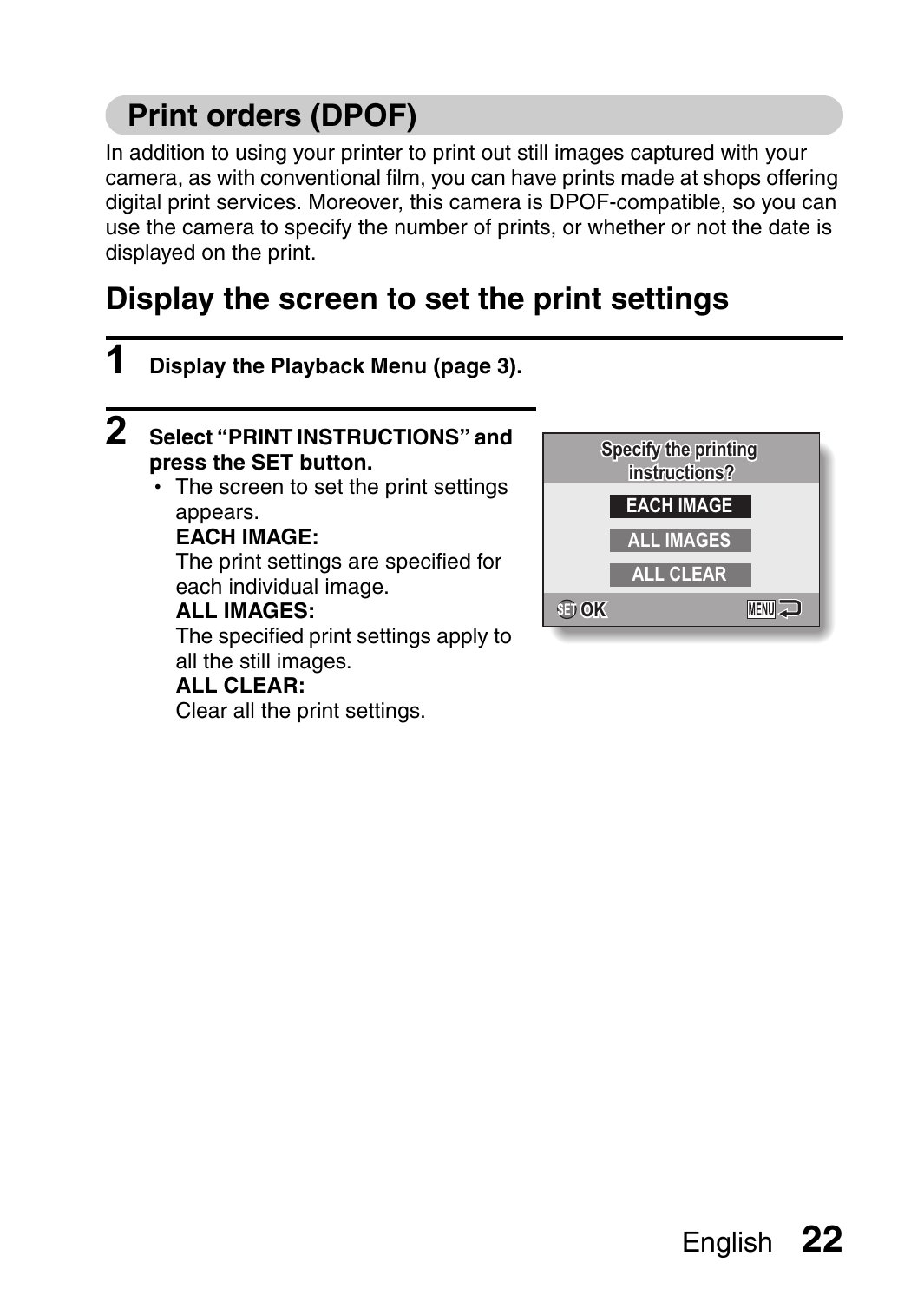### **PLAYBACK SETTINGS**

#### **HINT**

#### **Printing a single frame from a video clip**

• To print with a printer or have the digital print service shop print out a still image from a video clip, you must first save it (extract still) as a still image.

#### **About the DPOF format**

• DPOF (Digital Print Order Format) is a print order format. You can connect your camera to a DPOF-compatible printer to produce your prints. You can also set the print settings (page 43) for the desired images, and then have the reserved images printed automatically.

#### **About the finished prints**

- Images that have been rotated will be printed in their original orientation.
- The quality of the print output will differ depending on the print service and printer used.

#### **CAUTION**

• It is not possible to set the print settings when there are 10,000 or more files saved on the card.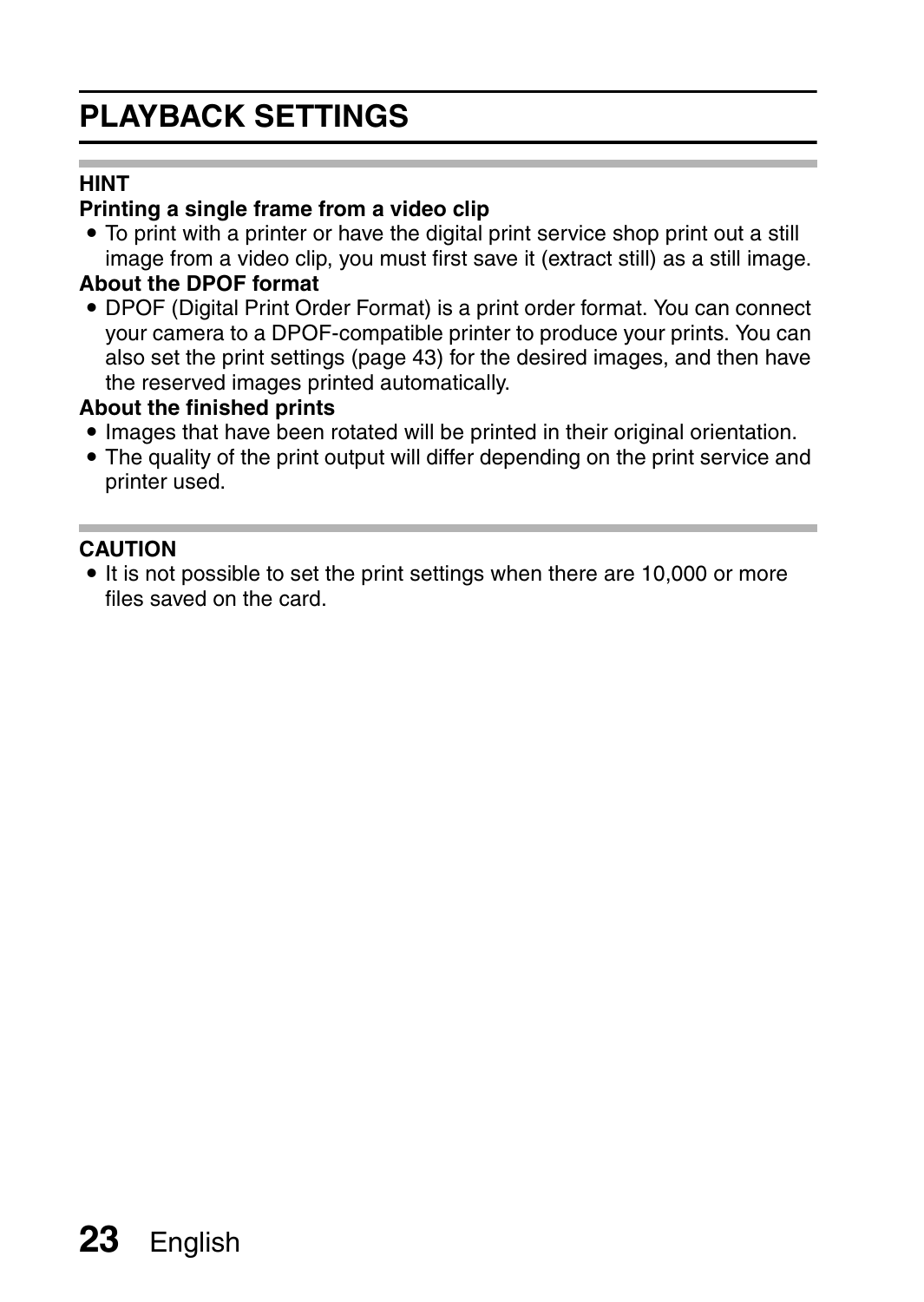### **Specifying date imprinting and number of prints**

You can specify print settings for each individual image (EACH IMAGE), or apply the print settings to all the images on the card (ALL IMAGES).

### **1 Display the screen to set the print settings (page 22).**

### **2 Select "EACH IMAGE" or "ALL** Specify the printing **PRODUCED IMAGES".**

#### **EACH IMAGE:**

The set print settings are applied only to the image currently displayed.

#### **ALL IMAGES:**

The set print settings are applied to all the still images on the card.

#### **3 Press the SET button.**

- The Date/Copies Print Screen appears.
- If "EACH IMAGE" was selected, press the  $\lceil \blacktriangleleft \rceil$  or  $\lceil \blacktriangleright \rceil$  button to display the desired image to print.
- The print settings for the currently displayed image are shown in the upper left area of the monitor. You can press the  $\lceil \blacktriangleleft \rceil$  or  $\lceil \blacktriangleright \rceil$  button to confirm the print settings for each image.



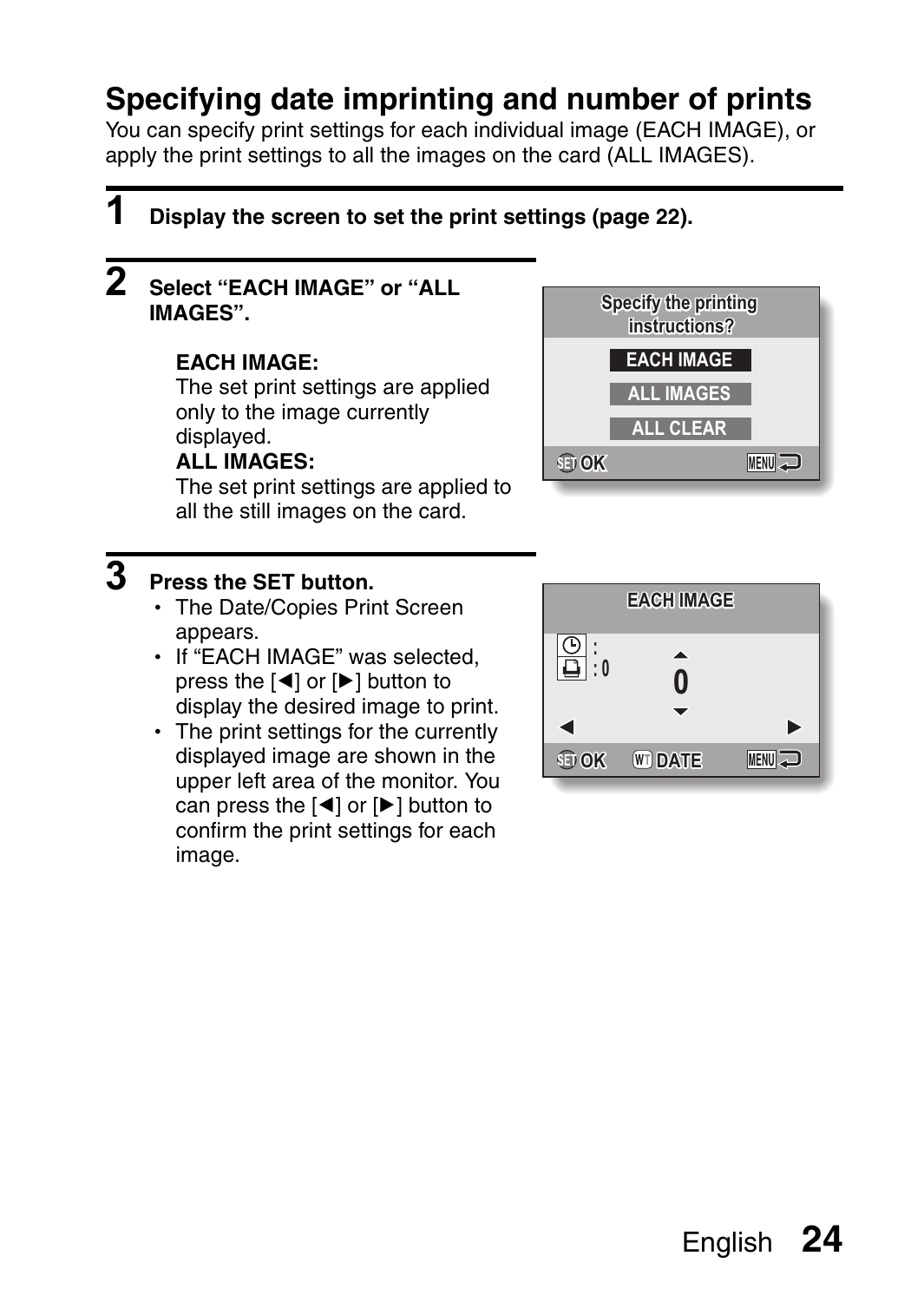### **PLAYBACK SETTINGS**

#### **4 Specify the number of prints and whether the date is imprinted.**

• Please specify the number of prints before setting the date imprint setting. The date imprint setting cannot be set until the number of prints has been entered.

#### **<Specifying the number of prints>**

- Press the  $[n]$  or  $[\nabla]$  button to specify the number of prints.
	- Press the  $[4]$  or  $[\nabla]$  button until the desired number of prints is displayed.



#### **<Specifying dated prints>**

• Press [W] on the zoom switch to add a check mark ( $\checkmark$ ) next to  $\Theta$ .



### **5 Press the SET button.**

- $\cdot$  This completes the settings for the number of prints and date imprinting.
- If you press the MENU button, you are returned to the screen to set the print settings (step **1**).



#### **CAUTION**

• Do not specify dated prints for images that were captured with the date imprint function (pages 6 and 16) set to ON, or else the date will appear on the photo print twice.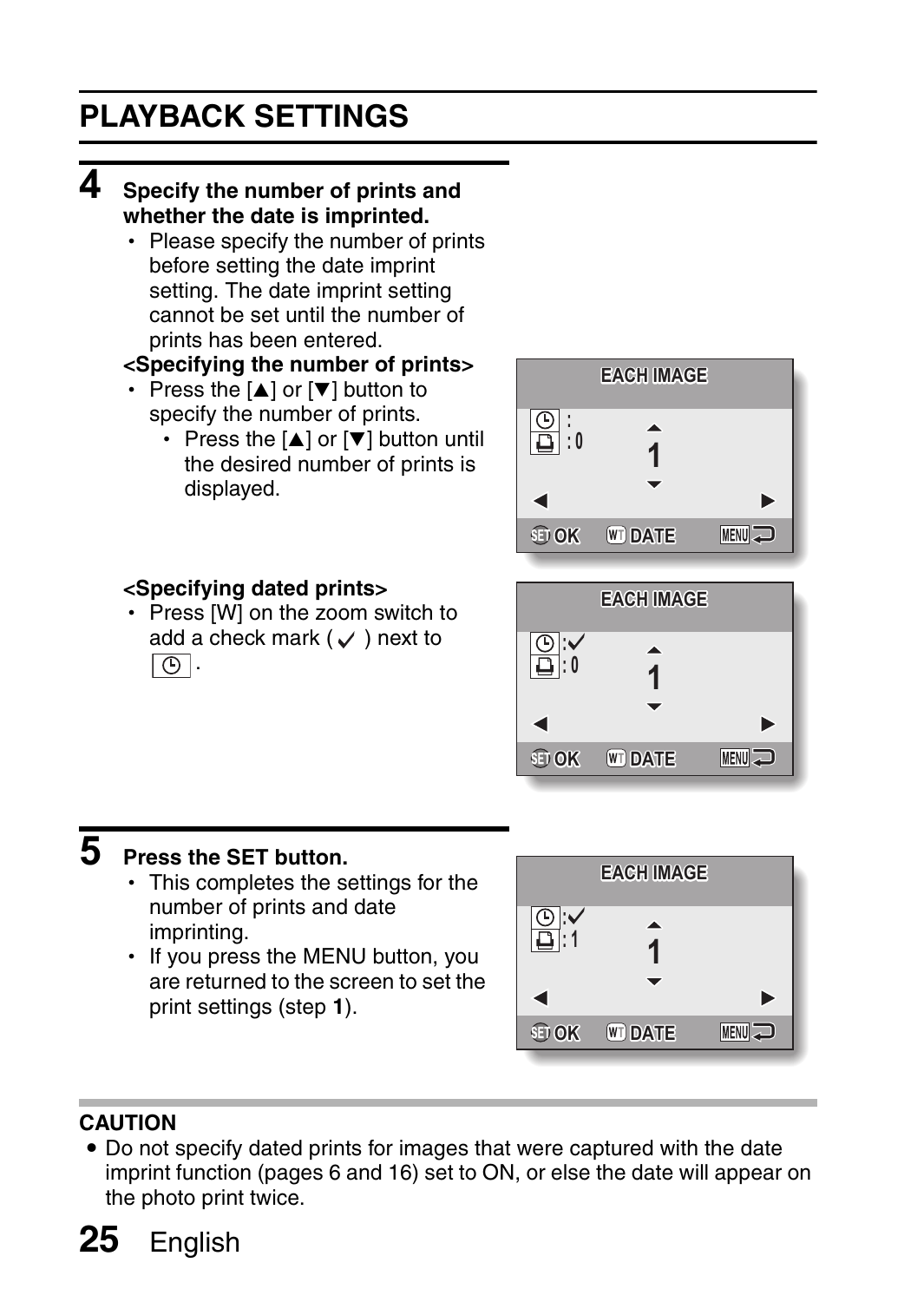### **Clearing all the print settings**

Delete the print settings for all images.

### **1 Display the screen to set the print settings (page 22).**

**2 Select "ALL CLEAR".**



### **3 Press the SET button.**

- The Confirm All Clear Screen appears.
	- **YES:** Clear the print settings for all images.
	- **EXIT:** Cancel the clear procedure and return to the screen to set the print settings.

### **4 Select "YES", and press the SET button.**

• All the print settings are cleared and you are returned to the Playback Menu.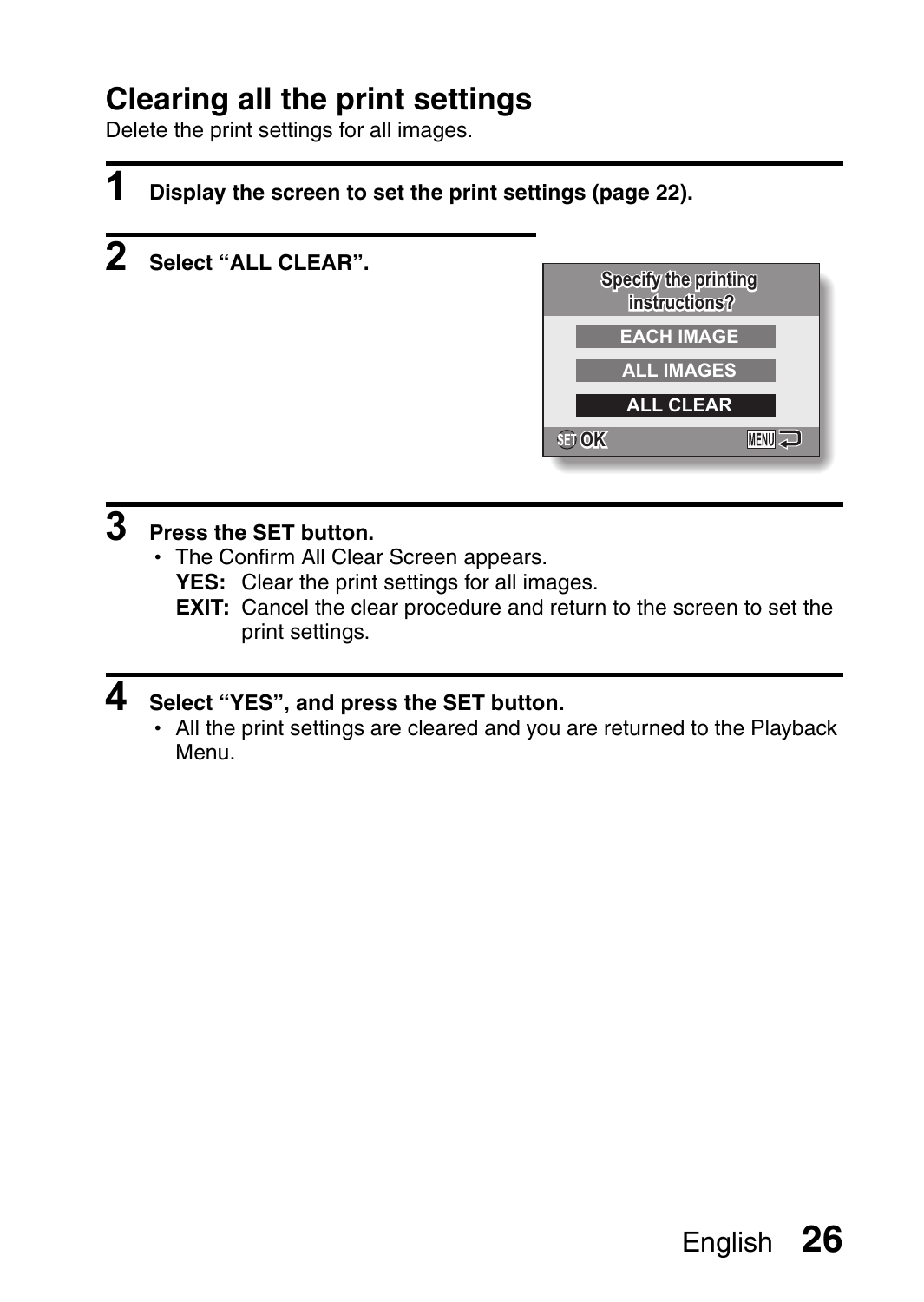### **PLAYBACK SETTINGS**

### **Slideshow playback**

To stop slideshow playback, press the SET button or MENU button.

#### **HINT**

• Audio data is not played during slideshow playback.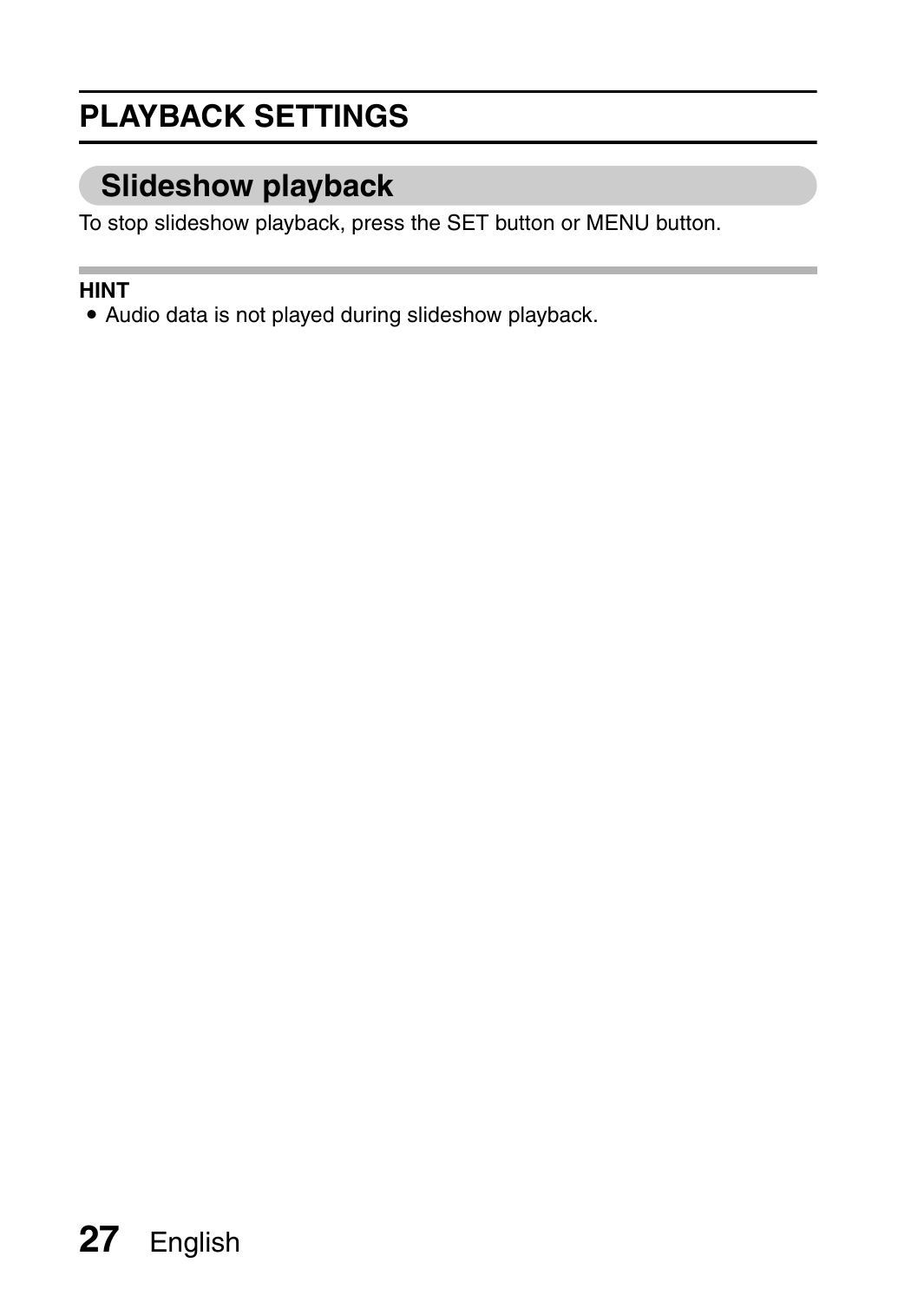### **Displaying image properties (Information Screen)**

On the Information Screen you can check what the settings were when an image was captured.

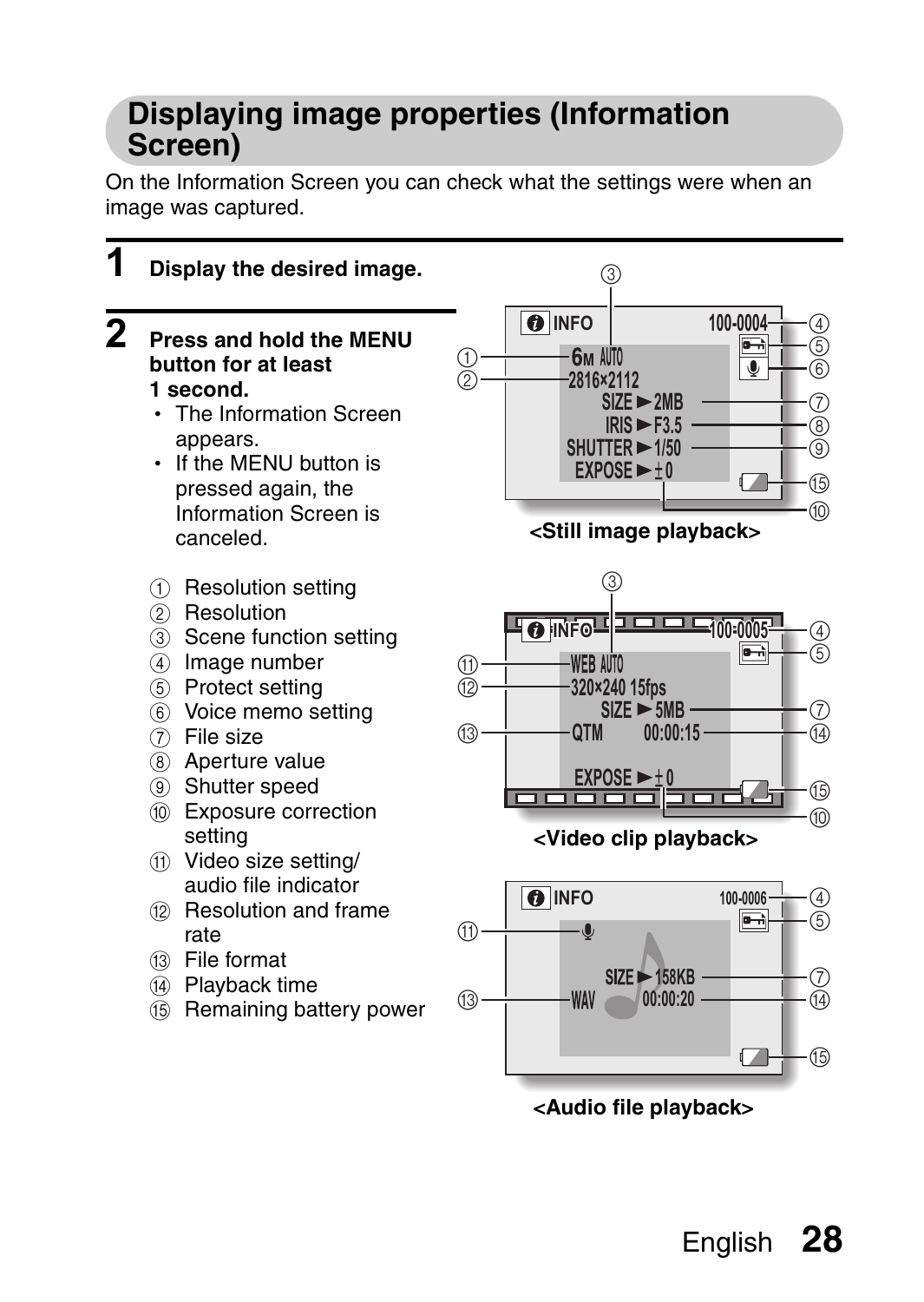# **OPTION SETTINGS**

### **File No. continued setting**

If a newly formatted card is used, the file name (image number) of the captured image automatically begins from 0001. If the card is subsequently reformatted, or if a different reformatted card is used, the file names again begin from 0001. This is because the file number continued function is set to "OFF", and consequently it results in more than one card containing images with the same numbers. By setting the file number continued function to "ON", even if the card is reformatted or the card is replaced with another card, the consecutive numbering of file names continues from the last number recorded by the camera.

#### **<File number continued function "OFF">**

|              | File name (image number) |  |
|--------------|--------------------------|--|
| Card A       | 0001, 00020012, 0013     |  |
| Replace card |                          |  |
| Card B       | 0001, 00020012, 0013     |  |

#### **<File number continued function "ON">**

|                  | File name (image number) |  |
|------------------|--------------------------|--|
| Card A           | 0001, 00020012, 0013     |  |
| Replace card     |                          |  |
| Card $\mathsf B$ | 0014, 0015  0025, 0026   |  |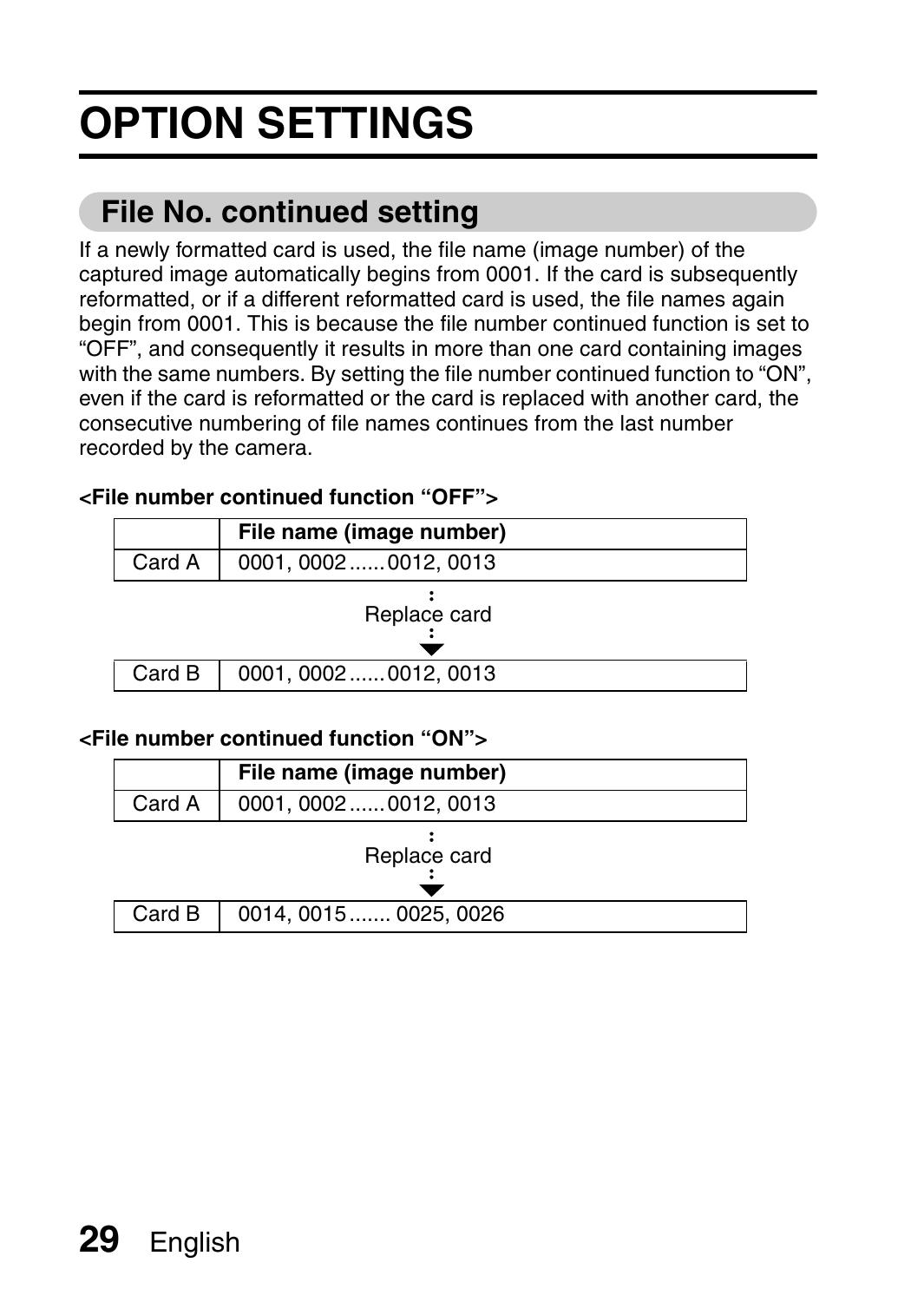• If Card B already has files in it when it replaces Card A, file names are assigned as follows.

**When the highest file number on Card B (before replacing) is lower than the highest file number on Card A:** the file name of the next recorded image continues from last file name recorded on Card A.



**When the highest file number on Card B (before replacing) is higher than the highest file number on Card A:** the file name of the next recorded image continues from last file name recorded on Card B.



Previously recorded files

#### **HINT**

i Until the file number continued function is turned **"**OFF**"**, consecutive file names are assigned. It is recommended that the file number continued function be returned to **"**OFF**"** at the end of each photography session.

#### **What about the internal memory?**

 $\bullet$  The file number continued function works the same for the internal memory.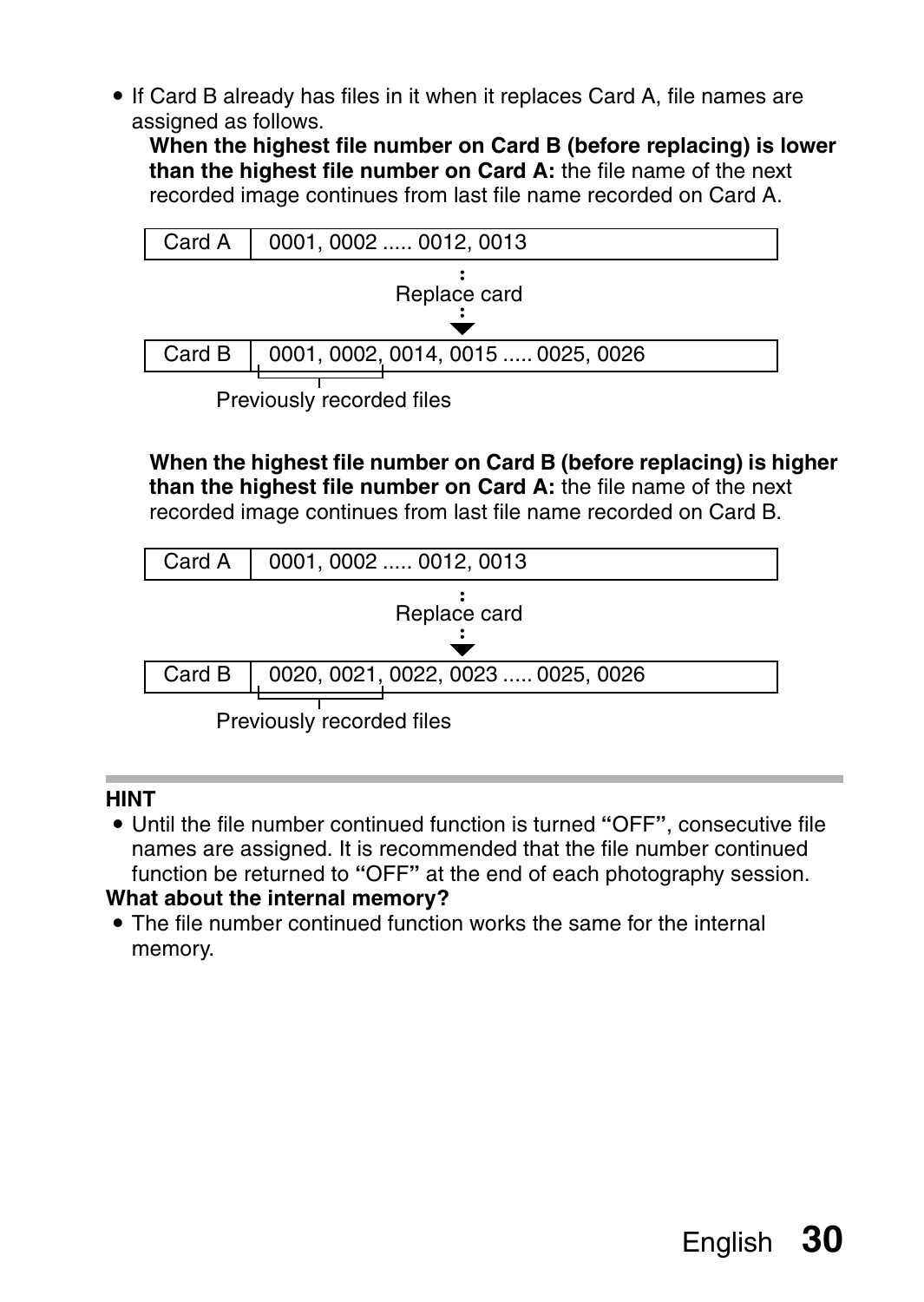## **OPTION SETTINGS**

### **Initializing the card memory and internal memory**

A card must be formatted with this camera:

- After purchasing, when used for the first time, or
- If it was formatted using a personal computer or another digital camera.

The card cannot be reformatted if the lock switch is set to the "LOCK" position. Proceed with the reformat procedure after setting the lock switch to the unlocked position.

#### **CAUTION**

#### **Caution during reformatting**

• Please do not turn off the camera or insert/remove the card while the card is being formatted.

#### **Reformatting erases the data**

• When the card or internal memory is initialized, all the recorded data is erased. Protected data is also erased, so before reformatting a card, any data you want to keep should be copied to your personal computer's hard disk or other storage medium.

#### **Caution regarding disposing/transferring the card (recovering data from a reformatted card)**

- If a card is reformatted or the data is erased from the card using the camera or a computer, the card's control data may be merely modified and the data itself may not be completely erased from the card.
- $\bullet$  In some cases it may be possible to recover the data from a reformatted card using special software for that purpose. However, if the camera is used to execute a full format, it will be impossible to recover the data even by the use of data recovery software.
- If you are disposing of a card, it is recommended that you physically destroy it. If you are transferring the card to someone else to use, it is recommended that you use the camera's full format function to reformat the card, or use commercially available software for erasing card data. Managing data is the responsibility of the user.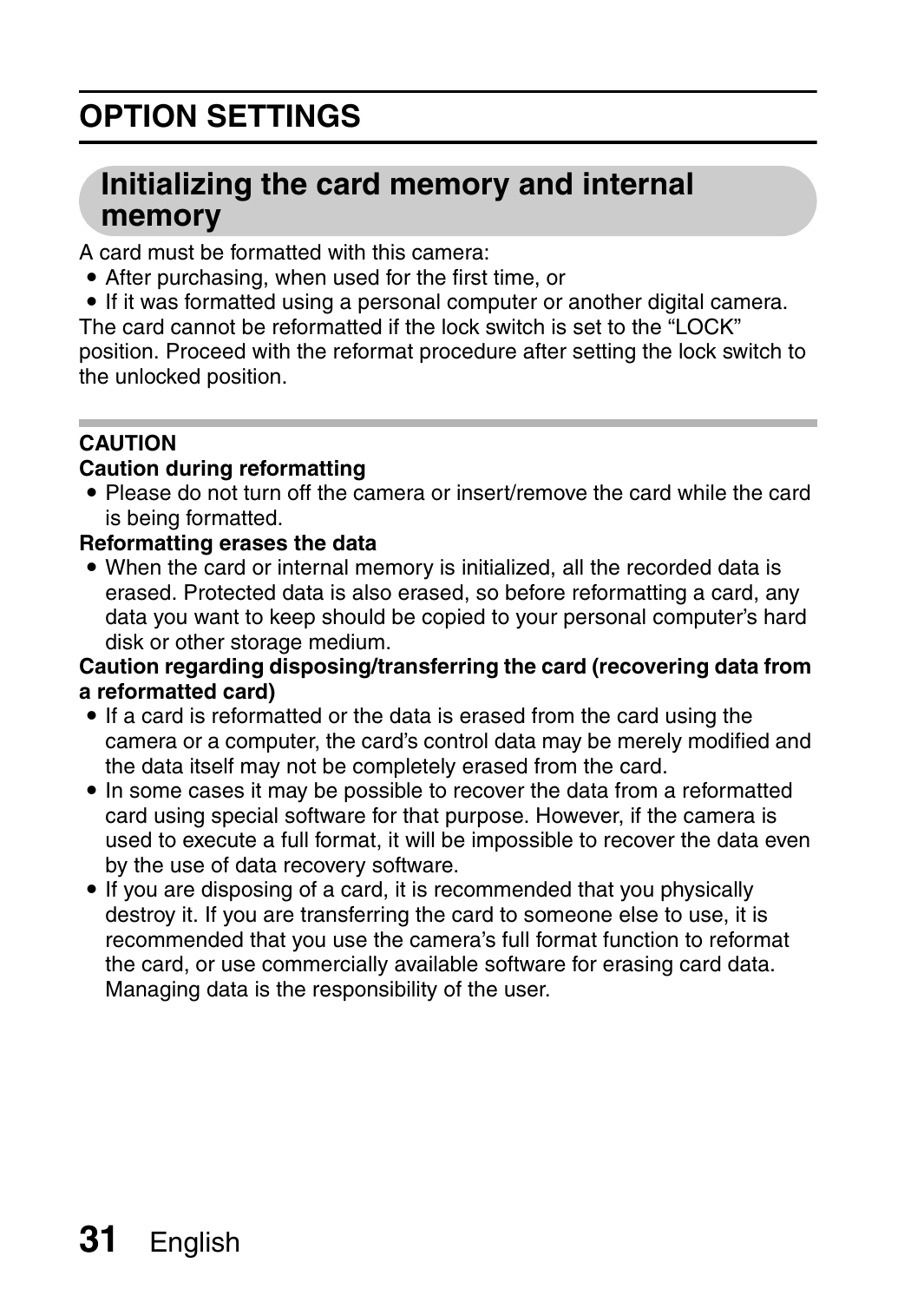### **Resetting the camera settings**

Reset the camera to the factory-preset settings.

#### **HINT**

• Note that the following settings do not change with this procedure: **Date and time setting Language setting TV system setting**

**File No. continued setting**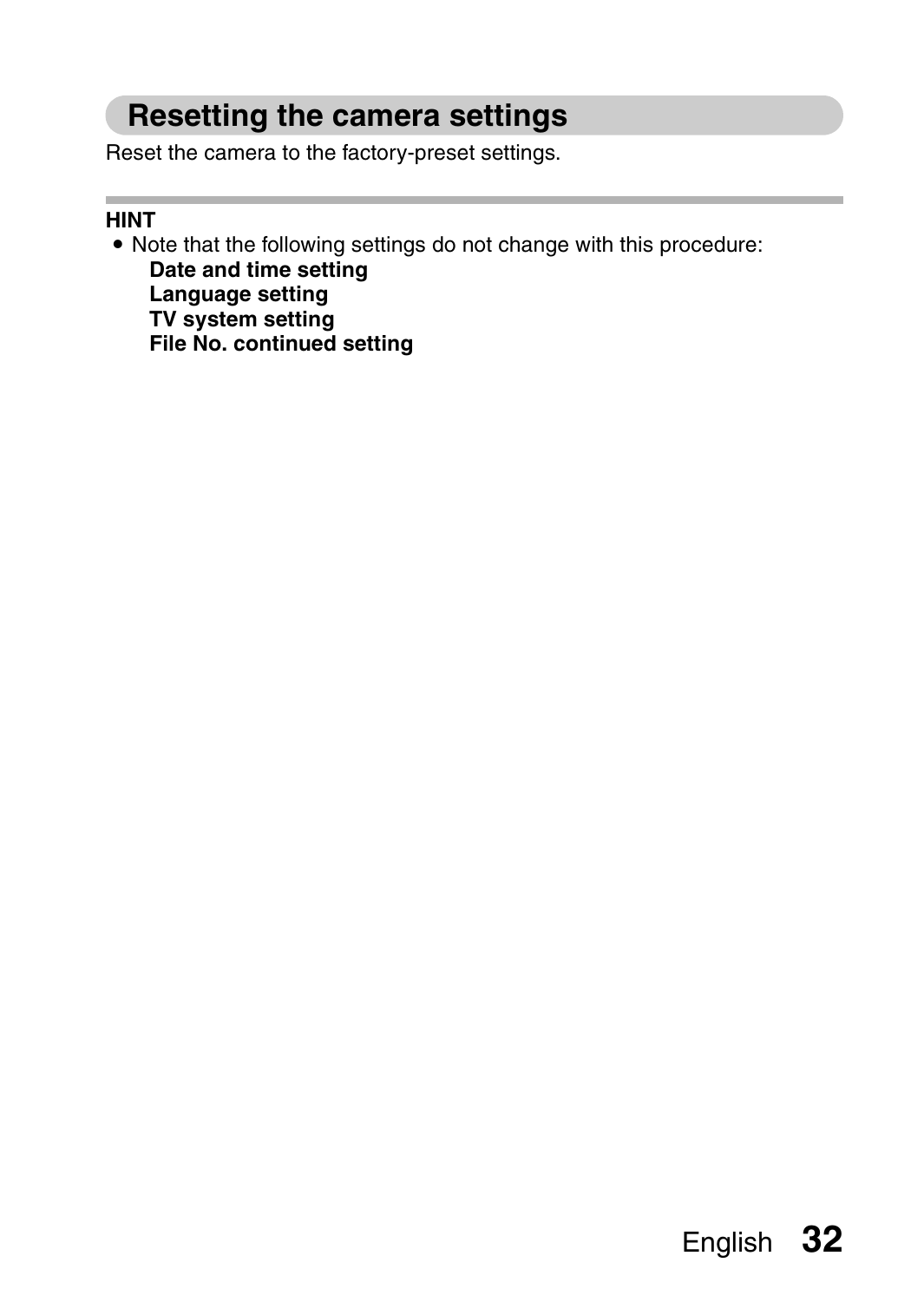## **OPTION SETTINGS**

### **Checking the remaining internal memory and card memory**

You can check the possible number of images, audio recording time and video clip recording time remaining on the card.

#### **1 Press the ON/OFF button to turn the camera on.**

#### **<To check the remaining number of still images>**

Set the recording mode to the singleshot or sequential shots mode.

#### **<To check the remaining video clip recording time>**

Set the recording mode to the video clip recording mode.

- The remaining recording time is shown on the monitor.
- The remaining number of images and video recording time will differ depending on the resolution and video size settings.

 $\Box$ 12M **143**

**<Still Image Shooting Screen>**

Remaining recording time



**<Video Clip Recording Screen>**

Remaining number of images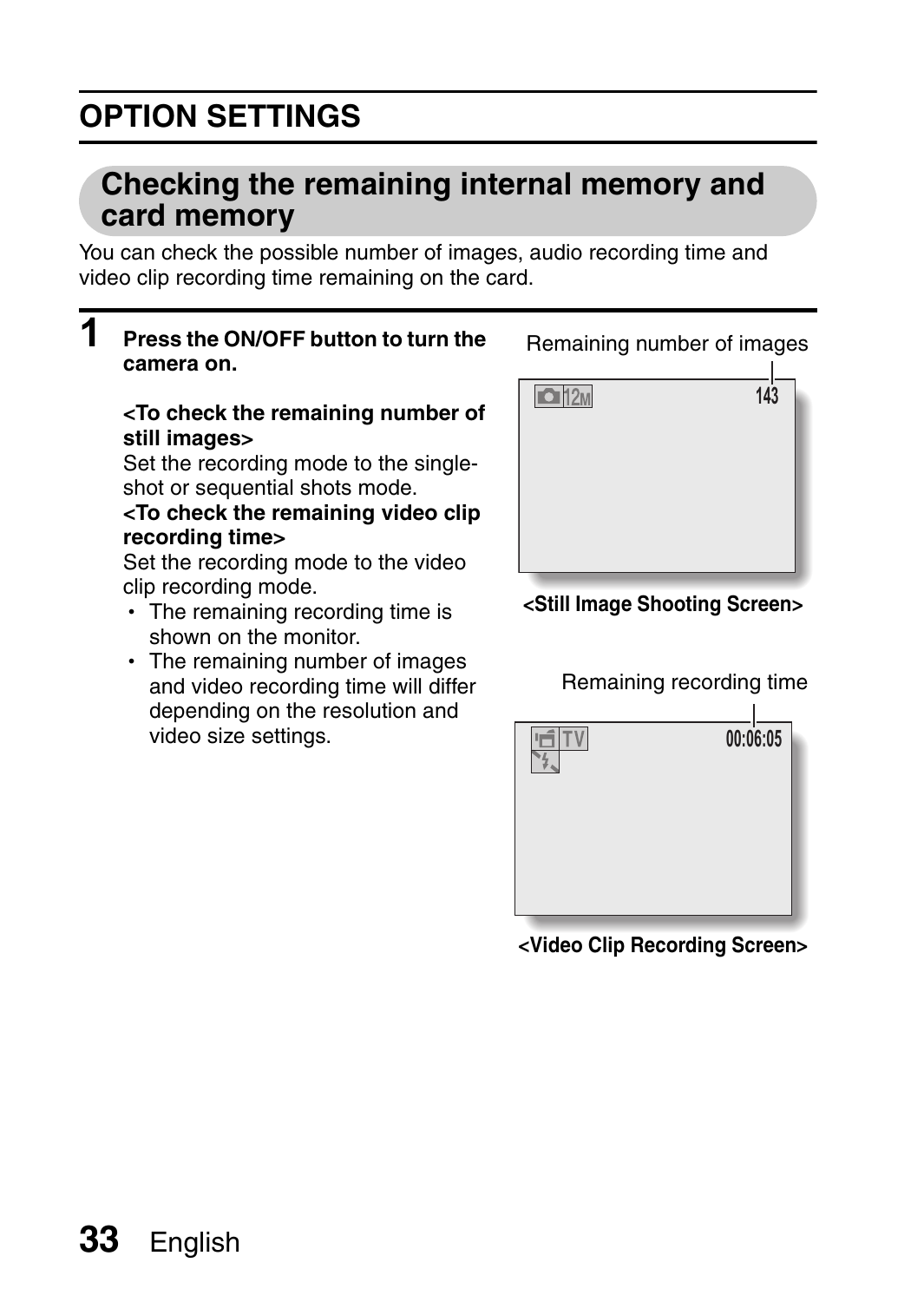### **For audio data**



#### **HINT**

- When the remaining number of images or the remaining video recording time is "0", you cannot capture any more images. To capture more images, either install a new card, or save the images to a computer and then erase them from the card.
- When the remaining number of images or the remaining video recording time is "0", it may be possible to capture a few more images by changing the resolution setting or video size setting (pages 4 and 6).
- The maximum number of images is 99,999, and the maximum video/audio recording time is 99:59:59. Note that if a large-capacity card is used, the remaining number of images or recording time may not be correctly displayed.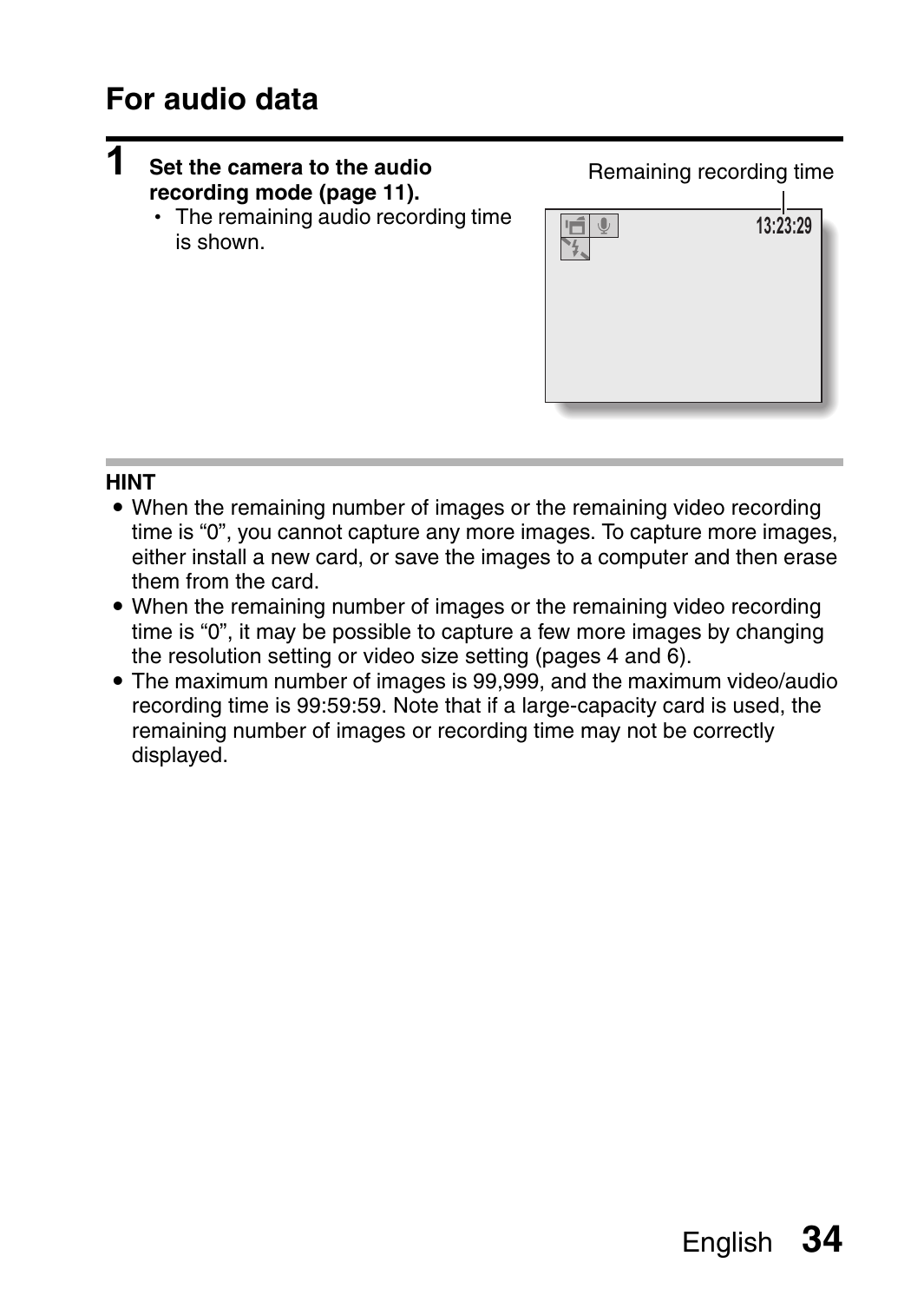## **CHECKING THE REMAINING BATTERY CHARGE**

When using the battery pack, the remaining battery pack charge can be checked on the monitor. Make sure to check this indicator before capturing an image.

#### **1 Press the ON/OFF button to turn the camera on.**

- $\cdot$  The battery pack remaining charge indicator appears in the lower right corner of the monitor.
- Due to the battery pack characteristics, when the ambient temperature is low,  $\sqrt{m}$  may appear early for an incorrect indication of the remaining charge. Also, depending on the conditions of use of the camera or the ambient conditions (temperature, etc.), the indicated remaining charge may change. Therefore, this indication can only be used as a general approximation of the remaining charge.



Battery pack remaining charge indicator

| <b>Battery pack</b><br>remaining<br>charge indicator | <b>Battery remaining charge</b>                                                                                      |
|------------------------------------------------------|----------------------------------------------------------------------------------------------------------------------|
| No indication, or                                    | Approx. full.<br>appears only in certain operation<br>modes.)                                                        |
|                                                      | Power is low.                                                                                                        |
|                                                      | It will soon be impossible to capture or play<br>back images.                                                        |
|                                                      | If this icon flashes when the shutter button<br>is pressed, images cannot be captured.<br>Recharge the battery pack. |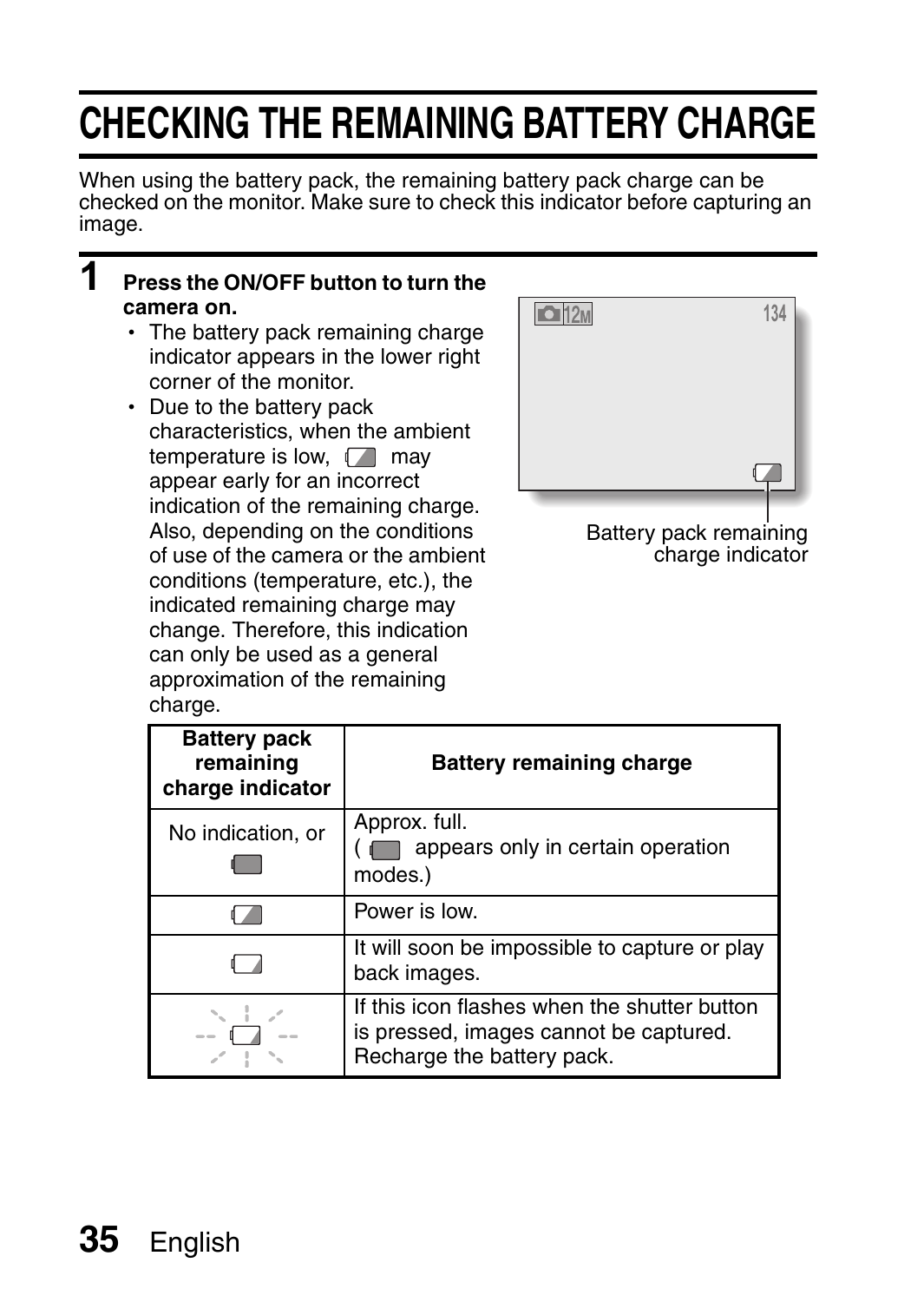#### **HINT**

- If any data is present, you can also check the remaining battery pack charge on the Information Screen (page 28).
- Battery life may differ even among battery packs of the same type.
- Depending on the usage of the camera (such as the number of times the flash is used, etc.) or the ambient temperature (temperatures below 10°C [50°F]), the number of images that can be saved on a fully charged battery pack will vary greatly.
- It is recommended that you prepare an extra battery pack(s) when taking pictures at a wedding or while traveling, for example, so you don't miss capturing images of important moments due to the battery pack power running out. The same is recommended for taking photos in cold environments. (In a ski area, for example, the battery pack can be kept warm in your pocket until ready to use.)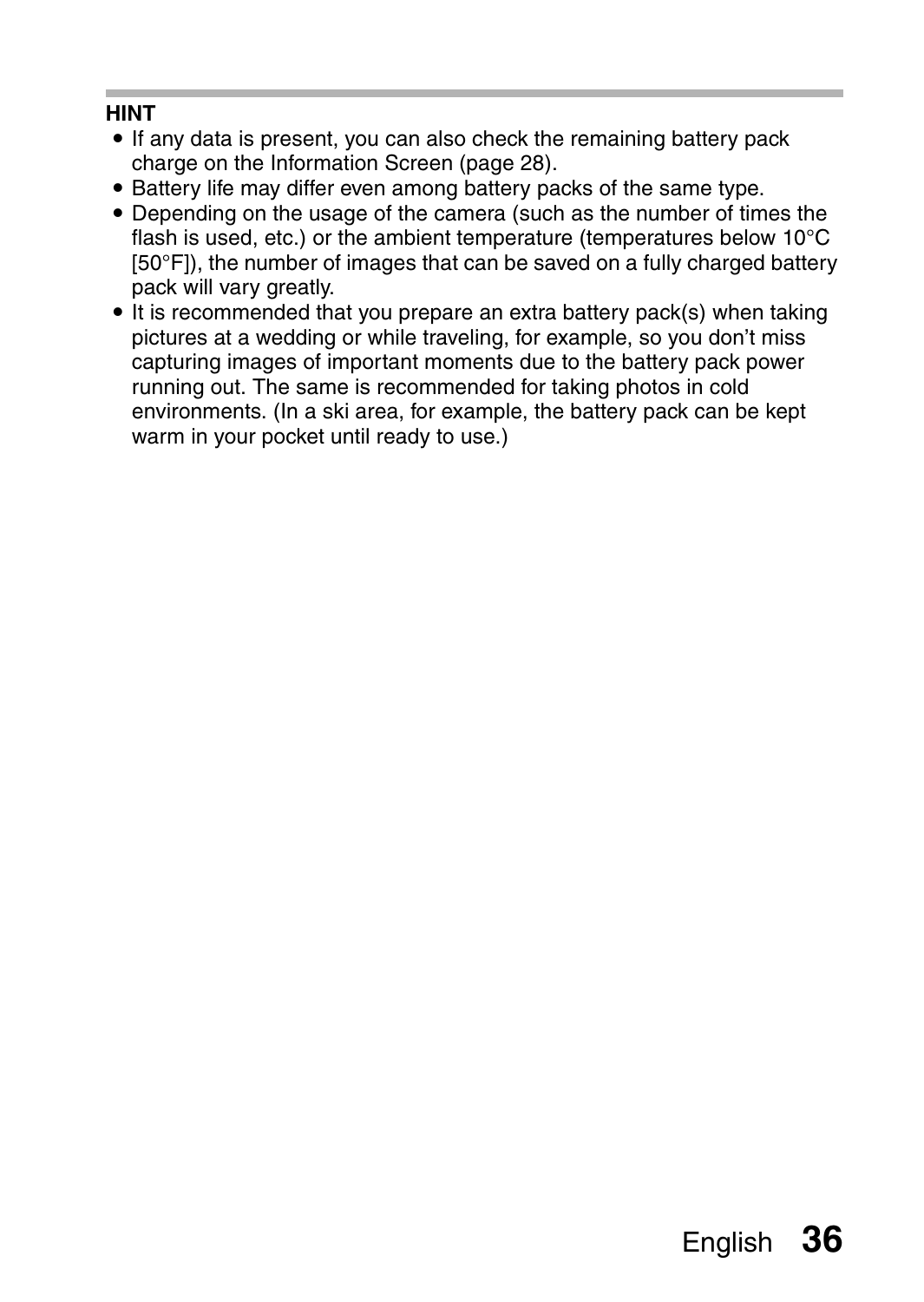# **CONNECTING TO A TV**

Connect the supplied AV interface cable from the USB/AV terminal on the digital camera to the AUDIO and VIDEO input terminals on the TV.



### **Playback**

- After connecting the digital camera to the television, set the TV input switch to VIDEO input.
- $\bullet$  When an AV interface cable is connected, no image appears on the camera's monitor.
- The playback method is the same as when viewing images on the camera's monitor.
- The same playback procedure as when playing back with the camera is used to play back voice memos and audio recordings as well.

#### **CAUTION**

#### **Insert and pull out the cable carefully**

- When connecting the cables, make sure that the cable plugs are correctly oriented and that they match the shapes of the terminal sockets on the devices. Push the plugs in straight when connecting them. If undue force is used to connect a cable, it may permanently damage the connector pins in the terminal socket.
- Do not use excessive force when connecting and disconnecting cables.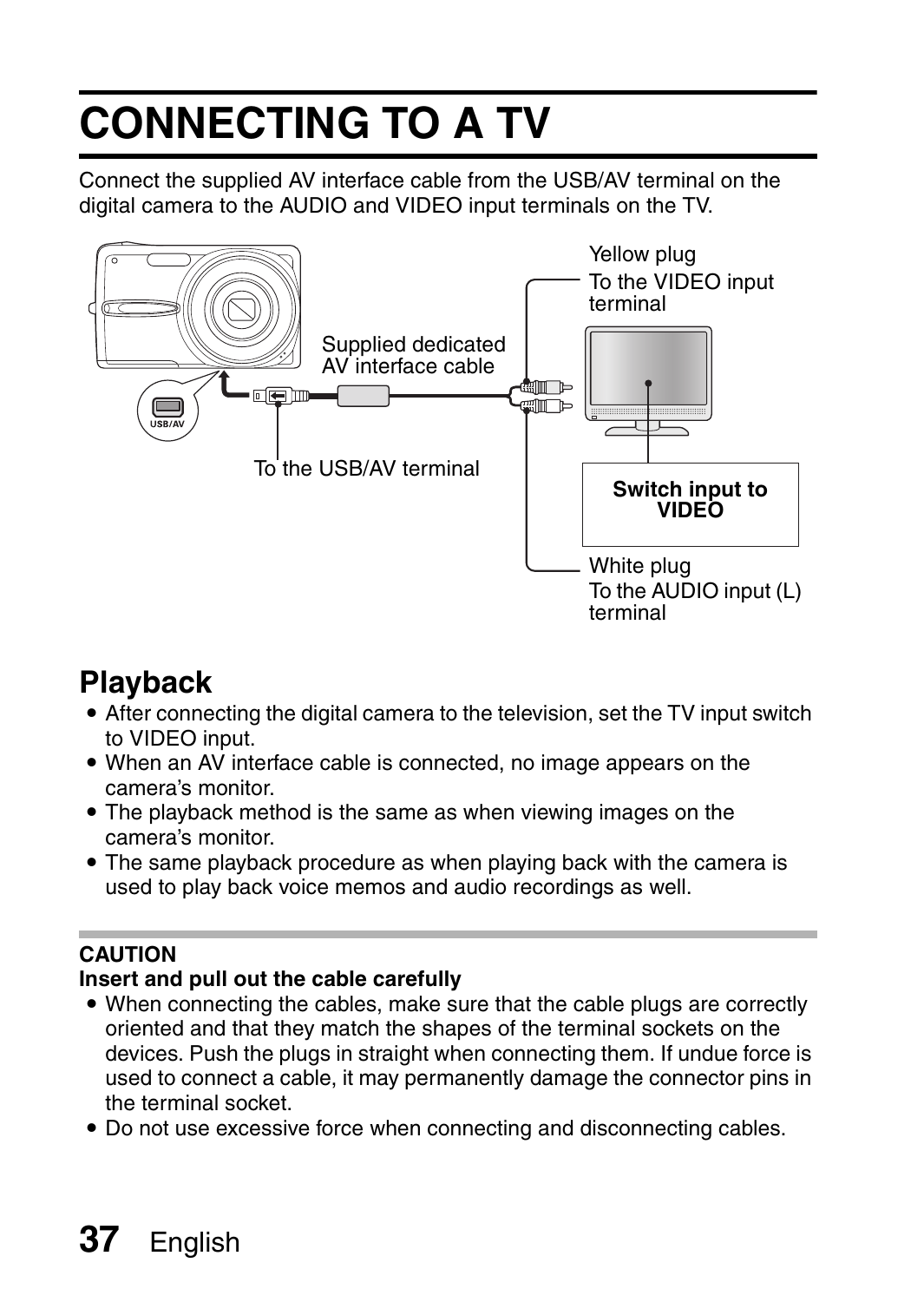## **DIRECT PRINTING**

Your camera supports the PictBridge function. By connecting the camera directly to a PictBridge-enabled printer, the camera's monitor can be used to select images and initiate printing (PictBridge printing).

### **Print preparations**

- **1 Turn the printer on, and use the supplied USB interface cable to connect the camera to the printer.**
	- Connect the camera's USB/AV terminal to the printer's USB connector.
	- The USB Connection Screen appears on the camera's monitor.

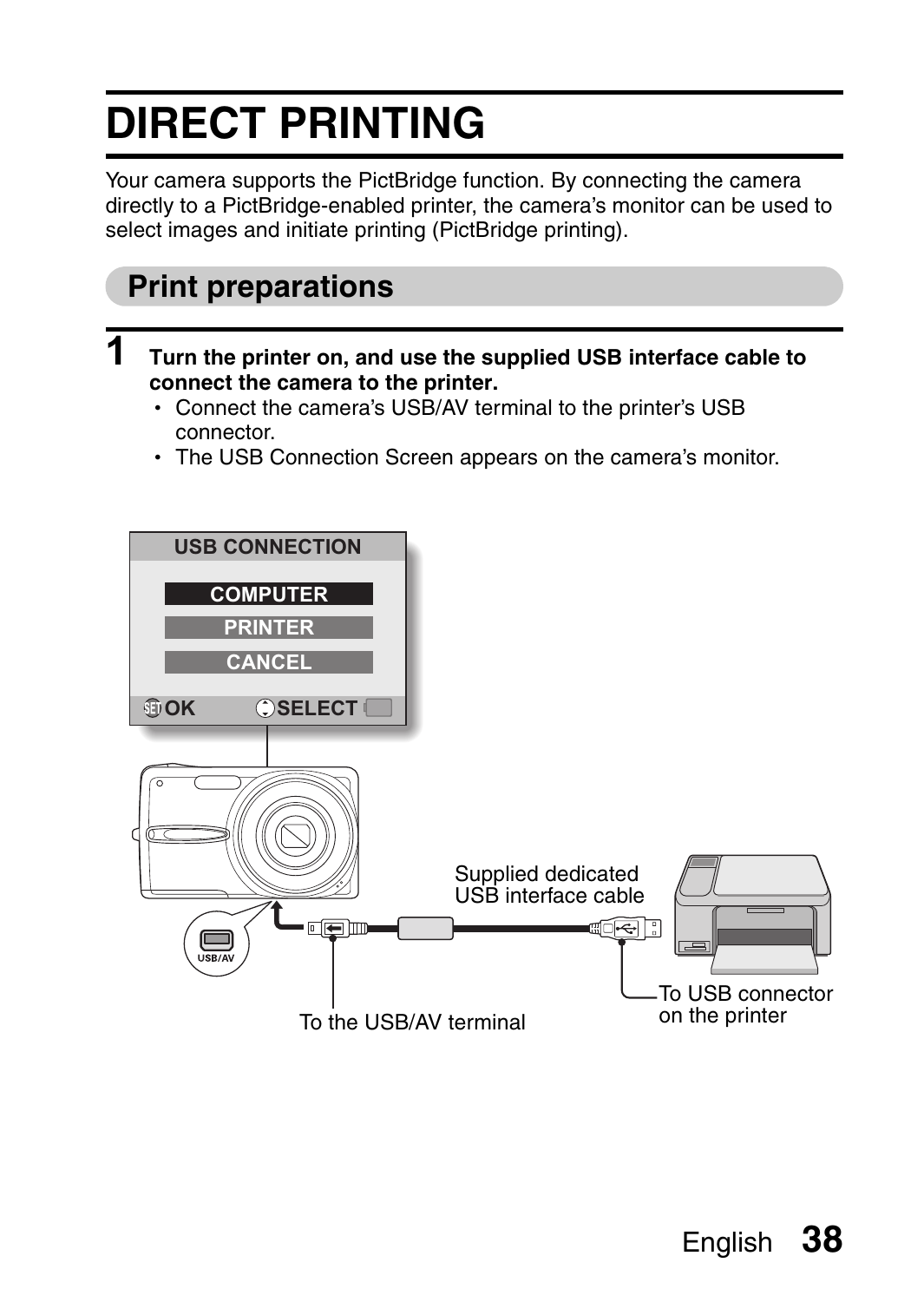#### $\boldsymbol{2}$ **PRINTER", and press the**<br>**Print this image? Print this image? SET button.**

• The screen to select the images to print appears.



#### **CAUTION**

#### **Caution when connecting a printer**

- $\bullet$  If the power to the printer is turned off while it is connected, the camera may not operate correctly. If the camera does not operate correctly, disconnect the USB interface cable, turn off the camera, and then reconnect the cable.
- During PictBridge printing, the camera's button operation response is slower.
- If the camera is powered by the battery pack for printing, make sure that the remaining battery charge is sufficient.

#### **Insert and pull out the cable carefully**

- When connecting the cables, make sure that the cable plugs are correctly oriented and that they match the shapes of the terminal sockets on the devices. Push the plugs in straight when connecting them. If undue force is used to connect a cable, it may permanently damage the connector pins in the terminal socket.
- Do not use excessive force when connecting and disconnecting cables.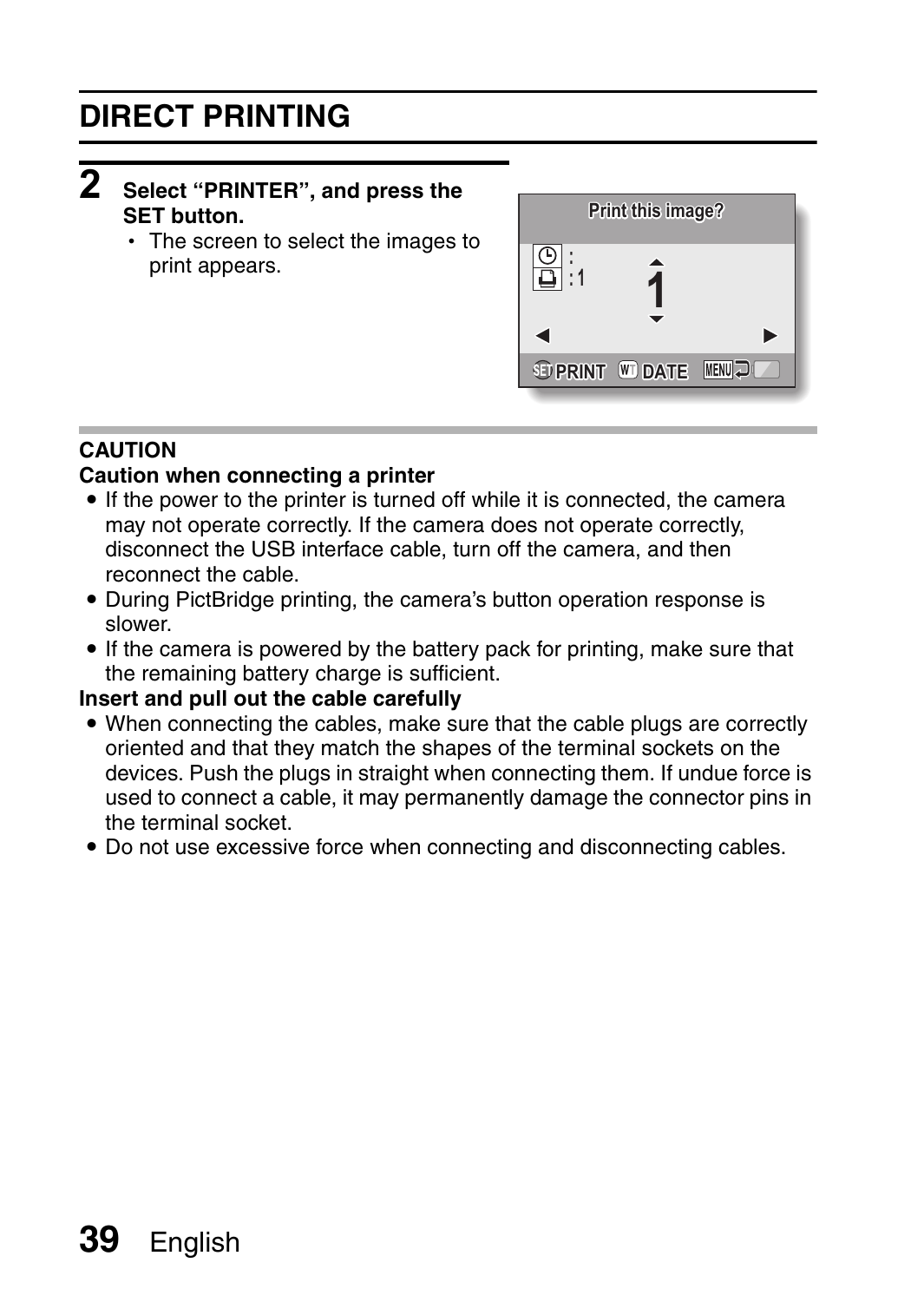### **To select one image and print it (print selected image)**

Procedure to select one still image and print it.

### **1 Complete the printing setup (page 38).**

• Display the image you wish to print.

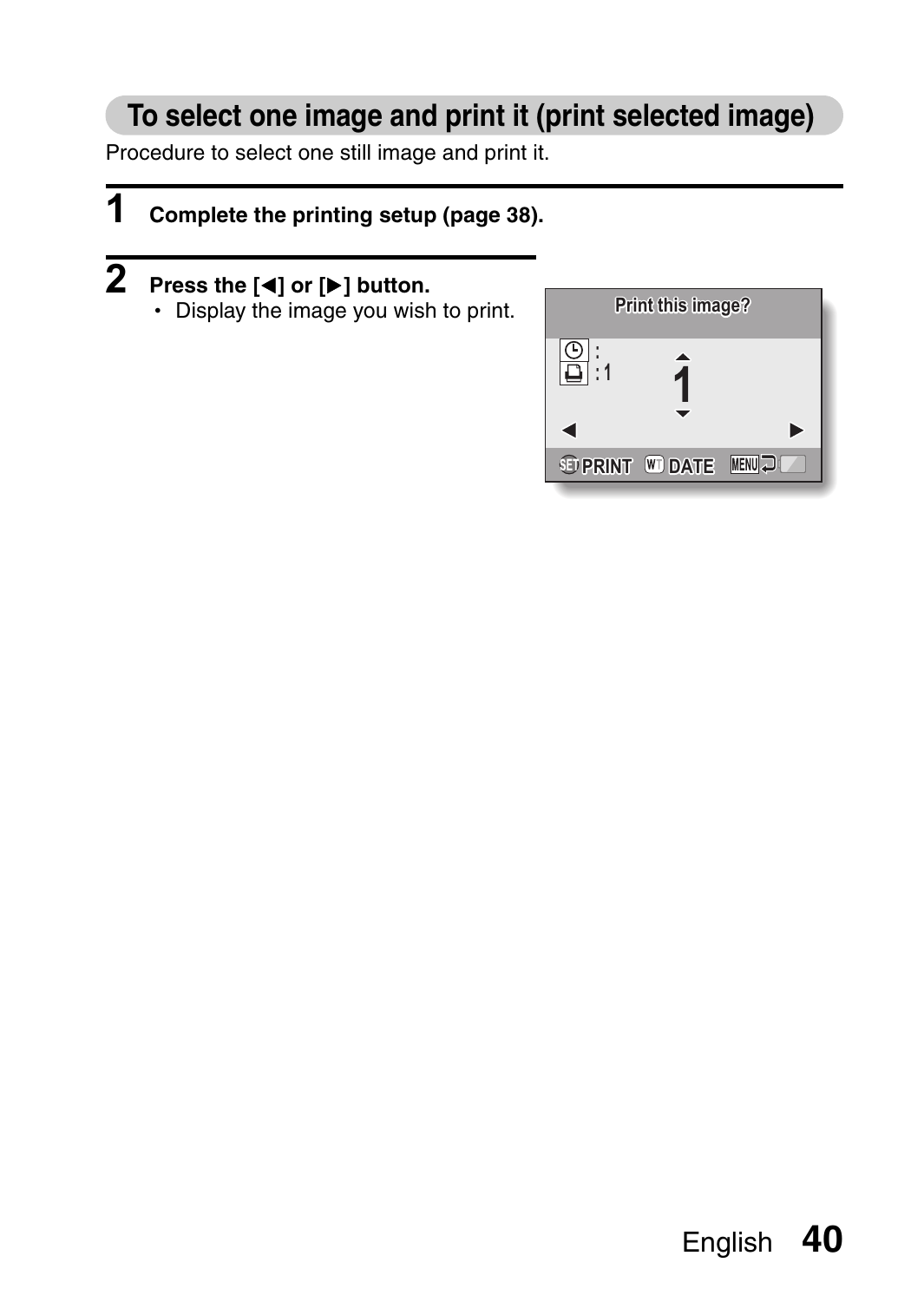### **DIRECT PRINTING**

#### **3 Specify the number of prints or date-imprinted prints.**

- **<Specifying the number of prints>**
- Press the  $[A]$  or  $[\nabla]$  button to specify the number of prints.
	- Press the  $[n]$  or  $[\nabla]$  button until the desired number of prints is displayed.

#### **<Specifying dated prints>**

• Press [W] on the zoom switch to add a check mark  $(\checkmark)$  next to  $\Theta$ .



### **4 Press the SET button.**

• Printing begins.

#### **HINT**

#### **To cancel printing**

- $(1)$  During printing, press the  $[\nabla]$  button.
- The Confirm Cancel Printing Screen appears.
- 2 Select "YES", and press the SET button.
	- If "EXIT" is selected and the SET button is pressed, printing resumes.

#### **CAUTION**

• Do not specify dated prints for images that were captured with the date imprint function (pages 6 and 16) set to ON, or else the date will appear on the photo print twice.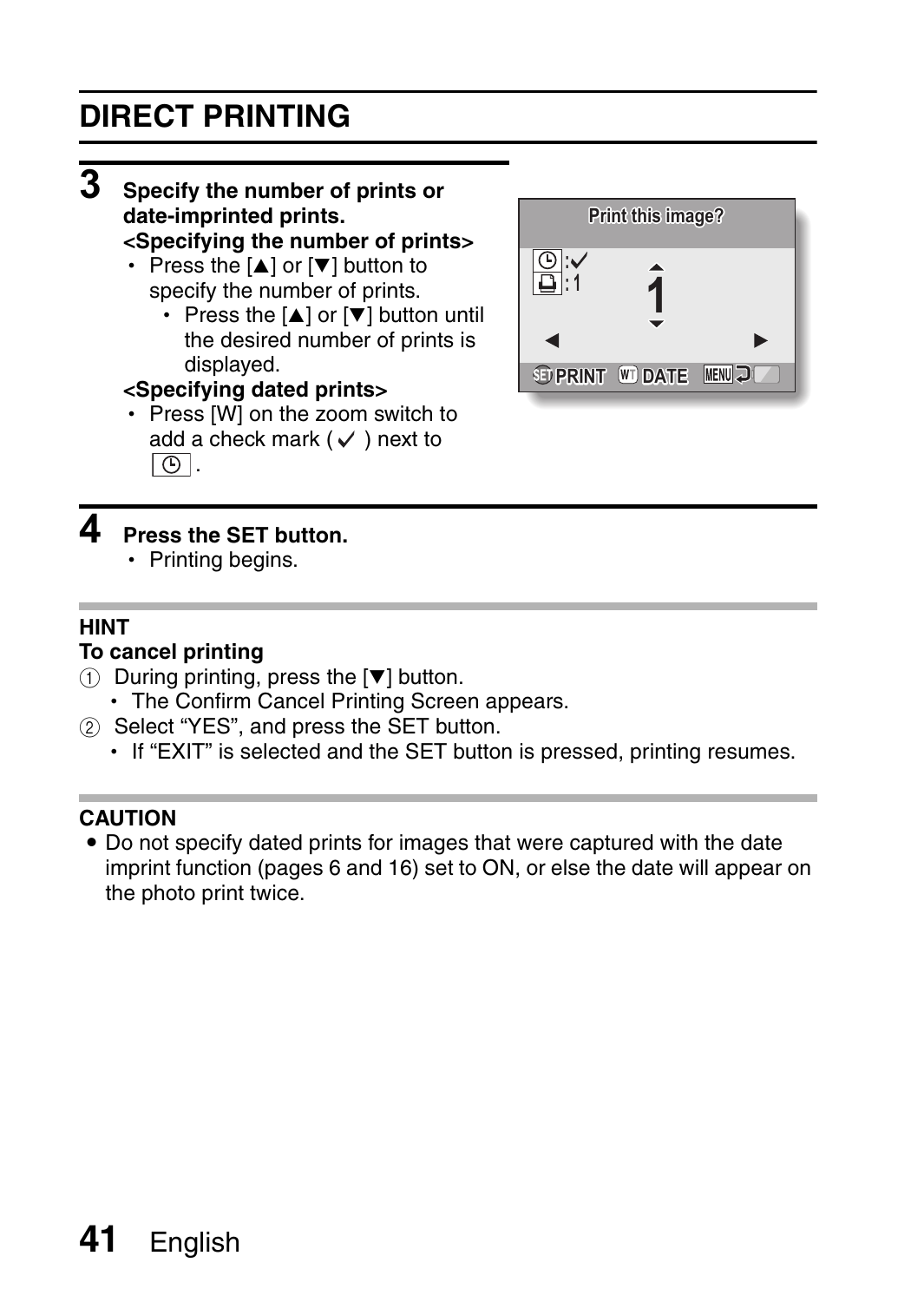### **To print all the images (all images)**

Print all of the images.



### **5 Press the SET button.**

• Printing begins.

#### **CAUTION**

**Printing is not possible if there are more than 999 still images in the card or internal memory**

• Delete unwanted images before printing.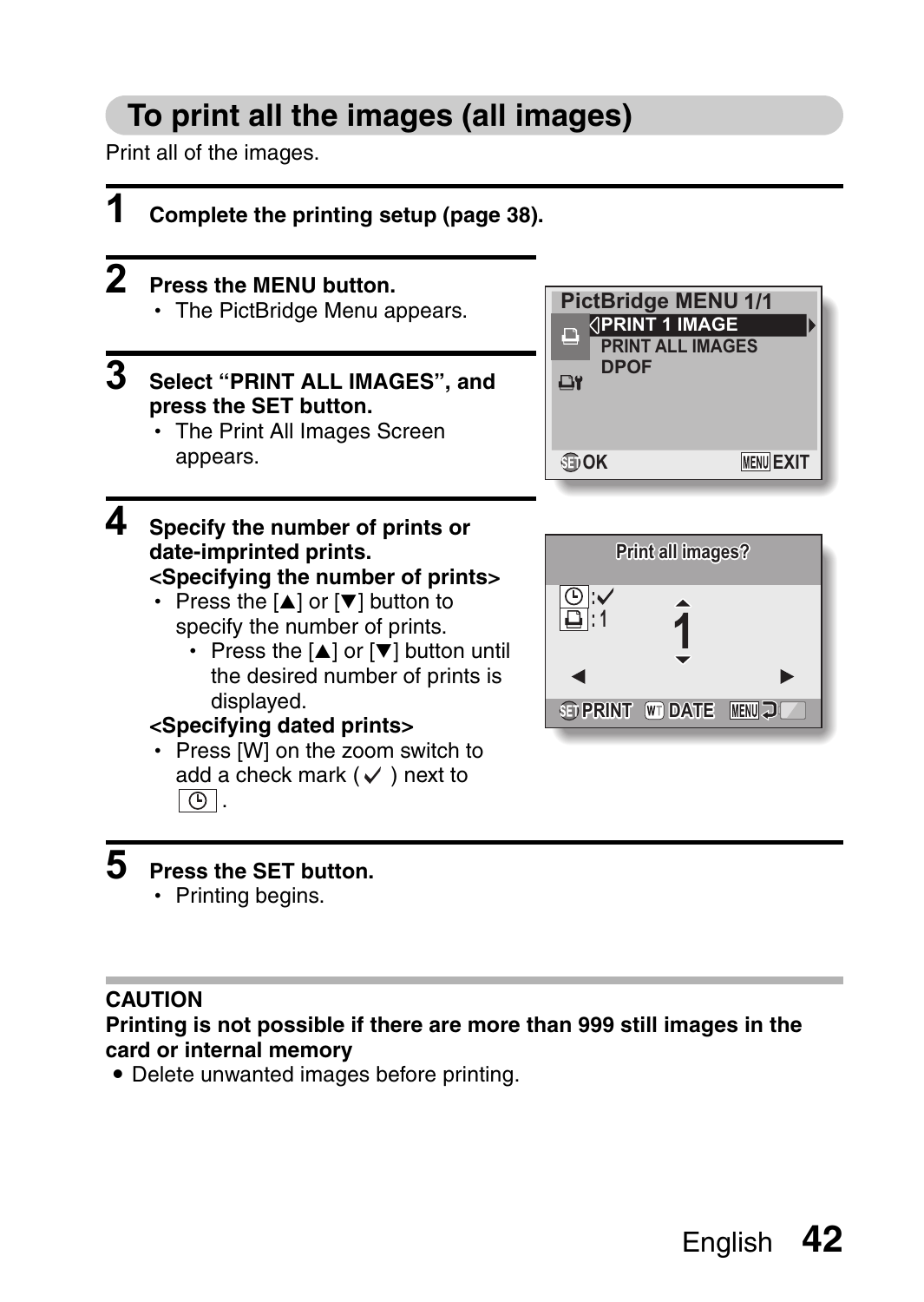## **DIRECT PRINTING**

### **To print the images that are set to print (print reserved images)**

Procedure to print all the images that are set to print.

**1 Make the print settings (page 22), and complete the printing setup (page 38).**

| Press the MENU button.<br>• The PictBridge Menu appears.                    | <b>PictBridge MENU 1/1</b><br><b>PRINT 1 IMAGE</b><br>Ξ<br><b>PRINT ALL IMAGES</b><br><b>DPOF</b><br>Δ۲<br><b>HOK</b><br><b>MENU EXIT</b> |
|-----------------------------------------------------------------------------|-------------------------------------------------------------------------------------------------------------------------------------------|
| Select "DPOF", and press the SET<br>button.<br>• The Print Scheduled Images | Print the DPOF images?<br>$\bigcap_{i=1}$                                                                                                 |

- Screen appears.
- An image that is set to print (page 22) is displayed.

|                 | Print the DPOF images? |
|-----------------|------------------------|
|                 |                        |
|                 |                        |
| <b>GD PRINT</b> | MENU J                 |

### **4 Press the SET button.**

- Printing begins.
- Printing begins about 1 minute after the SET button is pressed.

#### **HINT**

 $\bullet$  In step 3, if you press the  $\lceil \blacktriangleleft \rceil$  or  $\lceil \blacktriangleright \rceil$  button, you can confirm the images that are set to print and their DPOF settings.

#### **CAUTION**

- Reserved images printing is not possible if a printer is used that does not support your camera's DPOF function.
- Multi-prints are not possible.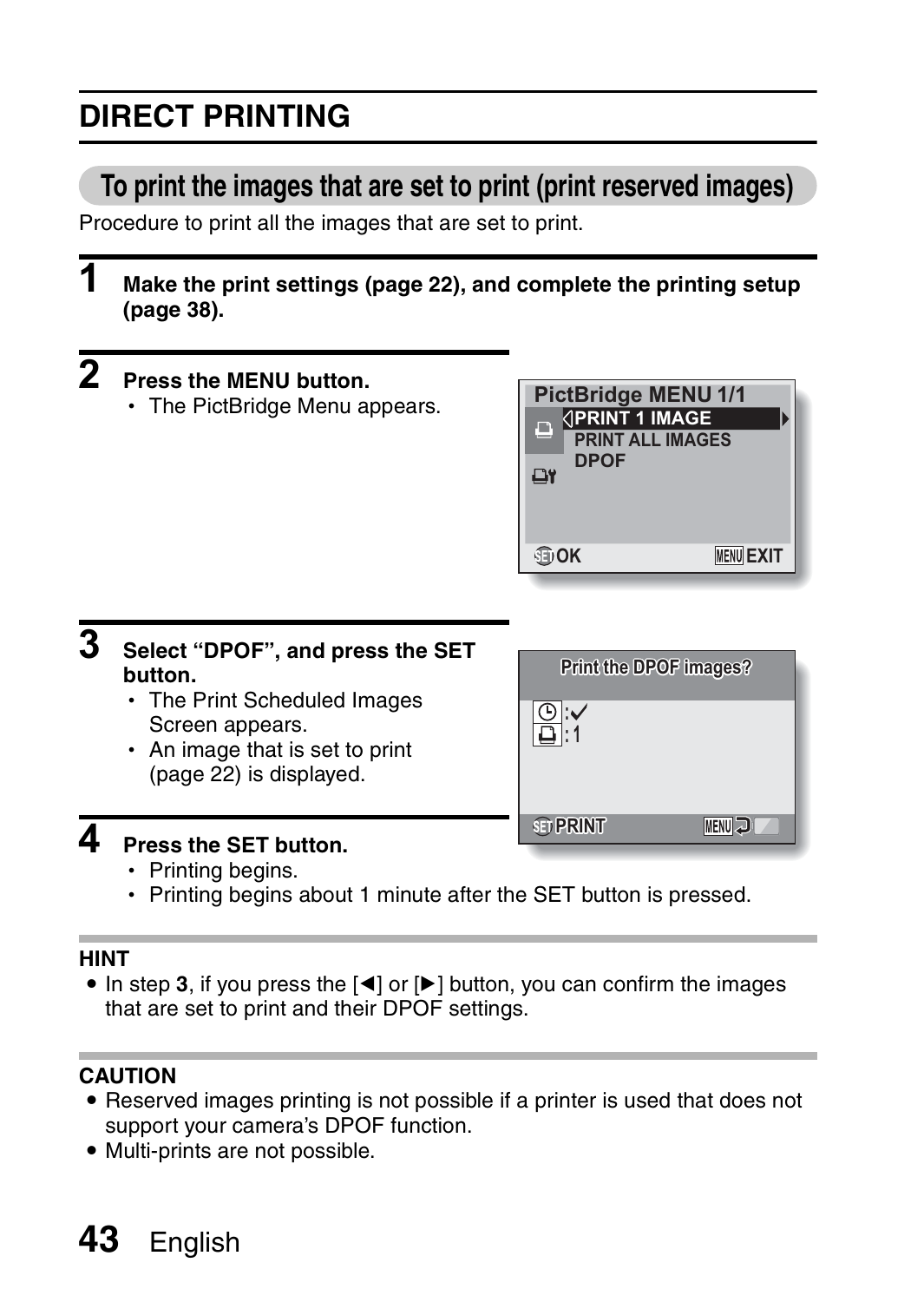### **To change the printer settings and print images (change printer settings)**

Images are printed according to settings specified by the camera, such as paper type, size, layout, printing quality, etc.

**1 Complete the printing setup (page 38).**

### **2 Press the MENU button.**

• The PictBridge Menu appears.

#### **3**  Select the printer settings tab  $\boxed{\rightarrow}$ **r**, **and press the SET button.**

• The Printer Settings Menu appears. **DATE STAMP:**

Print the date the photo was taken. **MEDIA TYPE:**

Specify the type of paper used for printing.

#### **PAPER SIZE:**

Specify the size of paper used for printing.

#### **LAYOUT:**

Specify how the images are to be arranged on the paper.

#### **QUALITY:**

Select the print quality for the images.



Printer Settings tab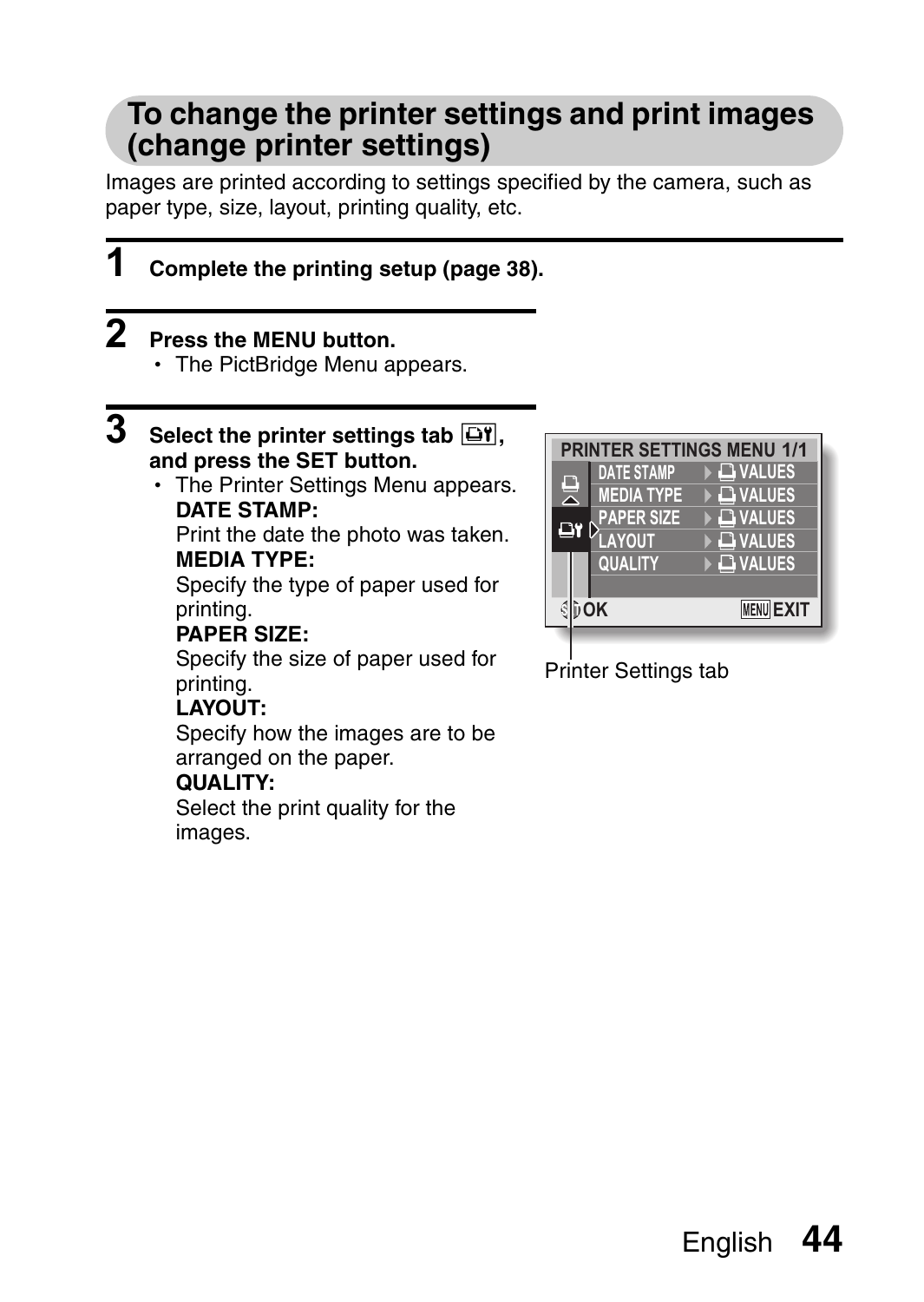### **DIRECT PRINTING**

### **4 Adjust the printer settings.**

- 1 **Use the arrow buttons to select a printer setting parameter, and press the SET button.**
	- The screen to set the selected parameter appears.
- **2 Press the [A] or [** $\blacktriangledown$ **] button to adjust the setting, and press the SET button.**
	- The selected parameter is set, and you are returned to the Printer Settings Menu.
	- Follow the same procedure to adjust the other parameters, as desired.
	- The contents of the settings that can be made for each parameter will differ depending on the printer.

#### <When "<sup>
■</sup>
VALUES" is selected>

 $\cdot$  The images will be printed according to the settings specified on the printer side.

#### **HINT**

- The parameters that are displayed on the Printer Settings Menu will differ depending on the printer that is connected.
- $\bullet$  To use printer functions which do not appear on your camera's Printer Settings Menu, select "La VALUES".
- If a function set by the camera is not available in the printer, the camera's printer settings will automatically change to " $\Box$  VALUES".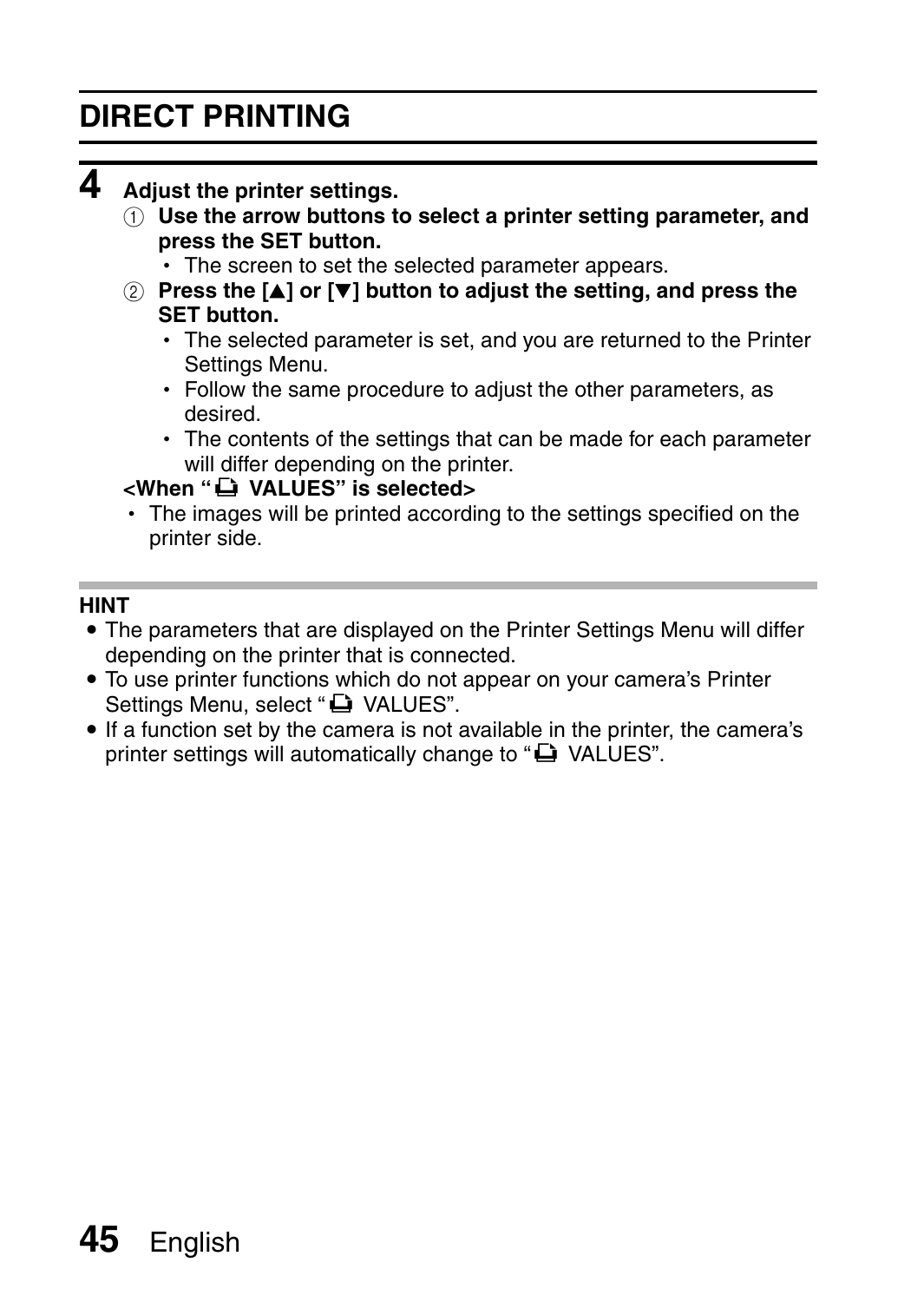If you have a question about the camera operation, you might find the answer in this compilation of commonly asked questions.

|          | Question                                           | Answer                                                                                                   | <b>Action</b>                                                                                            |
|----------|----------------------------------------------------|----------------------------------------------------------------------------------------------------------|----------------------------------------------------------------------------------------------------------|
|          | Why doesn't the<br>power turn on?                  | Due to cold<br>temperatures, the<br>battery pack<br>temporarily lost its<br>power.                       | Place the camera in<br>your pocket to warm<br>it up before using it.                                     |
| Power    | Why is the battery<br>pack consumed<br>so quickly? | The ambient<br>temperature is<br>very low.                                                               | Keep the battery<br>pack in an<br>environment of 10 to<br>40°C (50 to 104°F).                            |
|          |                                                    | The battery pack<br>life has expired.                                                                    | Replace with a new<br>battery pack.                                                                      |
|          | Why does the<br>$-\Box -$ icon<br>appear?          | The remaining<br>battery pack<br>power is low.                                                           | Recharge the<br>battery pack.                                                                            |
| Shooting | Why doesn't the<br>flash operate?                  | The camera has<br>determined that<br>the image is bright<br>enough and the<br>flash is not<br>necessary. | Not a malfunction.<br>Capture the image;<br>the camera will<br>determine when the<br>flash is necessary. |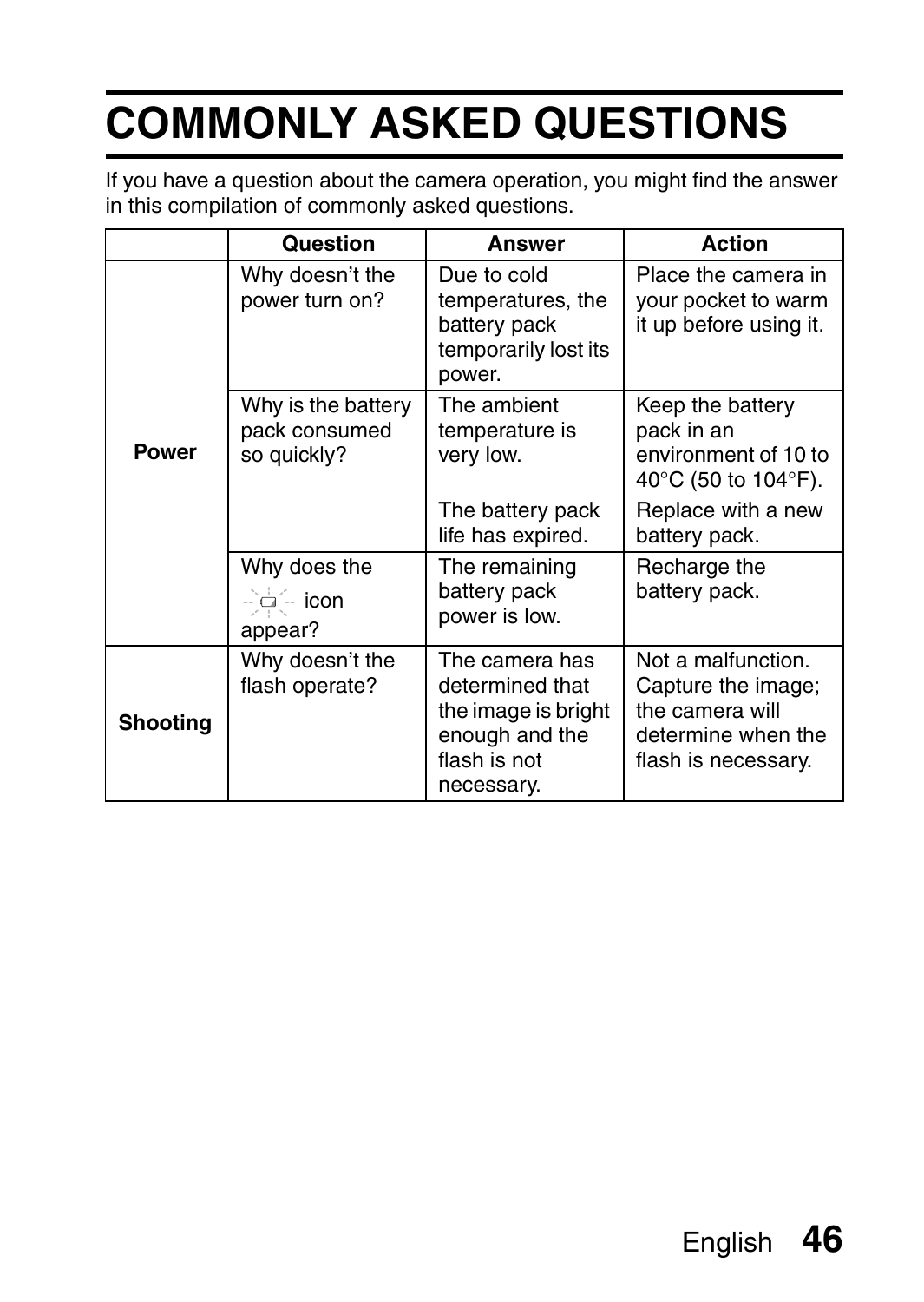|          | Question                                                                          | Answer | <b>Action</b>                                                                                                                                                                                                                                                                                                                                                                       |
|----------|-----------------------------------------------------------------------------------|--------|-------------------------------------------------------------------------------------------------------------------------------------------------------------------------------------------------------------------------------------------------------------------------------------------------------------------------------------------------------------------------------------|
|          | Are the settings<br>retained even<br>after the camera<br>is turned off?           |        | All settings except<br>the self-timer and<br>the exposure<br>correction are<br>retained even after<br>the camera is turned<br>off.                                                                                                                                                                                                                                                  |
| Shooting | Which resolution<br>setting should I<br>use?                                      |        | Select the resolution<br>setting according to<br>the intended use.<br>$12M$ $9M$ 6M 4M :<br>Appropriate for<br>printing letter-size or<br>larger, and for<br>printing a close-up<br>of part of a photo<br>(trimming).<br>$2M$ : For printing<br>standard photo<br>(photo service)<br>sizes.<br>$0.3M$ : For photos<br>displayed on a web<br>page, or sent as<br>e-mail attachments. |
|          | What is the<br>difference<br>between the<br>digital zoom and<br>the optical zoom? |        | Because shooting<br>with the optical<br>zoom uses the<br>optics of a physical<br>lens, you can shoot<br>without losing<br>minute details in the<br>image. The digital<br>zoom, on the other<br>hand, works by<br>magnifying a portion<br>of the image that<br>hits the CCD sensor<br>and may produce a<br>coarser image.                                                            |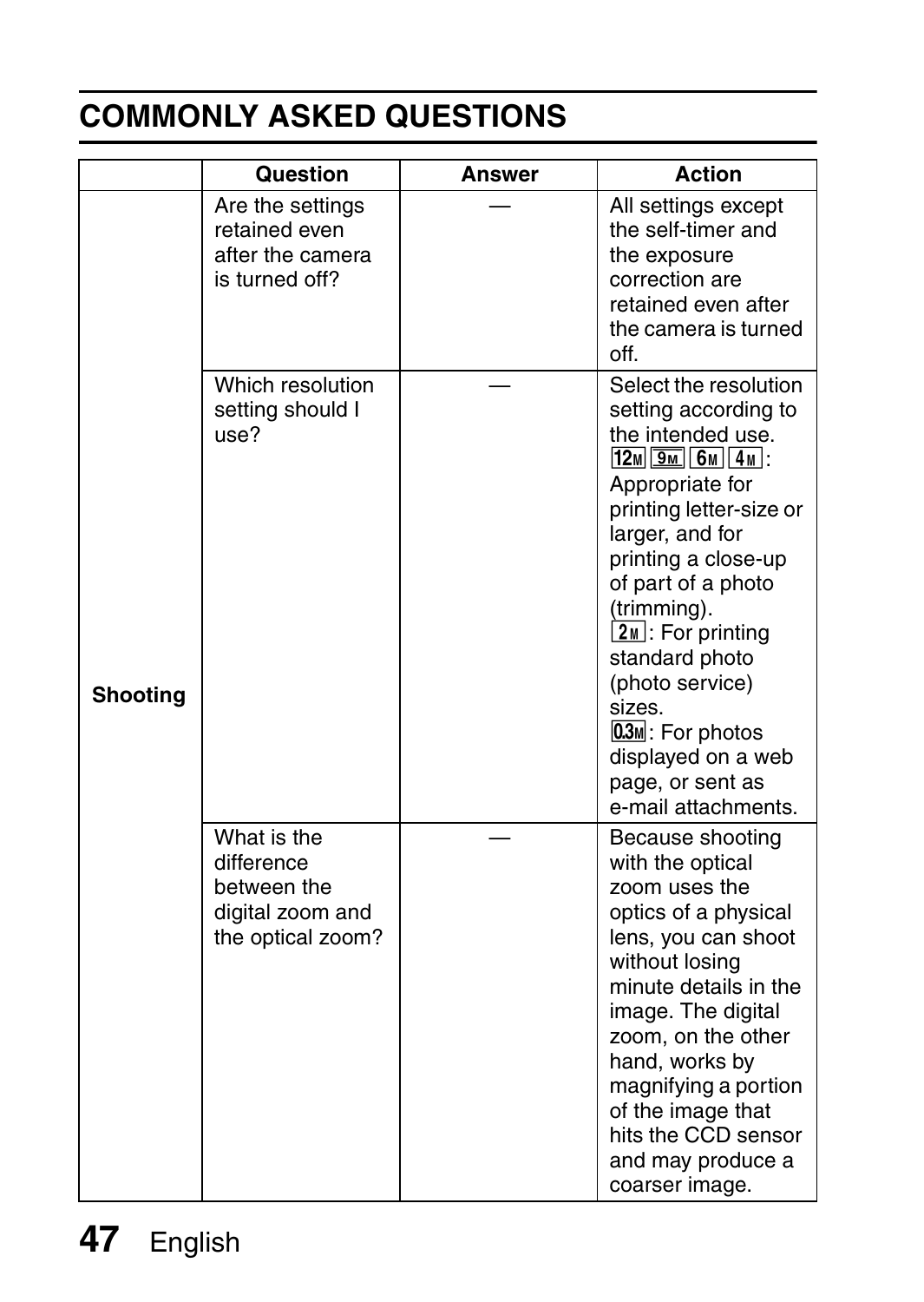|                 | Question                                                                                                              | Answer                                   | <b>Action</b>                                                                                                                                                                                                 |
|-----------------|-----------------------------------------------------------------------------------------------------------------------|------------------------------------------|---------------------------------------------------------------------------------------------------------------------------------------------------------------------------------------------------------------|
| <b>Shooting</b> | How can I get the<br>distant view into<br>focus?                                                                      |                                          | Set the scene<br>function to the<br>landscape $\triangleright$<br>mode when<br>photographing.<br>Or, set the focus<br>range setting to<br>manual focus $\text{MF}$ .<br>and set the distance<br>to $\infty$ . |
| <b>Monitor</b>  | When used in<br>cold weather, why<br>does the image<br>seem to leave<br>traces as it<br>moves?                        | Condition due to<br>the liquid crystals. | Not a malfunction.<br>Spots that appear in<br>the monitor only<br>appear in the<br>monitor and will not<br>be recorded with the<br>images.                                                                    |
|                 | Why does the<br>displayed image<br>contain some red,<br>blue and green<br>dots, or why are<br>black spots<br>visible? |                                          |                                                                                                                                                                                                               |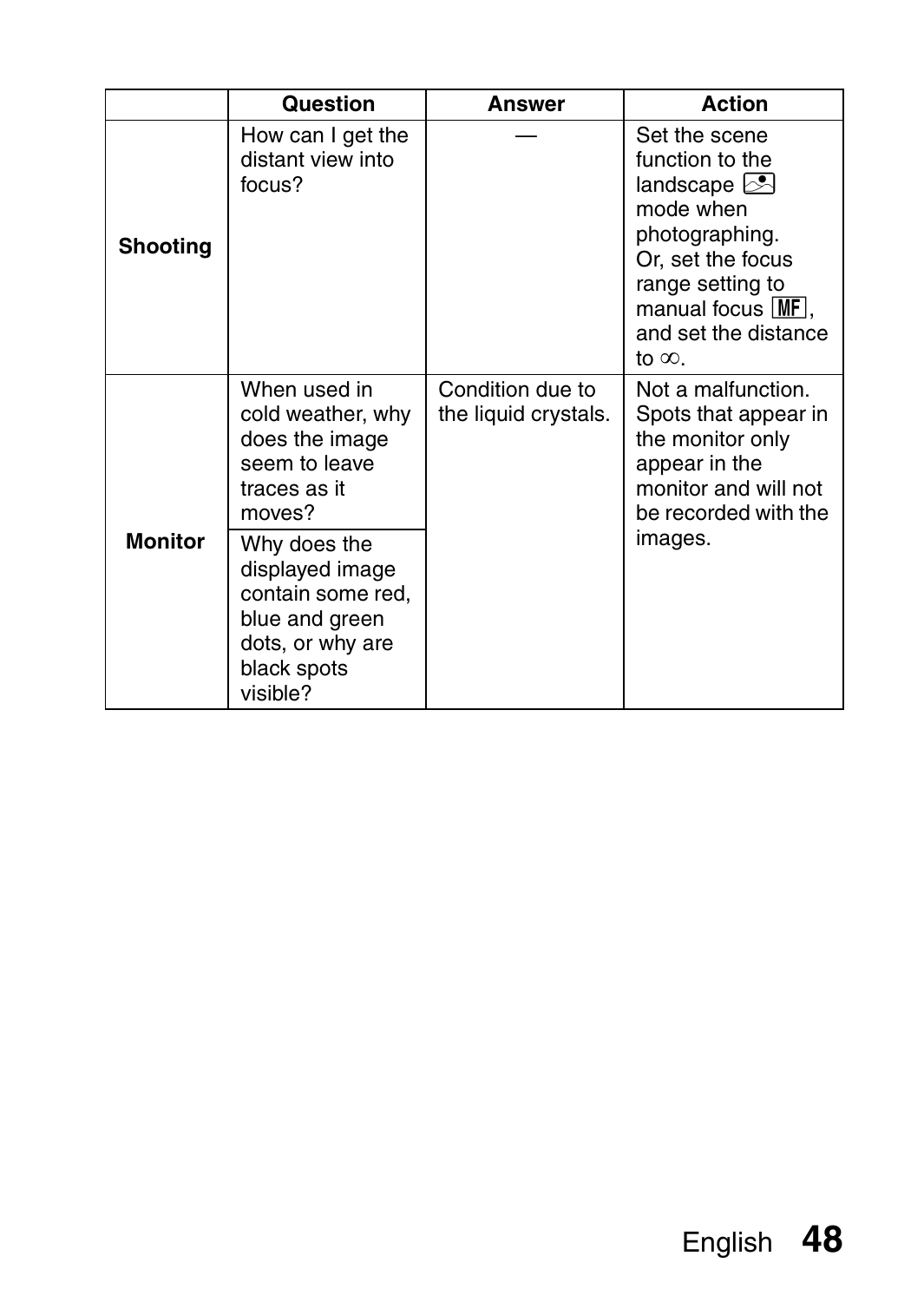|                   | <b>Question</b>                                | Answer                                                                                                                                                 | <b>Action</b>                                                                                                                                         |
|-------------------|------------------------------------------------|--------------------------------------------------------------------------------------------------------------------------------------------------------|-------------------------------------------------------------------------------------------------------------------------------------------------------|
| Viewing<br>images | Why is the image<br>too bright?                | The subject was<br>too bright.                                                                                                                         | When capturing an<br>image, devise a way<br>to compensate for a<br>bright subject, for<br>example, by<br>changing the<br>shooting angle.              |
|                   | Why is the image<br>out of focus?              | The focus is not<br>locked properly.                                                                                                                   | Hold the camera<br>correctly, and when<br>the image is locked<br>in focus, gently<br>press the shutter<br>button all the way to<br>capture the image. |
|                   | Why doesn't the<br>zoom jump<br>playback work? | Zoom jump<br>playback does not<br>work for an image<br>that was created<br>from a magnified<br>portion of a zoom<br>jump image, or for<br>video clips. | Not a malfunction.                                                                                                                                    |
|                   | Why is there no<br>image $($ ? is<br>shown)?   | This may happen<br>when trying to<br>play back images<br>stored on a card<br>from a different<br>digital camera.                                       | Play back images<br>that were recorded<br>on a card using this<br>camera.                                                                             |
|                   | Why do vertical<br>stripes appear?             | If a bright subject<br>is shot in the<br>video clip<br>recording mode,<br>vertical stripes<br>may appear on<br>the monitor or in<br>the image.         | Not a malfunction.                                                                                                                                    |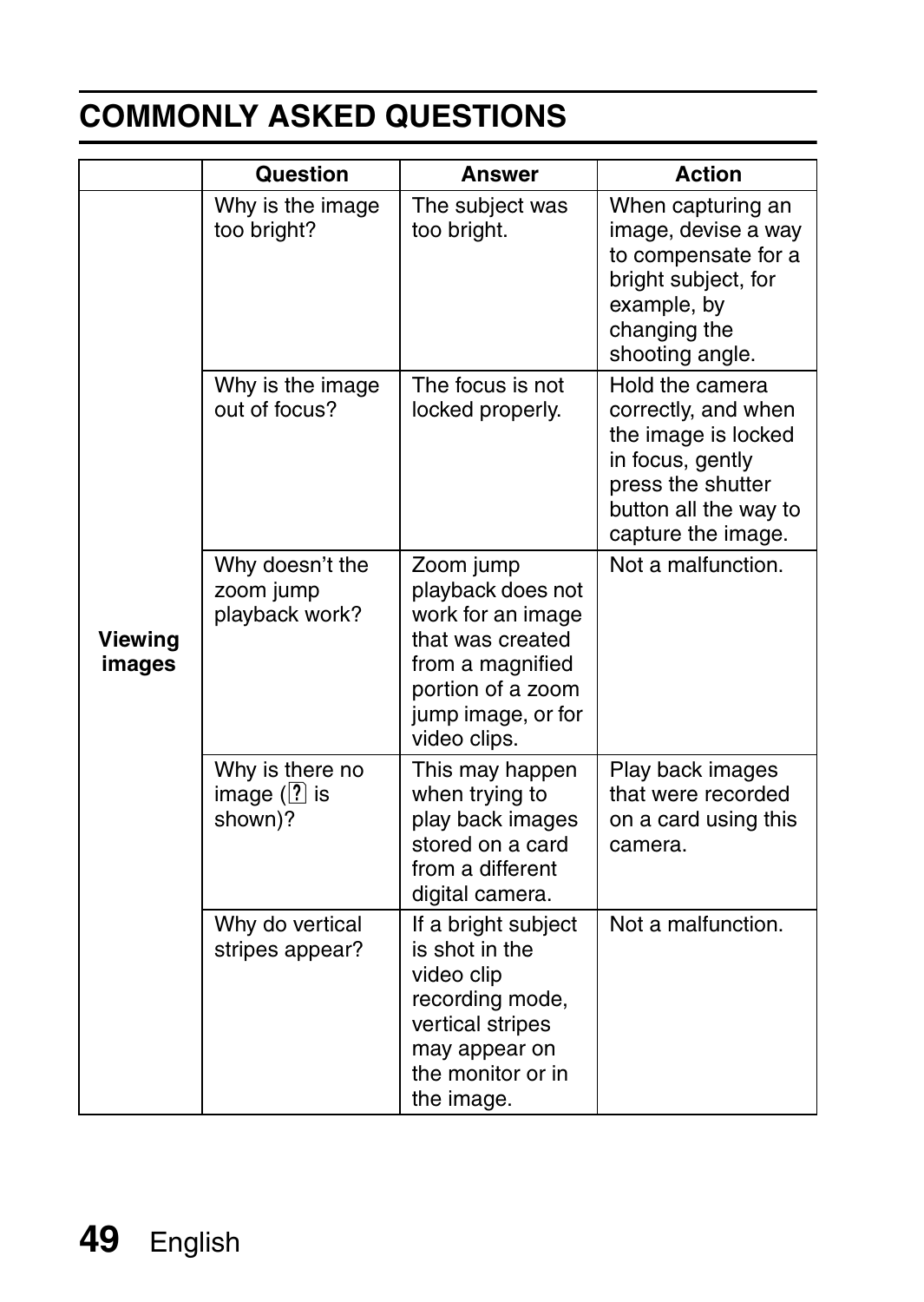|                   | Question                                                                       | <b>Answer</b>                                                                                 | Action                                                                                                  |
|-------------------|--------------------------------------------------------------------------------|-----------------------------------------------------------------------------------------------|---------------------------------------------------------------------------------------------------------|
|                   | Why isn't the<br>magnified image<br>clear?                                     | Due to the<br>characteristics of<br>the camera,<br>magnified images<br>appear less clear.     | Not a malfunction.                                                                                      |
| Viewing<br>images | Why isn't the<br>captured image<br>clear?                                      | The image was<br>captured using<br>the digital zoom.                                          | Not a malfunction.<br>Zoom in only within<br>the optical zoom<br>range when<br>shooting.                |
|                   | Can I play back<br>image data that I<br>edited using my<br>computer?           |                                                                                               | We cannot<br>quarantee the<br>accurate playback of<br>data that has been<br>edited using a<br>computer. |
| <b>Printing</b>   | Why does a<br>message appear<br>during PictBridge<br>printing?                 | There is a<br>problem with the<br>printer.                                                    | Please refer to the<br>instruction manual<br>for your printer.                                          |
| Misc.             | Why does the<br>"Card full" or<br>"Internal memory<br>full" message<br>appear? | There is no more<br>available memory<br>on the card or in<br>the camera's<br>internal memory. | Delete unnecessary<br>data, or use a card<br>that has more<br>memory available.                         |
|                   | Why does the<br>"Card is protected"<br>message appear?                         | The lock switch on<br>the card is in the<br>locked (protect)<br>position.                     | Move the lock switch<br>to the unlocked<br>position.                                                    |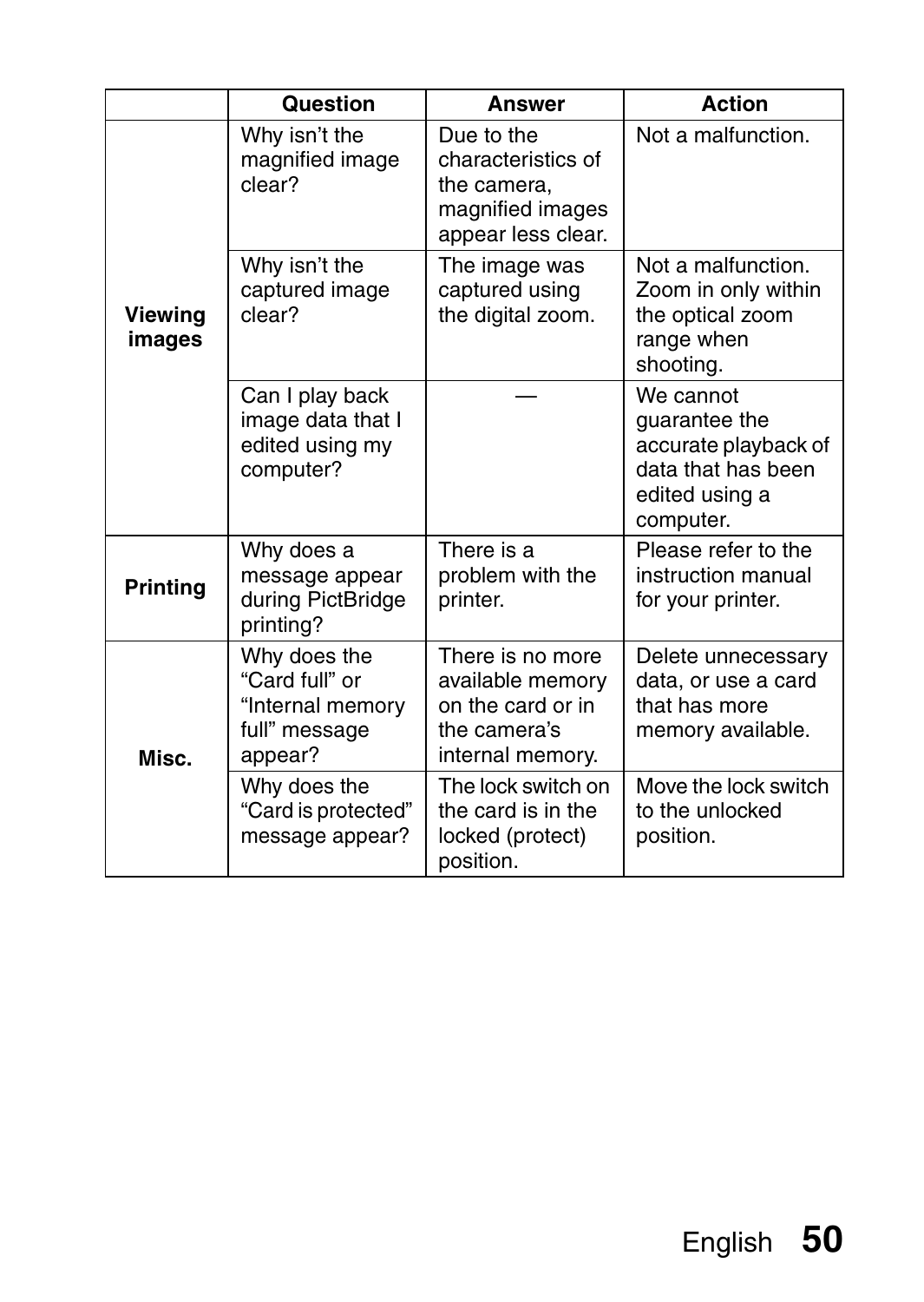|       | Question                                          | Answer                                                            | <b>Action</b>                                                                                                                                                                                                                                                                                                                                |
|-------|---------------------------------------------------|-------------------------------------------------------------------|----------------------------------------------------------------------------------------------------------------------------------------------------------------------------------------------------------------------------------------------------------------------------------------------------------------------------------------------|
|       | Why can't the<br>camera be<br>operated?           | A temporary<br>internal circuitry<br>problem may be<br>the cause. | Remove the battery<br>pack from the<br>camera, wait a few<br>minutes, then<br>reinstall the battery<br>pack and try again.                                                                                                                                                                                                                   |
|       | Can I use my<br>camera abroad?                    |                                                                   | If you have<br>questions about<br>using the power<br>cord abroad, please<br>consult with a dealer<br>near you for advice.                                                                                                                                                                                                                    |
| Misc. | Why does the<br>"System error"<br>message appear? | A problem has<br>occurred within<br>the camera or<br>card.        | Check the following<br>items.<br>Remove the<br>(1)<br>card and then<br>install it again.<br>(2)<br>Remove the<br>battery pack and<br>then install them<br>again.<br>Install a different<br>3<br>card.<br>If "System error" still<br>appears after<br>performing the<br>above steps, then<br>take the camera to<br>the dealer for<br>service. |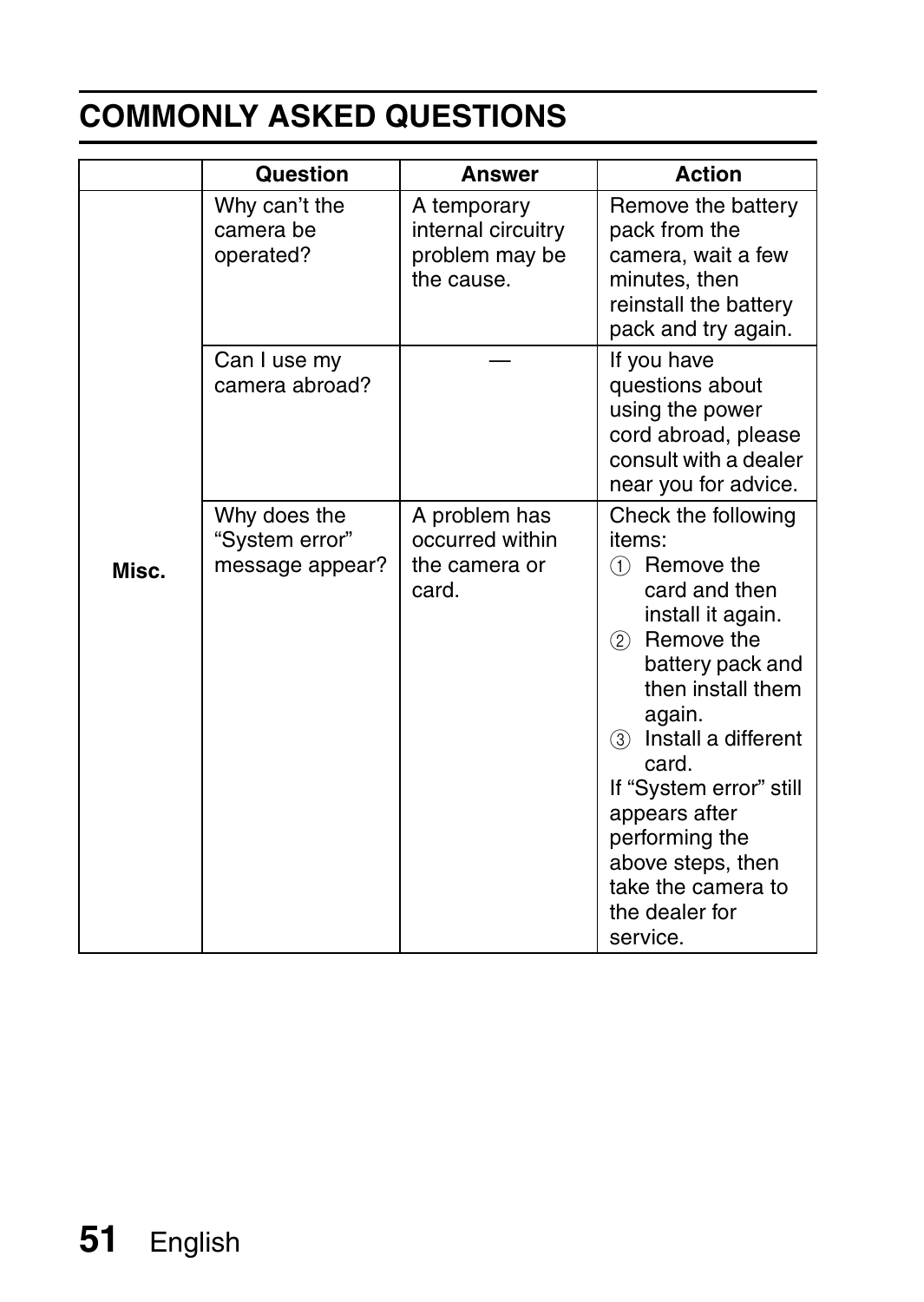Before taking your camera to the repair shop, check the following table for a possible solution to the problem.

B: BASIC INSTRUCTION MANUAL

A: ADVANCED INSTRUCTION MANUAL

### **CAMERA**

|                 | Problem                                                                  | Cause                                                                        | Action                                                                                                                                                                                   | Reference<br>page |
|-----------------|--------------------------------------------------------------------------|------------------------------------------------------------------------------|------------------------------------------------------------------------------------------------------------------------------------------------------------------------------------------|-------------------|
|                 | No power.                                                                | The battery<br>pack is dead.                                                 | Recharge the<br>battery pack.                                                                                                                                                            | $B-8$             |
| Power           |                                                                          | The battery<br>pack has not<br>been inserted<br>correctly.                   | Reinsert the<br>battery pack,<br>making sure to<br>orient it<br>correctly.                                                                                                               |                   |
|                 |                                                                          | The battery/<br>card<br>compartment<br>cover is not<br>completely<br>closed. | Close the<br>battery/card<br>compartment<br>cover<br>completely.                                                                                                                         | <b>B-12</b>       |
|                 | The camera<br>turns off by<br>itself.                                    | The power<br>save function<br>is operating.                                  | Not a<br>malfunction.                                                                                                                                                                    | $B-15$            |
| <b>Shooting</b> | An image is<br>not captured<br>when the<br>shutter button<br>is pressed. | The power is<br>not turned on.                                               | If the auto<br>power off<br>function was<br>activated, turn<br>the camera on<br>before<br>shooting.<br>If the camera<br>was turned off,<br>press the ON/<br>OFF button to<br>turn it on. | $B-15$            |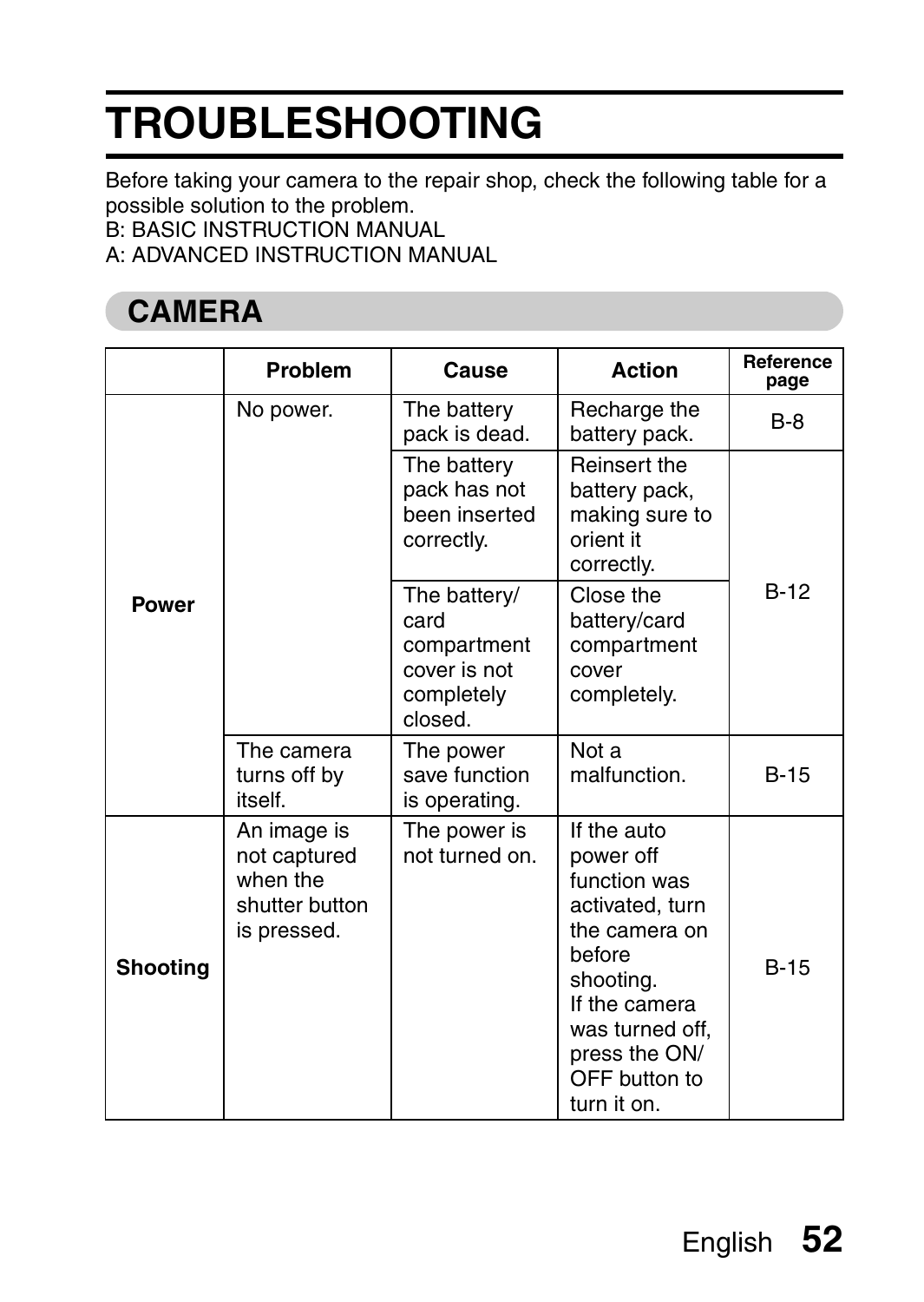|                                                                                                                                                                                | Problem                                          | Cause                                                                                                       | Action                                                                                                                                         | Reference<br>page |
|--------------------------------------------------------------------------------------------------------------------------------------------------------------------------------|--------------------------------------------------|-------------------------------------------------------------------------------------------------------------|------------------------------------------------------------------------------------------------------------------------------------------------|-------------------|
|                                                                                                                                                                                | An image is<br>not captured                      | The maximum<br>number of                                                                                    | Install a new<br>card.                                                                                                                         | $B-12$            |
| when the<br>shutter button<br>is pressed.<br>The operation<br>buttons (arrow<br>buttons.<br>Shooting<br>MENU button,<br>etc.) do not<br>work<br>The flash does<br>not operate. |                                                  | images that<br>can be<br>captured or the<br>maximum<br>video clip<br>recording time<br>has been<br>reached. | Delete the<br>images that are<br>not necessary.<br>Save the<br>images to<br>separate media,<br>then delete all<br>the images from<br>the card. | B-33              |
|                                                                                                                                                                                |                                                  | A finger is<br>touching the<br>shutter button,<br>and the focus<br>lock is active.                          | Remove your<br>finger from the<br>shutter button,<br>and then use<br>the operation<br>buttons.                                                 |                   |
|                                                                                                                                                                                | The flash off<br>mode is<br>selected.            | Set the flash to<br>automatic flash<br>mode or forced<br>flash mode.                                        | <b>B-48</b>                                                                                                                                    |                   |
|                                                                                                                                                                                |                                                  | The battery<br>pack is dead.                                                                                | Recharge the<br>battery pack.                                                                                                                  | $B-8$             |
|                                                                                                                                                                                | The "Battery<br>depleted"<br>message<br>appears. | The battery<br>pack is<br>consumed.                                                                         | Recharge the<br>battery pack.                                                                                                                  | $B-8$             |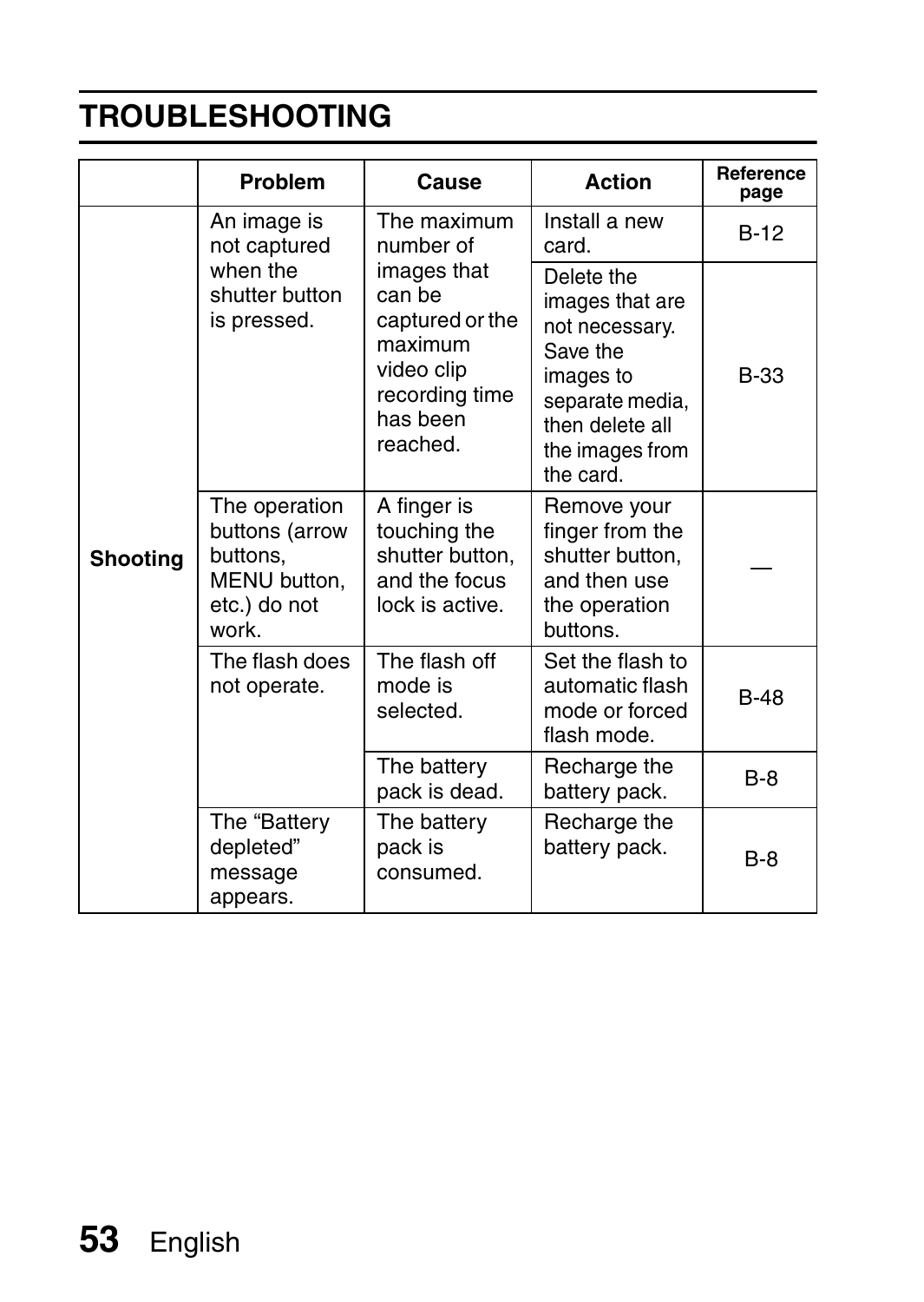|                 | Problem                                                                                                                  | Cause                                                                            | Action                                                                               | Reference<br>page |
|-----------------|--------------------------------------------------------------------------------------------------------------------------|----------------------------------------------------------------------------------|--------------------------------------------------------------------------------------|-------------------|
|                 | When zooming<br>in or out, the<br>zoom<br>movement<br>stops<br>momentarily.                                              | The optical<br>zoom has<br>moved to the<br>maximum<br>magnification<br>position. | Not a<br>malfunction.<br>Release the<br>zoom switch.<br>and press it<br>again.       | $B-46$            |
| <b>Shooting</b> | There is noise<br>in the captured<br>image.                                                                              | The ISO<br>sensitivity<br>setting is too<br>high.                                | Set the ISO<br>sensitivity to a<br>lower setting.                                    | A-6, 14           |
|                 | When<br>recording a<br>video clip<br>under<br>fluorescent<br>lights, a<br>noticeable<br>flicker appears<br>in the image. | This occurs<br>when the<br>shutter speed<br>is too fast.                         | Set the ISO<br>sensitivity to<br>200 or less.                                        | A-6, 14           |
| <b>Monitor</b>  | No playback<br>image<br>appears.                                                                                         | The playback<br>mode is not<br>active.                                           | Press the<br>playback button<br>1 I → I                                              | $B-19$            |
| Viewing         | The image is<br>too dark.                                                                                                | The flash was<br>blocked by a<br>finger or other<br>object.                      | Hold the<br>camera<br>correctly, and<br>make sure the<br>flash is not<br>obstructed. |                   |
| images          |                                                                                                                          | The subject<br>was too far<br>away.                                              | Capture the<br>image in the<br>range of<br>operation of the<br>flash                 | $B-57$            |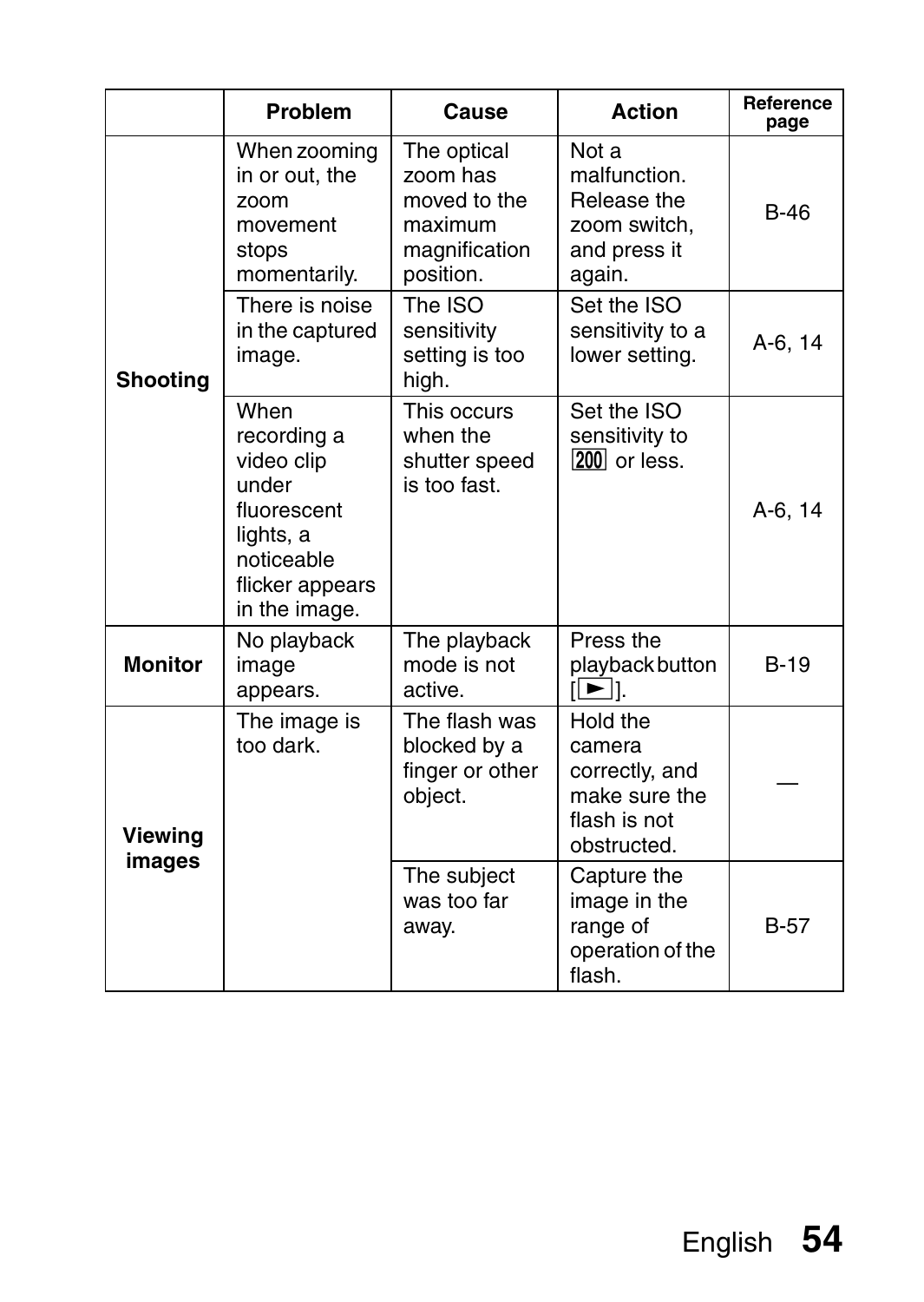|                          | Problem                       | Cause                                                             | <b>Action</b>                                                      | Reference<br>page |
|--------------------------|-------------------------------|-------------------------------------------------------------------|--------------------------------------------------------------------|-------------------|
|                          | The image is<br>too dark.     | The subject<br>was lit from                                       | Use the forced<br>flash mode.                                      | B-48              |
|                          |                               | behind.                                                           | Use the<br>exposure<br>correction<br>function                      | $A-6$             |
| <b>Viewing</b><br>images |                               | There is not<br>enough light.                                     | Adjust the ISO<br>sensitivity<br>setting.                          | A-6, 14           |
|                          | The image is<br>too bright.   | The forced<br>flash mode is<br>selected.                          | Select a<br>different flash<br>mode.                               | <b>B-48</b>       |
|                          |                               | The subject<br>was too bright.                                    | Use the<br>exposure<br>correction<br>function.                     | $A-6$             |
|                          |                               | The ISO<br>sensitivity<br>setting is<br>incorrect.                | Set the ISO<br>sensitivity to<br>AUTOL.                            | A-6, 14           |
|                          | The image is<br>not in focus. | The subject is<br>too close to the<br>camera.                     | Select the<br>correct focus<br>setting for your<br>needs.          | $B-52$            |
|                          |                               | The focus<br>setting is not<br>correct.                           |                                                                    |                   |
|                          |                               | The camera<br>moved when<br>the shutter<br>button was<br>pressed. | Hold the<br>camera<br>correctly and<br>press the<br>shutter button | <b>B-24</b>       |
|                          |                               | The focus is<br>not locked<br>properly.                           | correctly.                                                         |                   |
|                          |                               | The lens is<br>dirty.                                             | Clean the lens.                                                    |                   |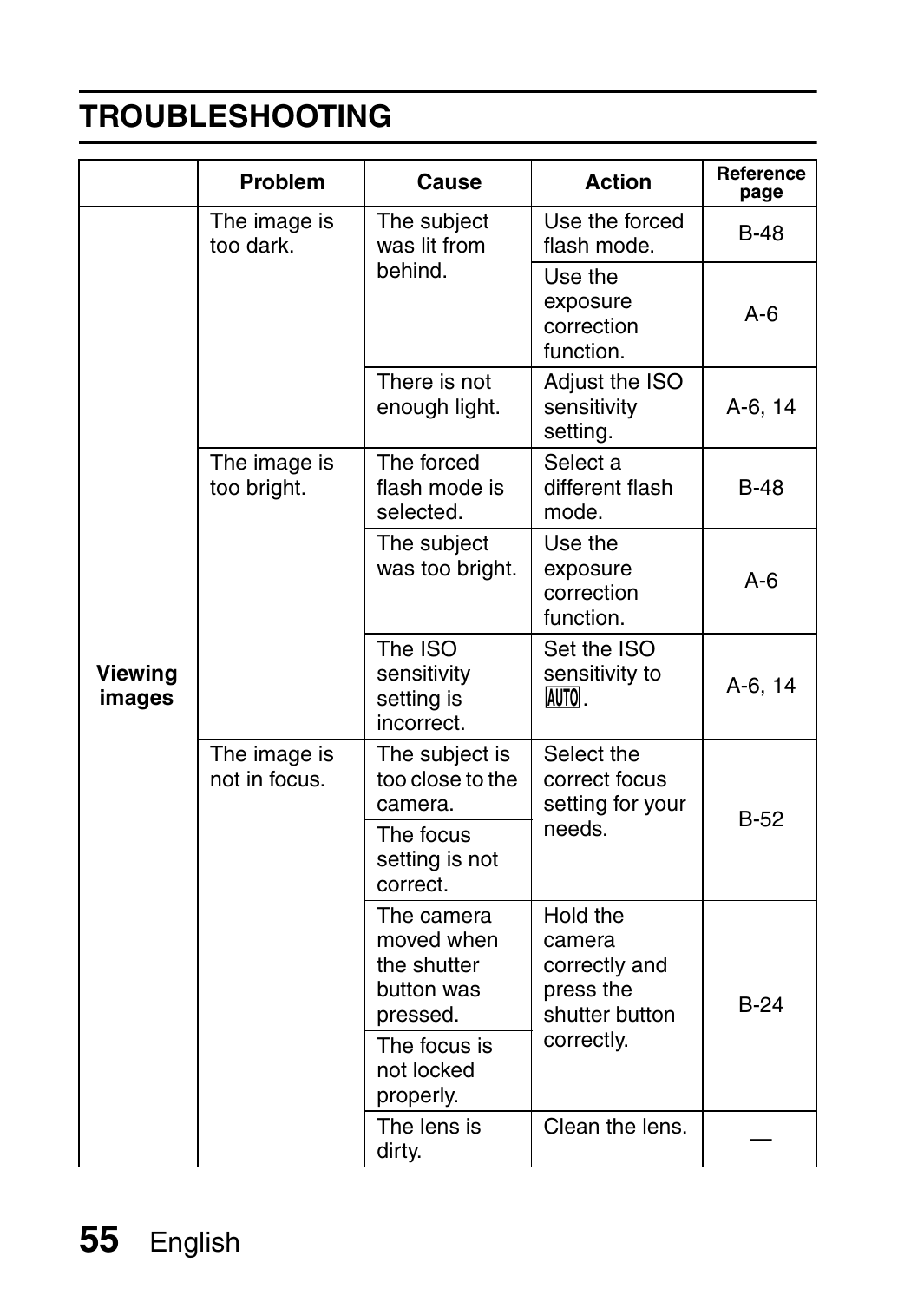|                   | Problem                                                                                   | Cause                                                                                          | <b>Action</b>                                                                                                                                                       | Reference<br>page |
|-------------------|-------------------------------------------------------------------------------------------|------------------------------------------------------------------------------------------------|---------------------------------------------------------------------------------------------------------------------------------------------------------------------|-------------------|
|                   | The colors of<br>the images<br>captured<br>indoors are not                                | This is due to<br>ambient<br>lighting.                                                         | Capture the<br>image using<br>the forced flash<br>mode                                                                                                              | B-48              |
|                   | correct.                                                                                  | The white<br>balance setting<br>is incorrect.                                                  | Set the white<br>balance setting<br>correctly.                                                                                                                      | A-6, 15           |
| Viewing<br>images | A part of the<br>image is<br>missing.                                                     | The handstrap<br>or a finger was<br>blocking the<br>lens.                                      | Hold the camera<br>correctly, and<br>make sure the<br>lens is not<br>obstructed.                                                                                    |                   |
|                   | "No image" is<br>shown                                                                    | There is no<br>image stored in<br>the installed<br>card or the<br>internal memory.             | Play back after<br>capturing<br>images.                                                                                                                             |                   |
| Image<br>editing  | You cannot<br>edit or rotate<br>an image.                                                 | The protect<br>mode is set.                                                                    | Cancel the<br>protect mode.                                                                                                                                         | $A - 8$           |
|                   | The "Image is<br>protected"<br>message<br>appears and<br>the data cannot<br>be deleted.   | You have<br>attempted to<br>delete data<br>that is<br>protected from<br>accidental<br>erasure. | Cancel the<br>protect mode.                                                                                                                                         | A-8               |
| Misc.             | You cannot<br>save a file size<br>equivalent to<br>the stated<br>capacity of the<br>card. | The recording<br>capacity is less<br>than the value<br>specified for<br>the card.              | Depending on<br>the card, the<br>capacity may<br>be less than<br>the specified<br>value. Please<br>refer to the<br>instructions<br>that<br>accompanied<br>the card. | <b>B-59</b>       |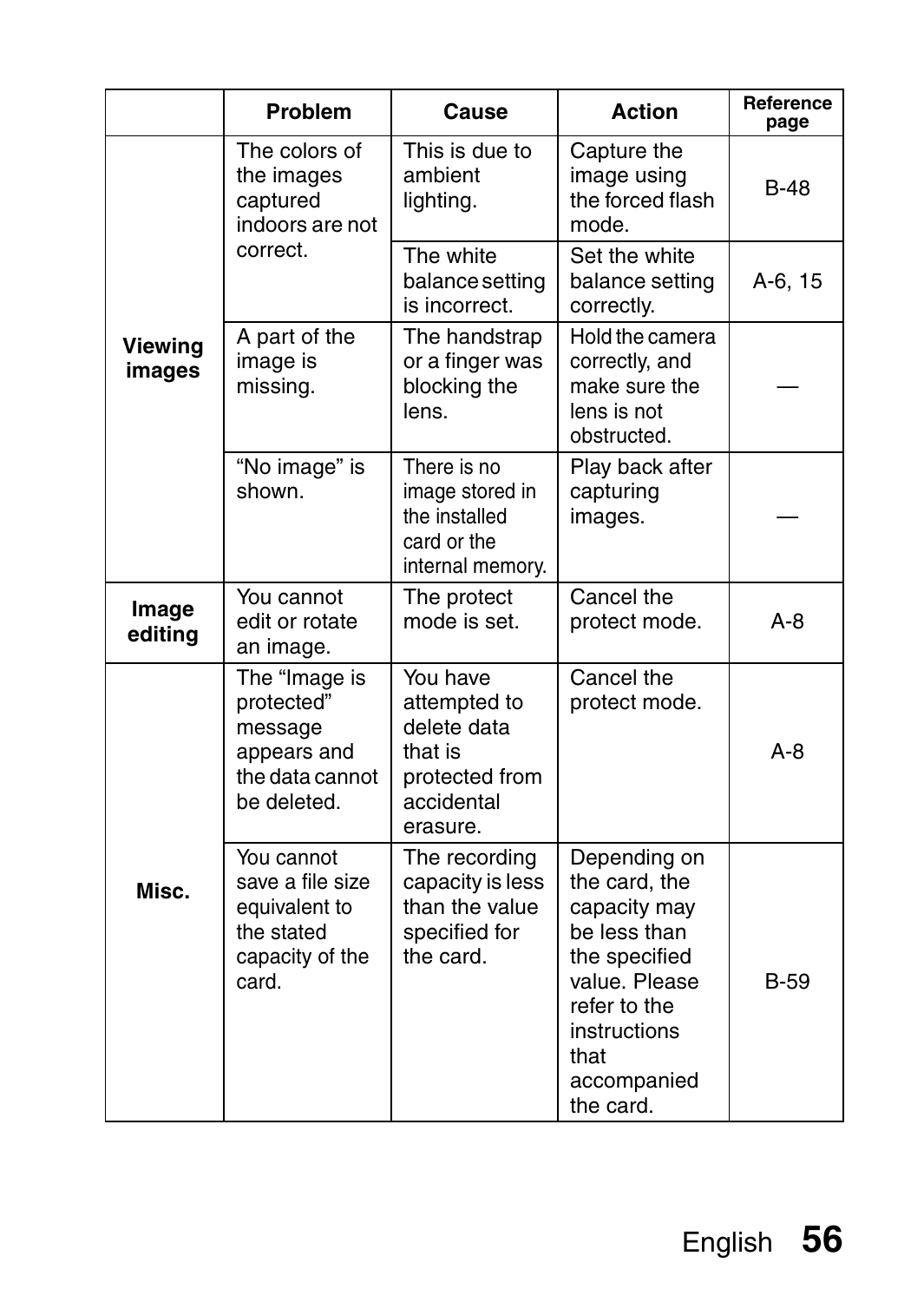### **Notes regarding the scene function**

|    | The macro $\boxed{\bullet}$ focus range setting is not available.                                                                                                                                                                                   |
|----|-----------------------------------------------------------------------------------------------------------------------------------------------------------------------------------------------------------------------------------------------------|
|    | The pan $\overline{PF}$ , macro $\overline{\bullet}$ and manual focus $\overline{\text{MF}}$ focus<br>range settings are not available.<br>The AF seeker $\overline{AF}$ focus mode setting is not available.<br>The digital zoom is not available. |
|    | The resolution cannot be set to $ 2w $ or more.<br>The flash is disabled even when shooting single shots.                                                                                                                                           |
|    | The macro $\boxed{\bullet}$ focus range setting is not available.                                                                                                                                                                                   |
|    | The macro $ \mathbf{P} $ and manual focus $ \mathbf{MF} $ focus range<br>settings are not available.<br>The flash is disabled even when shooting single shots.<br>The AF seeker $ A \cap C $ focus mode setting is not available.                   |
| .0 | The pan $[PF]$ , macro $\frac{1}{\sqrt{2}}$ and manual focus $[MF]$ focus<br>range settings are not available.<br>The AF seeker $\overline{AF}$ focus mode setting is not available.<br>The digital zoom is not available.                          |
|    |                                                                                                                                                                                                                                                     |